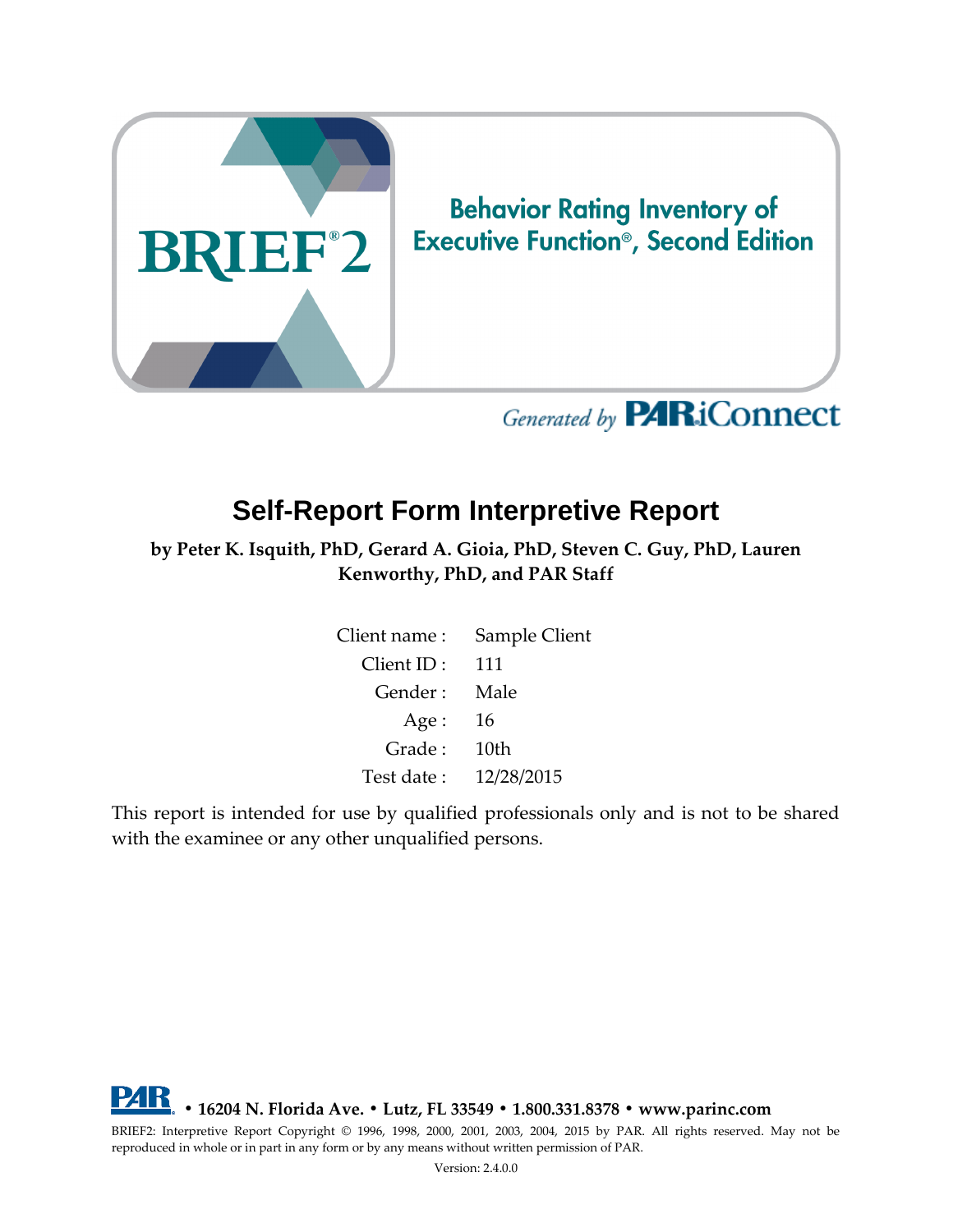## **Validity**

Before examining the Behavior Rating Inventory of Executive Function®, Second Edition (BRIEF®2) Self-Report profile, it is essential to carefully consider the validity of the data provided. The inherent nature of rating scales carries potential biases to the ratings and scores. The first step is to examine the protocol for missing data. With a valid number of responses, the BRIEF2 Self-Report Inconsistency, Negativity, and Infrequency scales provide additional information about the validity of the protocol.

**Missing items** Sample completed 55 of a possible 55 BRIEF2 Self-Report items. For reference purposes, the summary table for each scale indicates Sample's actual rating for each item. There are no missing responses in the protocol, providing a complete data set for interpretation.

**Inconsistency** Scores on the Inconsistency scale indicate the extent to which Sample answered similar BRIEF2 Self-Report items in an inconsistent manner relative to the clinical samples. For example, a high Inconsistency score might be associated with the combination of marking Never in response to the item "I have angry outbursts" and Often in response to the item "I have outbursts for little reason." Item pairs comprising the Inconsistency scale are shown in the following summary table. *T* scores are not generated for the Inconsistency scale. Instead, the absolute value of the raw difference scores for the 8 paired items are summed, and the total difference score (i.e., the Inconsistency score) is compared with the cumulative percentile of similar scores in the combined clinical sample and used to classify the protocol as either Acceptable, Questionable, or Inconsistent. The Inconsistency score of 1 is within the Acceptable range, suggesting that Sample was reasonably consistent in his responses.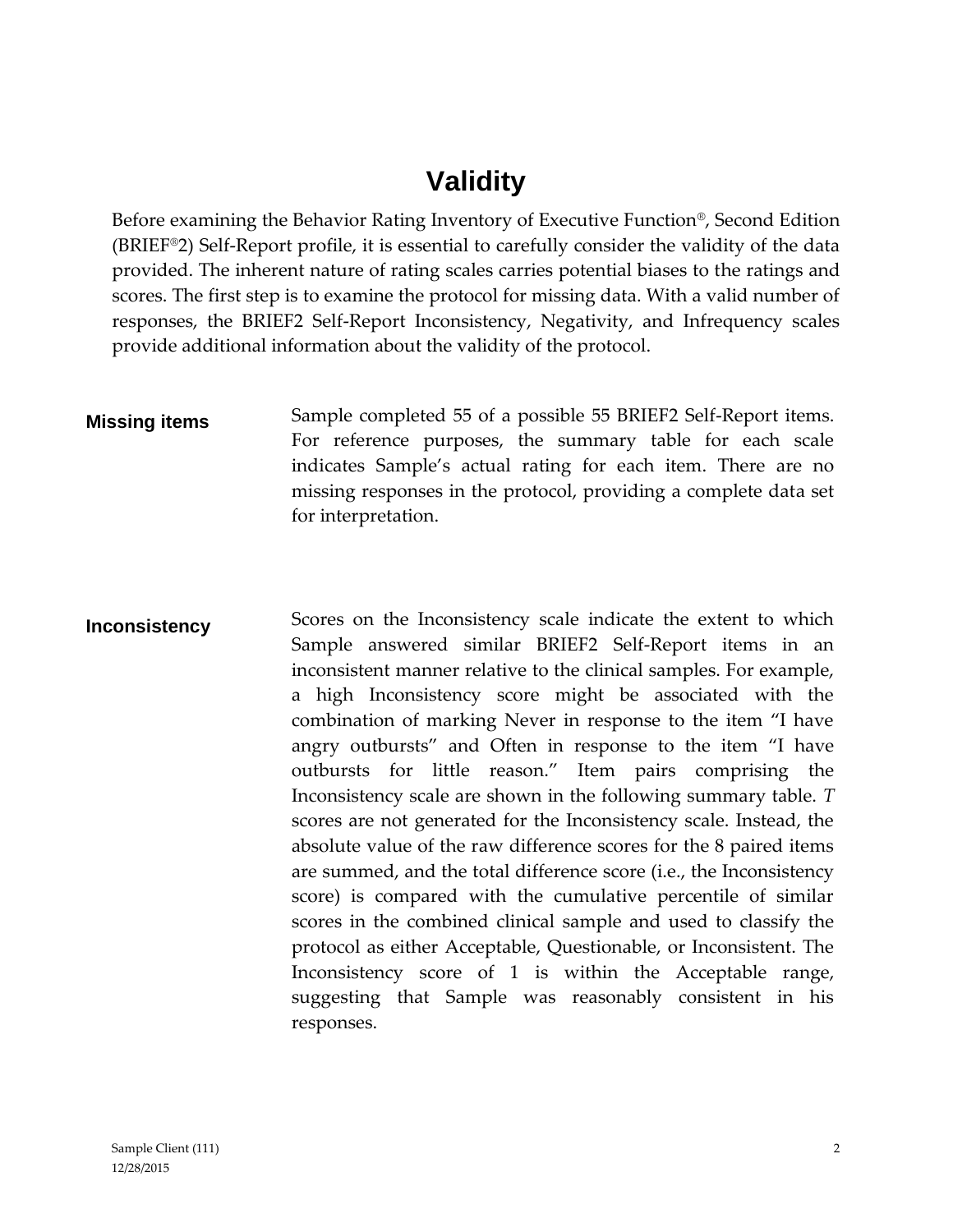| Item#        | <b>Inconsistency items</b>                                                                         | Response  |                  |
|--------------|----------------------------------------------------------------------------------------------------|-----------|------------------|
| $\mathbf{1}$ | I have trouble sitting still                                                                       | Sometimes | $\Omega$         |
| 12           | I have a short attention span                                                                      | Sometimes |                  |
|              |                                                                                                    |           |                  |
| 6            | I have angry outbursts                                                                             | Never     | $\Omega$         |
| 14           | I have outbursts for little reason                                                                 | Never     |                  |
|              |                                                                                                    |           |                  |
| 22           | I get upset over small events                                                                      | Sometimes | $\boldsymbol{0}$ |
| 27           | I overreact                                                                                        | Sometimes |                  |
|              |                                                                                                    |           |                  |
| 23           | I have good ideas but do not get the job done (I lack<br>follow-through)                           | Sometimes |                  |
|              | I have trouble carrying out the things that are                                                    |           | $\boldsymbol{0}$ |
| 52           | needed to reach a goal (such as saving money for                                                   | Sometimes |                  |
|              | special items or studying to get good grades)                                                      |           |                  |
|              |                                                                                                    |           |                  |
| 28           | I have trouble remembering things, even for a few<br>minutes (such as directions or phone numbers) | Sometimes | 1                |
| 41           | I forget instructions easily                                                                       | Never     |                  |
|              |                                                                                                    |           |                  |
| 33           | I am slower than others when completing my work                                                    | Sometimes | $\Omega$         |
| 42           | It takes me longer to complete my work                                                             | Sometimes |                  |
|              |                                                                                                    |           |                  |
| 44           | I have problems completing my work                                                                 | Sometimes |                  |
| 55           | I have problems finishing long-term projects (such                                                 | Sometimes | $\theta$         |
|              | as papers or book reports)                                                                         |           |                  |
|              |                                                                                                    |           |                  |
| 45           | I have trouble thinking of a different way to solve a                                              | Never     |                  |
|              | problem when I get stuck                                                                           |           | $\boldsymbol{0}$ |
| 53           | I have difficulty coming up with different ways of                                                 | Never     |                  |
|              | solving a problem                                                                                  |           |                  |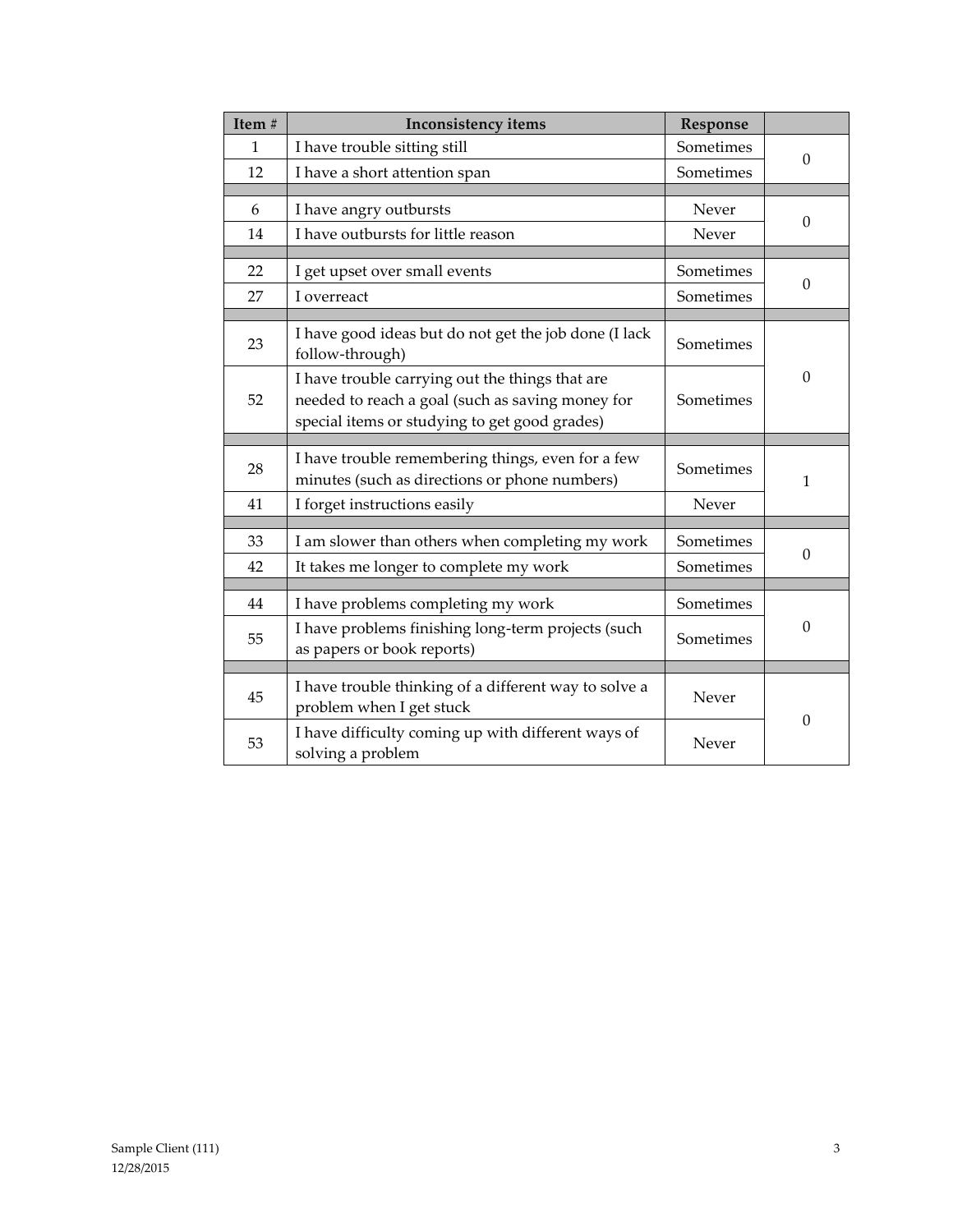**Negativity** The Negativity scale measures the extent to which the respondent answered selected BRIEF2 Self-Report items in an unusually negative manner relative to the clinical sample. Items comprising the Negativity scale are shown in the following summary table. A higher raw score on this scale indicates a greater degree of negativity, with less than 1% of respondents scoring 5 or greater in the clinical sample. As with the Inconsistency scale, *T* scores are not generated for this scale. The Negativity score of 0 is within the acceptable range, suggesting that Sample's view of himself is not overly negative and that the BRIEF2 Self-Report protocol is likely to be valid.

| Item $#$ | Negativity items                                               | Response  |
|----------|----------------------------------------------------------------|-----------|
| 16       | I get out of control more than my friends                      | Sometimes |
| 19       | I have trouble with jobs or tasks that have more than one step | Sometimes |
| 20       | I don't know when my actions bother others                     | Sometimes |
| 24       | I talk at the wrong time                                       | Sometimes |
| 30       | I have problems waiting my turn                                | Sometimes |
| 43       | My eyes fill with tears quickly over little things             | Sometimes |
| 50       | I am unaware of my behavior when I am in a group               | Sometimes |
| 51       | I have trouble changing from one activity to another           | Sometimes |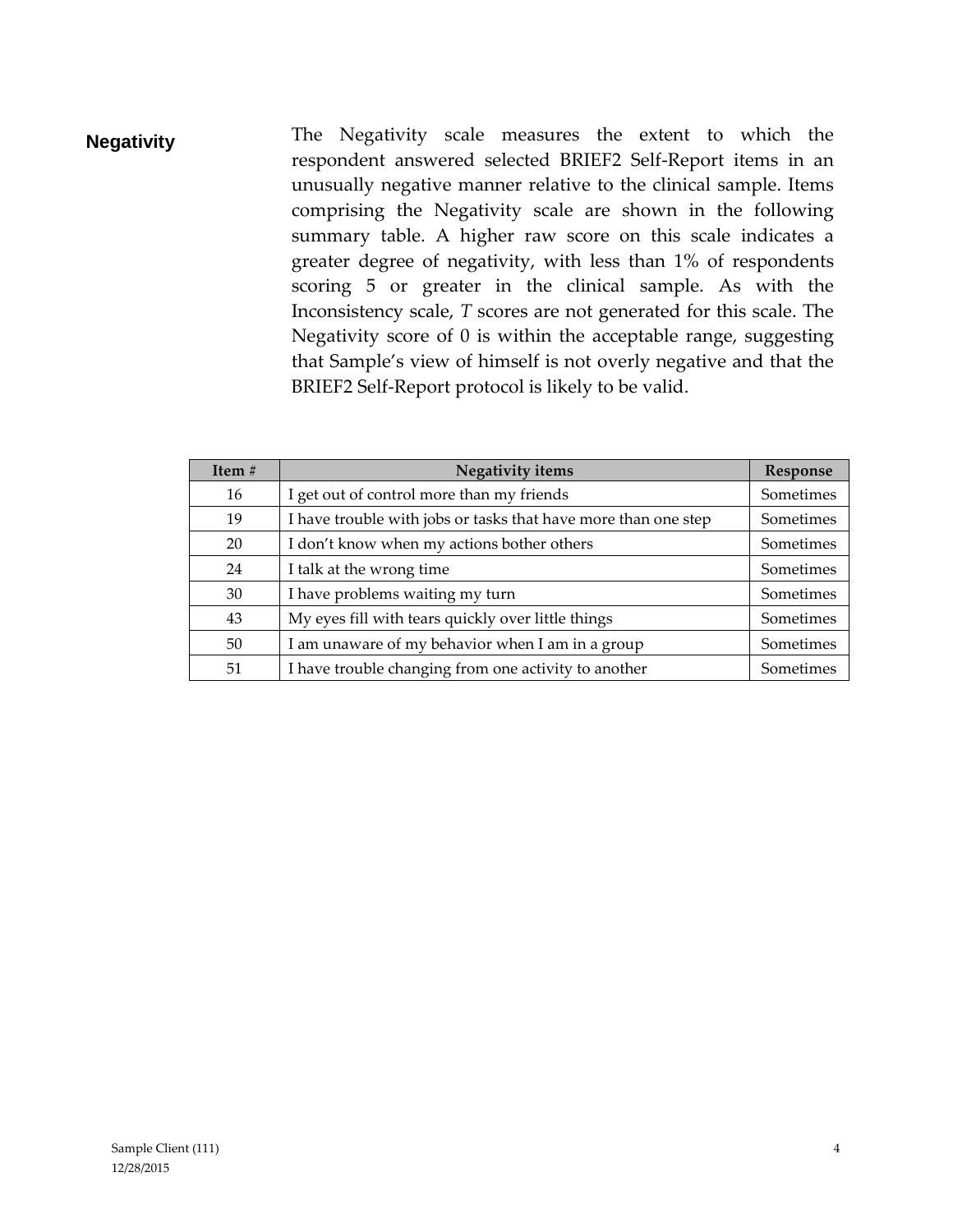**Infrequency** The Infrequency scale measures the extent to which the respondent endorsed items in an atypical fashion. The scale includes three items that are likely to be endorsed in one direction by most respondents. Marking Sometimes or Often to any of the items is highly unusual, even for adolescents with severe cognitive impairment.

> Items comprising the Infrequency scale are shown in the following summary table. A higher raw score on this scale indicates a greater degree of infrequency, with less than 1% of respondents scoring 1 or greater in the standardization sample. As with the Inconsistency and Negativity scales, *T* scores are not generated for this scale. The Infrequency score of 0 is within the acceptable range, reducing the likelihood of an atypical response pattern.

| Item $#$ | Infrequency items                       | Response |
|----------|-----------------------------------------|----------|
| 18       | I forget my name                        | Never    |
| 36       | I have trouble counting to three        | Never    |
| 54       | I cannot find the front door of my home | Never    |

#### **End of Validity Section**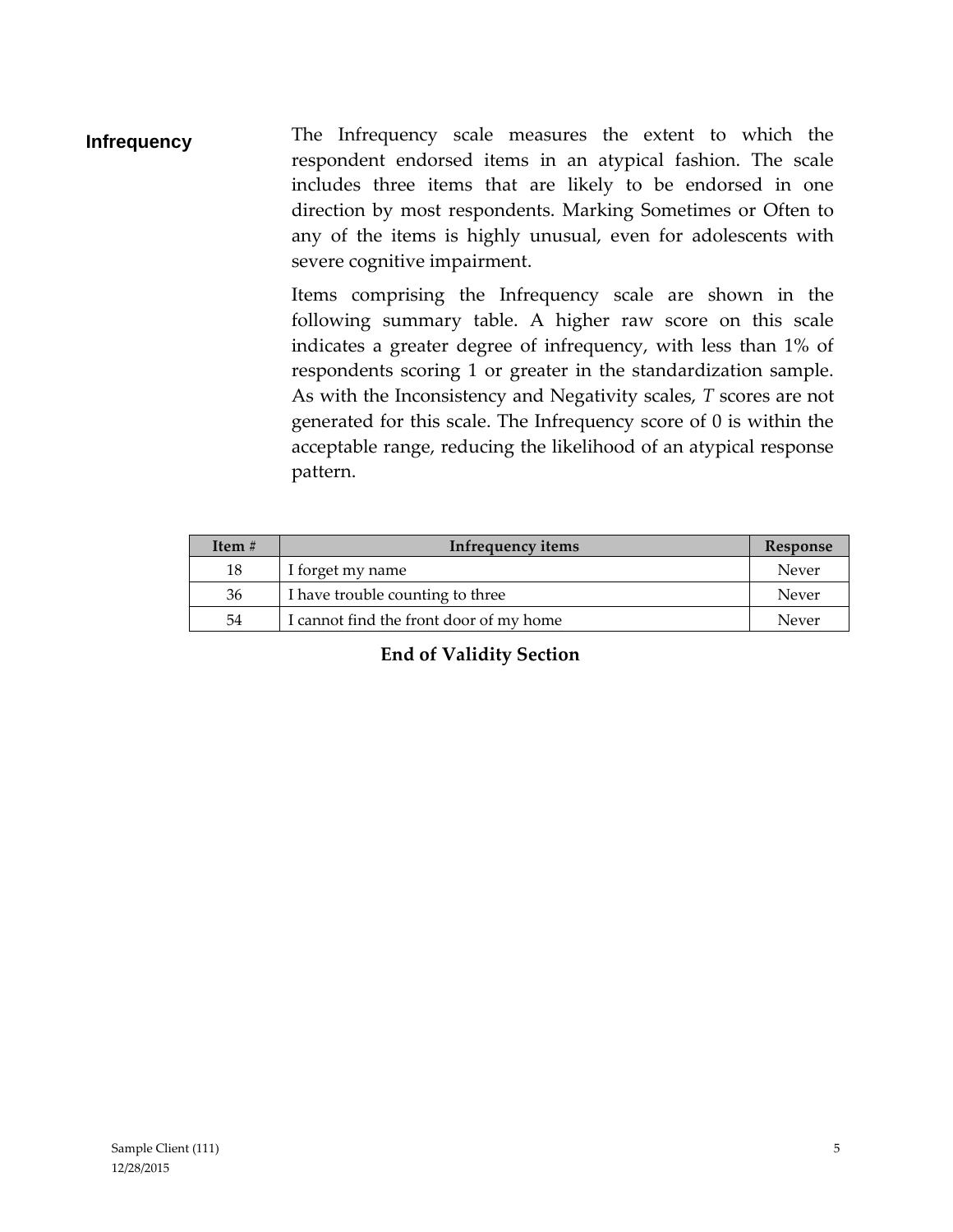## **Introduction**

The BRIEF®2 Self-Report Form is a 55-item standardized self-report measure developed to capture older children's and adolescents' (aged 11 to 18 years with a fifth-grade or better reading level) views of their own executive functions, or self-regulation, in their everyday environment. The BRIEF2 Self-Report Form was intended to complement parent and teacher ratings of the adolescent's executive function on the BRIEF2 Parent and Teacher forms to meet the need for capturing adolescent's views of their self-regulatory strengths and weaknesses. In addition to a more comprehensive assessment, an understanding of the adolescent's perspective with respect to difficulties in self-control is critical when considering intervention strategies. Explicitly assessing, valuing, and providing feedback about his viewpoint can facilitate rapport and a collaborative working relationship, which in turn can serve as a starting point for interventions. Indeed, the adolescent's level of self-understanding and awareness becomes an important factor in gauging the amount of support he will require. For those who possess a high awareness of their executive and regulatory difficulties and who are eager to ameliorate their struggles, the intervention process can be facilitated. For those who lack awareness or acceptance, a much higher degree of external support may be required. While response patterns on self-report behavior rating scales such as the BRIEF2 Self-Report Form can range from strong agreement with other informants to aggressive denial of any problems, rich clinical information can be gleaned from directly assessing their opinions.

As is the case for all measures, the BRIEF2 Self-Report Form should not be used in isolation as a diagnostic tool. Instead, it should be used in conjunction with other sources of information, including detailed history, BRIEF2 parent and teacher ratings, clinical interviews, performance test results, and, when possible, direct observation in the natural setting. By examining converging evidence, the clinician can confidently arrive at a valid diagnosis and, most importantly, an effective treatment plan. A thorough understanding of the BRIEF2 Self-Report Form, including its development and its psychometric properties, is a prerequisite to interpretation. As with any clinical method or procedure, appropriate training and clinical supervision is necessary to ensure competent use of the BRIEF2 Self-Report Form.

This report is confidential and is intended for use by qualified professionals only. This report should not be released to the parents or teachers of the adolescent being evaluated or directly to the adolescent. If a summary of the results specifically written for the responding adolescent is desired and clinically appropriate, the BRIEF2 Self-Report Form Adolescent Feedback Report can be generated and given to the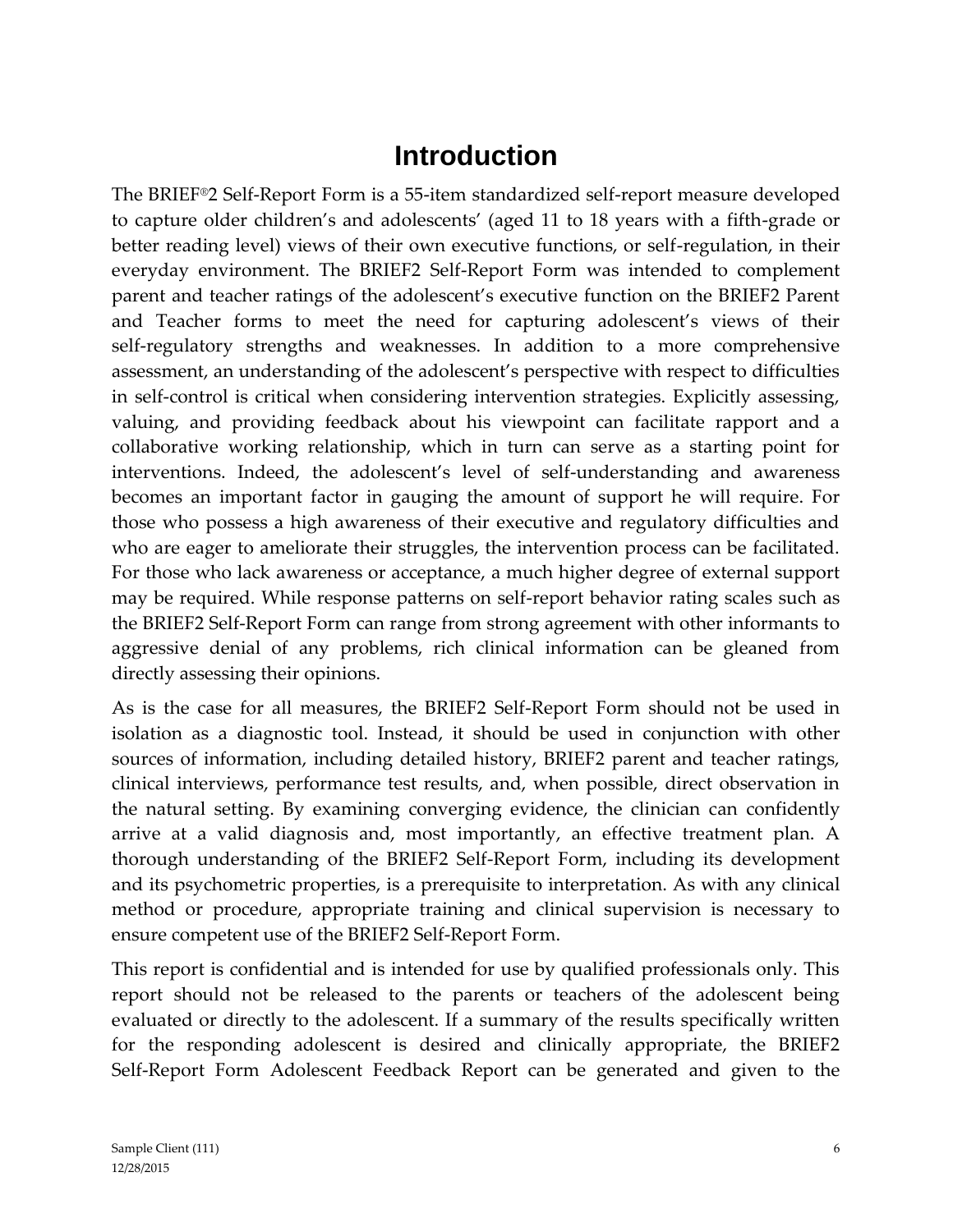adolescent, preferably in the context of verbal feedback and a review of the Adolescent Feedback Report with the clinician.

*T* scores are used to interpret the adolescent's self-reported profile of executive functioning on the BRIEF2 Self-Report Form. These scores are linear transformations of the raw scale scores  $(M = 50, SD = 10)$ . *T* scores provide information about an individual's scores relative to the scores of respondents in the standardization sample. Percentiles, which are also presented in this report, represent the percentage of children in the standardization sample with scores at or below the same value. For all BRIEF2 clinical scales and indexes, *T* scores from 60 to 64 are considered mildly elevated, and *T* scores from 65 to 69 are considered potentially clinically elevated. *T* scores at or above 70 are considered clinically elevated.

In the process of interpreting the BRIEF2 Self-Report Form, review of individual items within each scale can yield useful information for understanding the specific nature of the adolescent's elevated score on any given clinical scale. Placing too much interpretive significance on individual items is not recommended, however, due to lower reliability of individual items relative to the scales and indexes.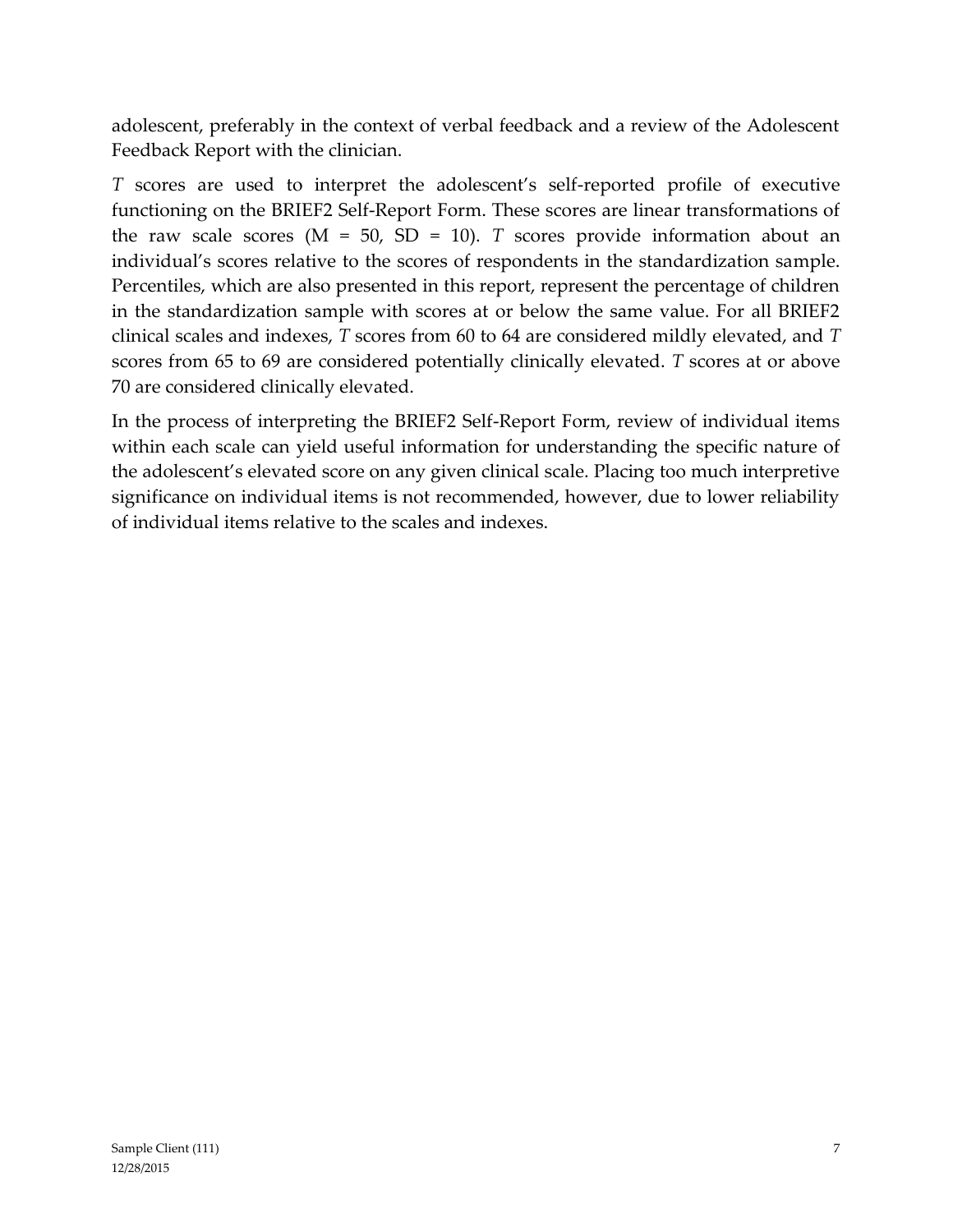**Overview** Sample completed the Self-Report Form of the Behavior Rating Inventory of Executive Function, Second Edition (BRIEF2) on 12/28/2015. There are no missing item responses in the protocol. Responses are reasonably consistent. The respondent's ratings of his own self-regulation do not appear overly negative. There were no atypical responses to infrequently endorsed items. In the context of these validity considerations, Sample's ratings of his everyday executive function suggest some areas of concern. The overall index, the GEC, was mildly elevated (GEC *T* = 62, %ile = 84).

> The CRI is potentially clinically elevated  $(T = 66, \%$ ile = 93), but the BRI  $(T = 54, \%$ ile = 73) and ERI  $(T = 57, \%$ ile = 78) are within the average range.

> Within these summary indicators, all of the individual scales are valid. One or more of the individual BRIEF2 Self-Report scales were at least mildly elevated, suggesting that Sample reports difficulty with some aspects of executive function. Concerns are noted on the following behaviors: get going on tasks, activities, and problem-solving approaches, sustain working memory and plan and organize his approach to problem solving appropriately. Sample describes his abilities on the following behaviors as not problematic: resist impulses, be aware of his functioning in social settings, adjust well to changes in environment, people, plans, or demands and react to events appropriately.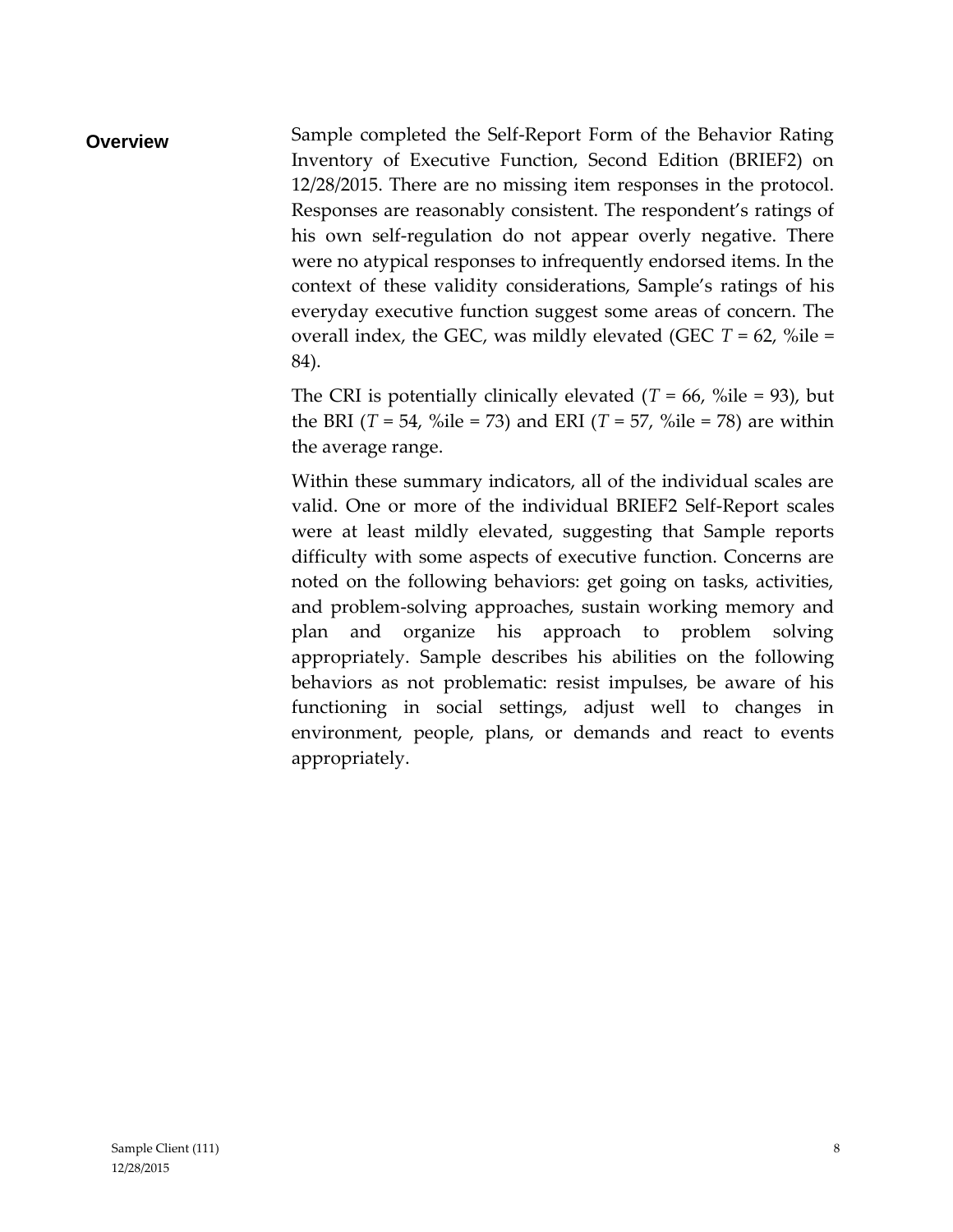## **BRIEF®2 Self-Report Score Summary Table**

| Index/Scale                             | Raw score | T score  | Percentile | 90% C.I.  |
|-----------------------------------------|-----------|----------|------------|-----------|
| Inhibit                                 | 13        | 56       | 77         | $50 - 62$ |
| Self-Monitor                            | 7         | 51       | 71         | 44-58     |
| <b>Behavior Regulation Index (BRI)</b>  | 20        | 54       | 73         | 49-59     |
| Shift                                   | 12        | 55       | 73         | 49-61     |
| <b>Emotional Control</b>                | 10        | 59<br>85 |            | $52 - 66$ |
| <b>Emotion Regulation Index (ERI)</b>   | 22        | 57       | 78         | $52 - 62$ |
| Task-Completion                         | 14        | 64       | 91         | 58-70     |
| <b>Working Memory</b>                   | 16        | 66       | 94         | $60 - 72$ |
| Plan/Organize                           | 21        | 64       | 92         | 59-69     |
| <b>Cognitive Regulation Index (CRI)</b> | 51        | 66       | 93         | 63-69     |
| <b>Global Executive Composite (GEC)</b> | 93        | 62       | 84         | 59-65     |

| <b>Validity scale</b> | Raw score | Percentile | <b>Protocol classification</b> |
|-----------------------|-----------|------------|--------------------------------|
| Negativity            |           | < 98       | Acceptable                     |
| Inconsistency         |           | $<$ 98     | Acceptable                     |
| Infrequency           |           | gg         | Acceptable                     |

Note: Male, age-specific norms have been used to generate this profile.

For additional normative information, refer to Appendix C in the BRIEF®2 Professional Manual.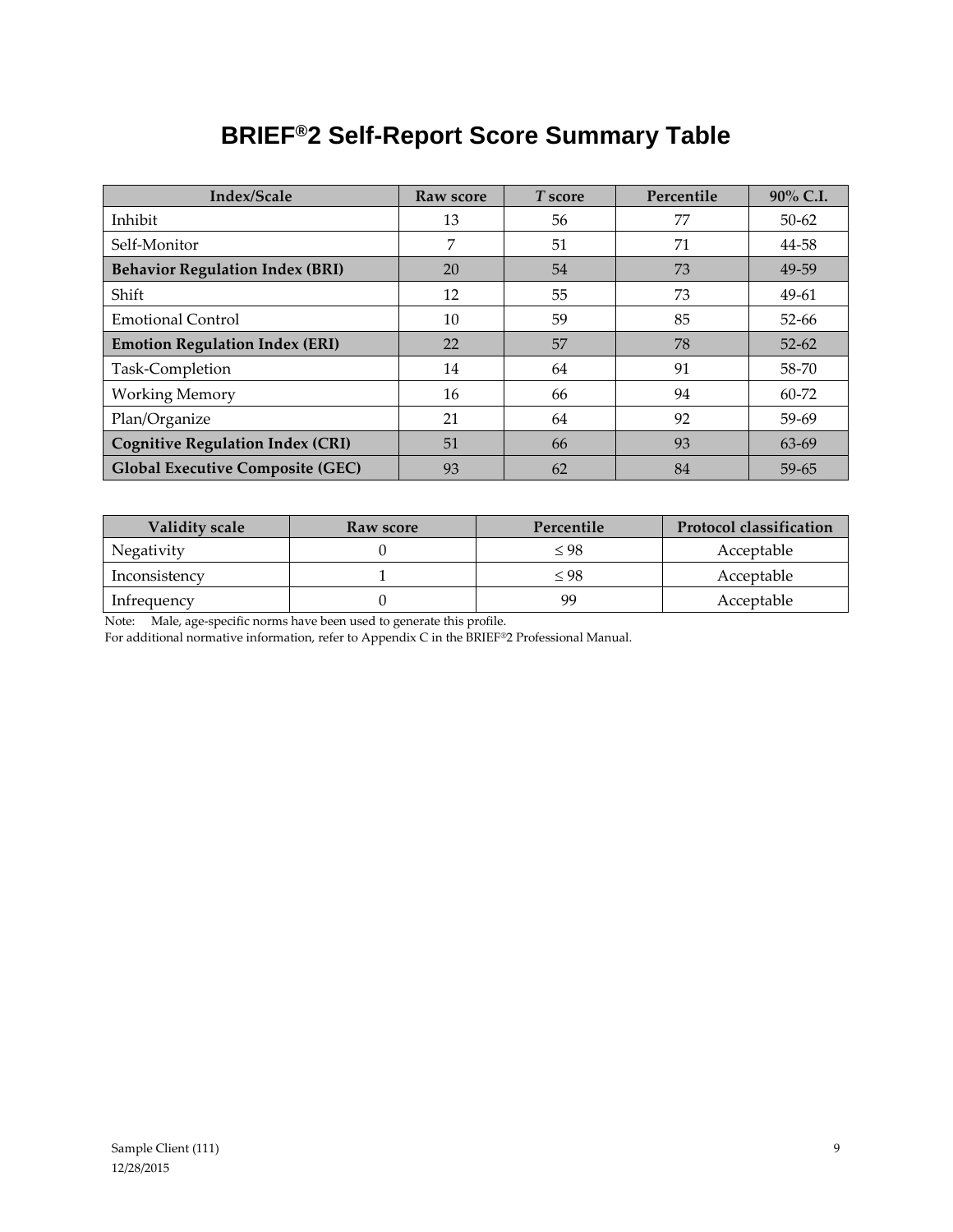| $T$ score   | Inhibit                  | Self-<br>Monitor              | Shift                    | Emotional                                     | Task<br><b>Control Completion Memory</b> | Working                                              | Plan/<br>Organize                                    | <b>BRI</b>               | ERI                      | CRI                                           | ${\tt GEC}$                   | $T$ score |
|-------------|--------------------------|-------------------------------|--------------------------|-----------------------------------------------|------------------------------------------|------------------------------------------------------|------------------------------------------------------|--------------------------|--------------------------|-----------------------------------------------|-------------------------------|-----------|
| $\geq 90$ – |                          |                               |                          |                                               |                                          |                                                      |                                                      |                          |                          |                                               |                               | $-290$    |
|             |                          |                               |                          |                                               |                                          |                                                      | -                                                    |                          |                          |                                               |                               |           |
|             |                          |                               |                          |                                               |                                          |                                                      | ۰                                                    |                          |                          |                                               |                               |           |
|             |                          |                               |                          | -                                             |                                          |                                                      | -                                                    |                          |                          |                                               |                               |           |
| 85          |                          |                               |                          |                                               |                                          |                                                      |                                                      |                          |                          |                                               |                               | 85        |
|             |                          |                               |                          | -                                             |                                          |                                                      | -                                                    |                          |                          |                                               |                               |           |
|             |                          |                               |                          |                                               |                                          |                                                      | -                                                    |                          |                          |                                               |                               |           |
| 80          |                          |                               |                          | -                                             |                                          |                                                      | -                                                    |                          |                          |                                               |                               | $-80$     |
|             |                          |                               |                          | -                                             |                                          |                                                      | $\qquad \qquad -$                                    |                          |                          |                                               |                               |           |
|             |                          |                               |                          | $\overline{\phantom{0}}$                      |                                          |                                                      | $\equiv$                                             |                          |                          |                                               |                               |           |
|             |                          |                               |                          | $\overline{\phantom{0}}$                      |                                          |                                                      | $\overline{\phantom{0}}$                             |                          |                          |                                               |                               |           |
| 75          |                          |                               |                          |                                               |                                          |                                                      | -                                                    |                          |                          |                                               |                               | $-75$     |
|             |                          |                               |                          | -                                             |                                          |                                                      |                                                      |                          |                          |                                               |                               |           |
|             |                          |                               |                          |                                               |                                          |                                                      |                                                      |                          |                          |                                               |                               |           |
| 70          |                          |                               |                          |                                               |                                          |                                                      |                                                      |                          |                          |                                               |                               | -70       |
|             |                          |                               |                          |                                               |                                          |                                                      |                                                      |                          |                          |                                               |                               |           |
|             |                          |                               |                          |                                               |                                          |                                                      |                                                      |                          |                          |                                               |                               |           |
|             |                          | $\overline{\phantom{0}}$      |                          |                                               |                                          |                                                      |                                                      |                          |                          |                                               |                               |           |
| 65          |                          |                               |                          |                                               |                                          |                                                      |                                                      |                          |                          |                                               |                               | -65       |
|             |                          |                               |                          |                                               |                                          |                                                      |                                                      |                          |                          |                                               |                               |           |
|             |                          |                               |                          |                                               |                                          |                                                      |                                                      |                          |                          |                                               |                               |           |
| 60          |                          |                               |                          |                                               |                                          |                                                      |                                                      |                          |                          |                                               |                               | $-60$     |
|             |                          | -                             |                          |                                               | $\overline{a}$                           | $\overline{\phantom{0}}$                             | -                                                    |                          |                          |                                               |                               |           |
|             |                          | $\overline{\phantom{0}}$      | $\overline{\phantom{m}}$ | $\overline{\phantom{0}}$                      |                                          |                                                      | -<br>$\overline{\phantom{0}}$                        |                          |                          |                                               |                               |           |
|             |                          | -                             |                          |                                               |                                          |                                                      | $\qquad \qquad -$                                    |                          |                          |                                               |                               |           |
| 55          |                          | Ē,                            |                          | -                                             |                                          |                                                      | $\qquad \qquad -$                                    |                          |                          |                                               | -                             | $-55$     |
|             |                          | $\overline{\phantom{0}}$      |                          | $\overline{a}$                                |                                          |                                                      | $\qquad \qquad -$                                    |                          |                          |                                               |                               |           |
|             |                          |                               |                          |                                               |                                          |                                                      |                                                      |                          |                          |                                               |                               |           |
| 50          |                          |                               |                          | $\qquad \qquad -$                             |                                          |                                                      | $\overline{\phantom{0}}$                             |                          |                          |                                               |                               | 50        |
|             | $\overline{\phantom{0}}$ | $\overline{\phantom{a}}$      | $\qquad \qquad \qquad$   | $\qquad \qquad -$                             | $\overline{\phantom{0}}$                 | $\overline{\phantom{0}}$                             | -                                                    | $\overline{\phantom{0}}$ | $\overline{\phantom{0}}$ | $\equiv$                                      | $\overline{\phantom{0}}$      |           |
|             |                          | -                             | -                        | $\qquad \qquad -$                             |                                          |                                                      | $\overline{\phantom{0}}$<br>$\overline{\phantom{0}}$ |                          |                          | -                                             |                               |           |
|             |                          |                               |                          | $\overline{a}$                                |                                          |                                                      | $\overline{\phantom{0}}$                             |                          |                          |                                               |                               |           |
| 45          | $\overline{\phantom{a}}$ | $\overline{\phantom{0}}$      | $\overline{\phantom{a}}$ | $\overline{\phantom{0}}$                      |                                          | $\overline{\phantom{0}}$                             | $\overline{\phantom{0}}$                             |                          |                          |                                               | $\overline{\phantom{0}}$      | 45        |
|             |                          |                               |                          |                                               |                                          |                                                      | $\overline{\phantom{0}}$                             |                          |                          |                                               |                               |           |
|             |                          | $\overline{\phantom{0}}$      |                          | $\qquad \qquad -$<br>$\overline{\phantom{0}}$ |                                          | -                                                    | $\qquad \qquad -$<br>$\overline{\phantom{0}}$        |                          |                          |                                               |                               |           |
| 40          |                          |                               |                          |                                               |                                          |                                                      |                                                      |                          |                          |                                               |                               | $-40$     |
|             |                          | $\equiv$                      | $\overline{\phantom{0}}$ | ÷,                                            | $\overline{\phantom{0}}$                 |                                                      | $\equiv$                                             | $\sim$                   |                          | $\overline{\phantom{0}}$                      | $\equiv$                      |           |
|             |                          |                               |                          | -<br>$\qquad \qquad -$                        | $\overline{\phantom{0}}$                 | $\qquad \qquad -$<br>$\overline{\phantom{0}}$        | $\overline{\phantom{0}}$                             |                          |                          |                                               | -                             |           |
|             |                          |                               |                          | $\overline{\phantom{0}}$                      |                                          | -                                                    | $\qquad \qquad -$                                    |                          |                          | $\overline{\phantom{0}}$                      | $\overline{\phantom{0}}$      |           |
| $35 -$      |                          |                               | $\overline{\phantom{0}}$ | $\qquad \qquad -$                             |                                          | $\overline{\phantom{0}}$                             | $\qquad \qquad -$                                    |                          |                          | $\overline{a}$                                | -<br>$\overline{\phantom{0}}$ | $-35$     |
|             |                          |                               |                          | $\qquad \qquad -$                             |                                          | -                                                    | $\qquad \qquad -$                                    |                          |                          | $\overline{\phantom{0}}$                      | $\qquad \qquad -$             |           |
|             |                          | $\overline{\phantom{0}}$<br>- | $\overline{\phantom{m}}$ | $\qquad \qquad -$<br>$\overline{\phantom{m}}$ |                                          | $\overline{\phantom{0}}$<br>$\overline{\phantom{0}}$ | $\qquad \qquad -$<br>$\overline{\phantom{0}}$        |                          | -                        | $\qquad \qquad -$<br>$\overline{\phantom{0}}$ | $\equiv$<br>$\qquad \qquad -$ |           |
| $\leq 30$   |                          |                               |                          |                                               |                                          |                                                      |                                                      |                          |                          |                                               | $\sim$                        | $\leq 30$ |
|             |                          | т                             | Т                        |                                               | т                                        | т                                                    | ℸ                                                    | Т                        | Т                        | ┯                                             | Т                             |           |
|             | Inhibit                  | Self-                         | Shift                    | Emotional                                     | <b>Task</b>                              | Working                                              | Plan/                                                | <b>BRI</b>               | ERI                      | CRI                                           | GEC                           |           |
| $T$ score   |                          | Monitor                       | 55                       | 59                                            | <b>Control Completion Memory</b><br>64   |                                                      | Organize                                             | 54                       | 57                       |                                               |                               |           |
| Raw score   | 56<br>13                 | 51<br>$\boldsymbol{7}$        | 12                       | $10$                                          | 14                                       | 66<br>$16\,$                                         | 64<br>21                                             | 20                       | 22                       | 66<br>51                                      | 62<br>93                      |           |
|             |                          |                               |                          |                                               |                                          |                                                      |                                                      |                          |                          |                                               |                               |           |

Note: Male, age-specific norms have been used to generate this profile.

For additional normative information, refer to Appendix C in the BRIEF®2 Professional Manual.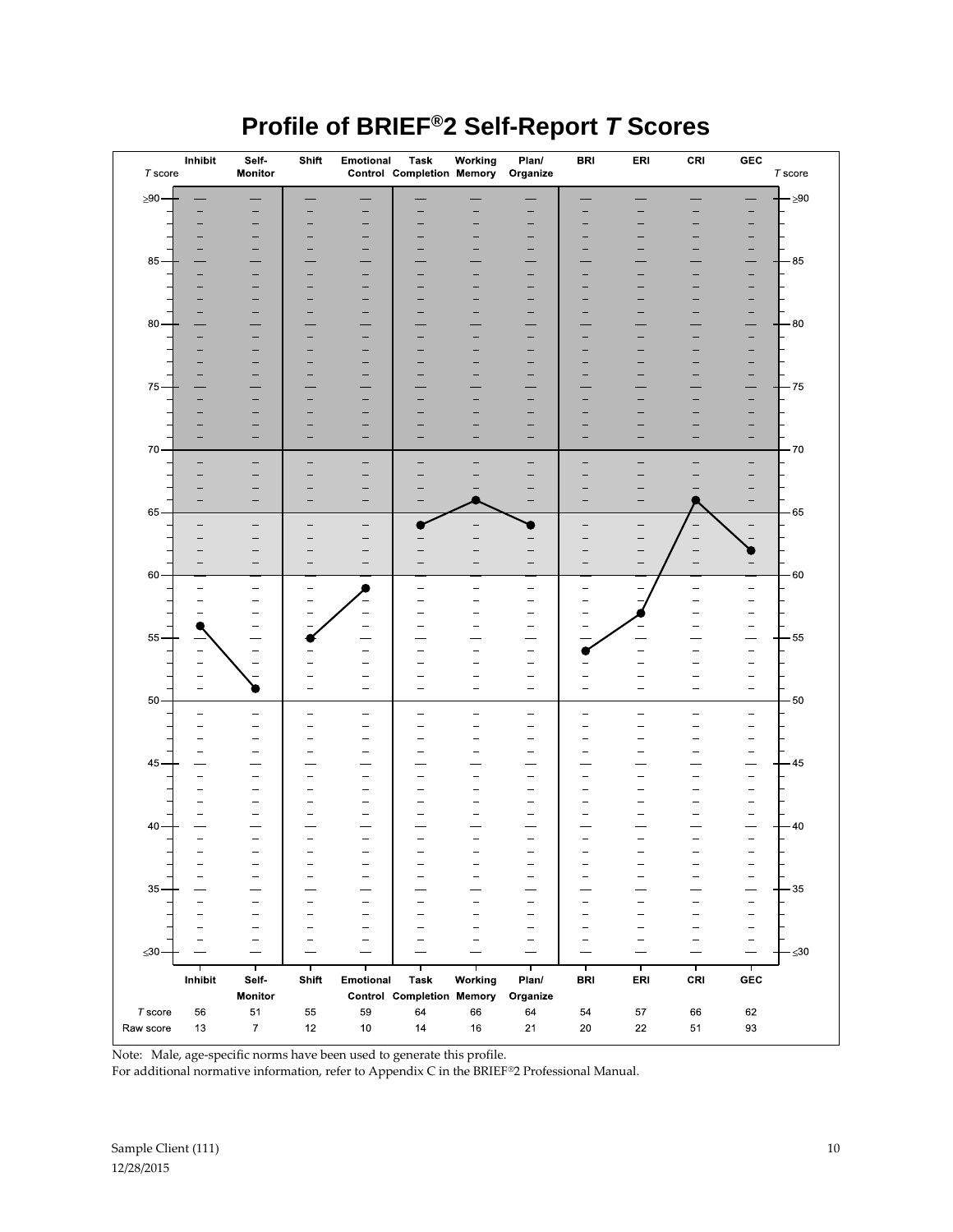## **Clinical Scales**

The BRIEF2 Self-Report clinical scales measure the extent to which Sample reports problems with different behaviors related to the seven domains of executive functioning captured within the BRIEF2 Self-Report Form. The following sections describe the scores obtained on the clinical scales and the suggested interpretation for each individual clinical scale.

**Inhibit** The Inhibit scale assesses inhibitory control and impulsivity. This can be described as the ability to resist impulses and the ability to stop one's behavior at the appropriate time. Sample's *T* score of 56 (%ile = 77) on this scale is within the expected range compared with his peers. This suggests that he views himself as typically able to resist impulses, to consider consequences before acting, and generally to be in control of himself.

| Item# | <b>Inhibit items</b>                        | Response  |
|-------|---------------------------------------------|-----------|
| 1     | I have trouble sitting still                | Sometimes |
| 10    | I am impulsive (I don't think before doing) | Never     |
| 16    | I get out of control more than my friends   | Sometimes |
| 24    | I talk at the wrong time                    | Sometimes |
| 30    | I have problems waiting my turn             | Sometimes |
| 39    | I interrupt others                          | Sometimes |
| 48    | I think or talk out loud when working       | Never     |
| 49    | I don't think of consequences before acting | Never     |

**Self-Monitor** The Self-Monitor scale assesses awareness of the impact of one's behavior on other people and outcomes. It captures the degree to which a child or adolescent perceives himself as aware of the effect that his behavior has on others and how his behavior compares with standards or expectations for behavior. Sample's score on the Self-Monitor scale is within normal limits, suggesting that he perceives himself as appropriately aware of his functioning in social settings (*T* = 51, %ile = 71).

| Item $#$ | <b>Self-Monitor items</b>                                                                                                  | Response |
|----------|----------------------------------------------------------------------------------------------------------------------------|----------|
| 4        | I am not aware of how my behavior affects or bothers others                                                                | Never    |
| 13       | I have a poor understanding of my own strengths and<br>weaknesses (I try things that are too difficult or too easy for me) | Never    |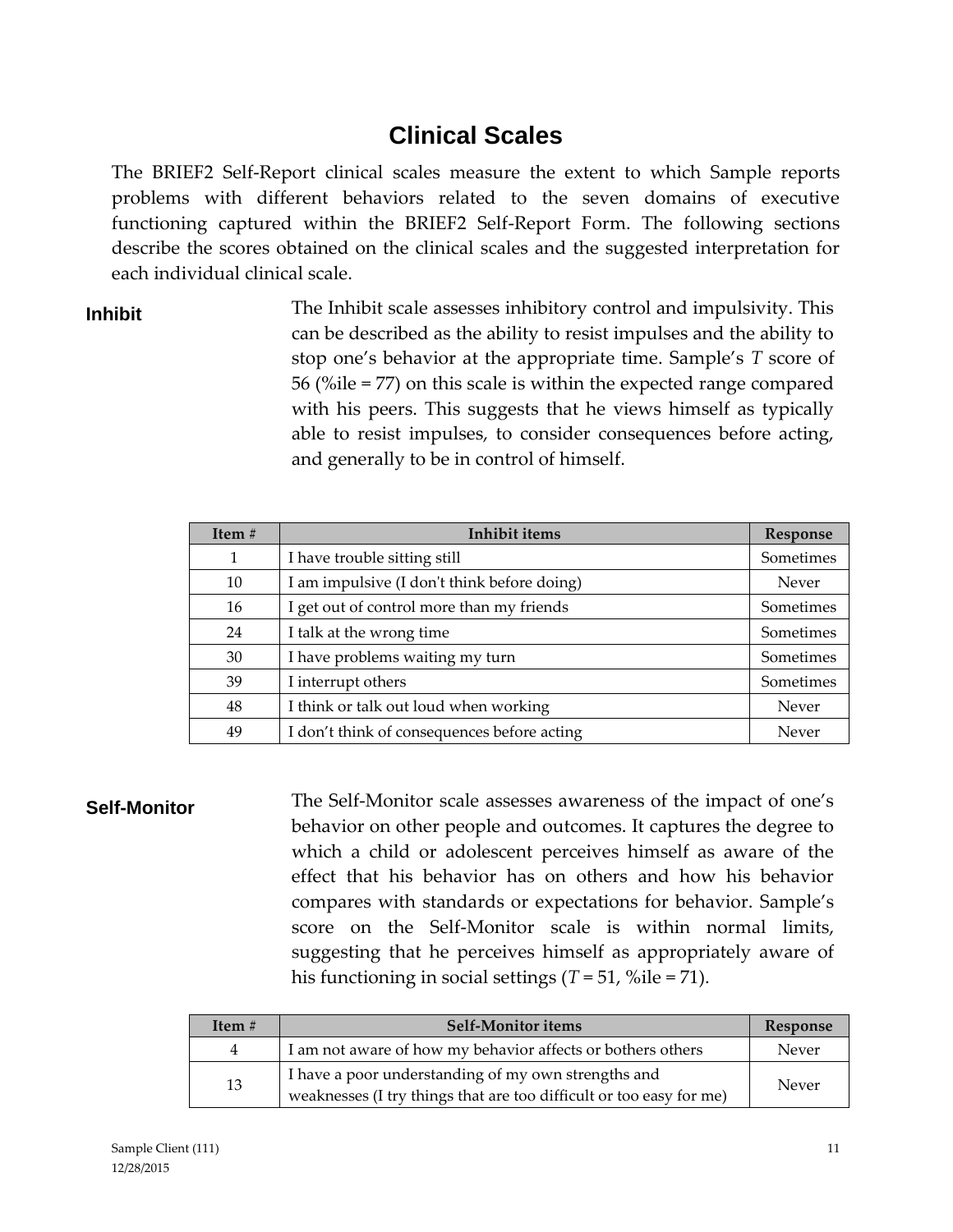| Item $#$ | <b>Self-Monitor items</b>                                                         | Response  |
|----------|-----------------------------------------------------------------------------------|-----------|
| 20       | I don't know when my actions bother others                                        | Sometimes |
| 26       | I don't notice when my behavior causes negative reactions until it<br>is too late | Never     |
| 50       | I am unaware of my behavior when I am in a group                                  | Sometimes |

**Shift** The Shift scale assesses the ability to move freely from one situation, activity, or aspect of a problem to another as the circumstances demand. Key aspects of shifting include the ability to make transitions, tolerate change, problem solve flexibly, switch or alternate attention between tasks, and change focus from one mindset or topic to another. Mild deficits may compromise efficiency of problem solving and result in a tendency to get stuck or focused on a topic or problem, whereas more severe difficulties can be reflected in perseverative behaviors and marked resistance to change. Sample's score on the Shift scale is within the average range as compared with peers  $(T = 55, %$ ile = 73). This suggests that he views himself as able to adjust to changes in environment, people, plans, or demands well.

| Item $#$       | <b>Shift items</b>                                                                                               | Response  |
|----------------|------------------------------------------------------------------------------------------------------------------|-----------|
| $\overline{2}$ | I have trouble accepting a different way to solve a problem with<br>things such as schoolwork, friends, or tasks | Sometimes |
| 11             | I have trouble getting used to new situations (such as classes,<br>groups, or friends)                           | Sometimes |
| 17             | I get stuck on one topic or activity                                                                             | Never     |
| 31             | It bothers me when I have to deal with changes (such as routines,<br>foods, or places)                           | Sometimes |
| 40             | I try the same approach to a problem over and over even when it<br>does not work (I get stuck)                   | Never     |
| 45             | I have trouble thinking of a different way to solve a problem<br>when I get stuck                                | Never     |
| 51             | I have trouble changing from one activity to another                                                             | Sometimes |
| 53             | I have difficulty coming up with different ways of solving a<br>problem                                          | Never     |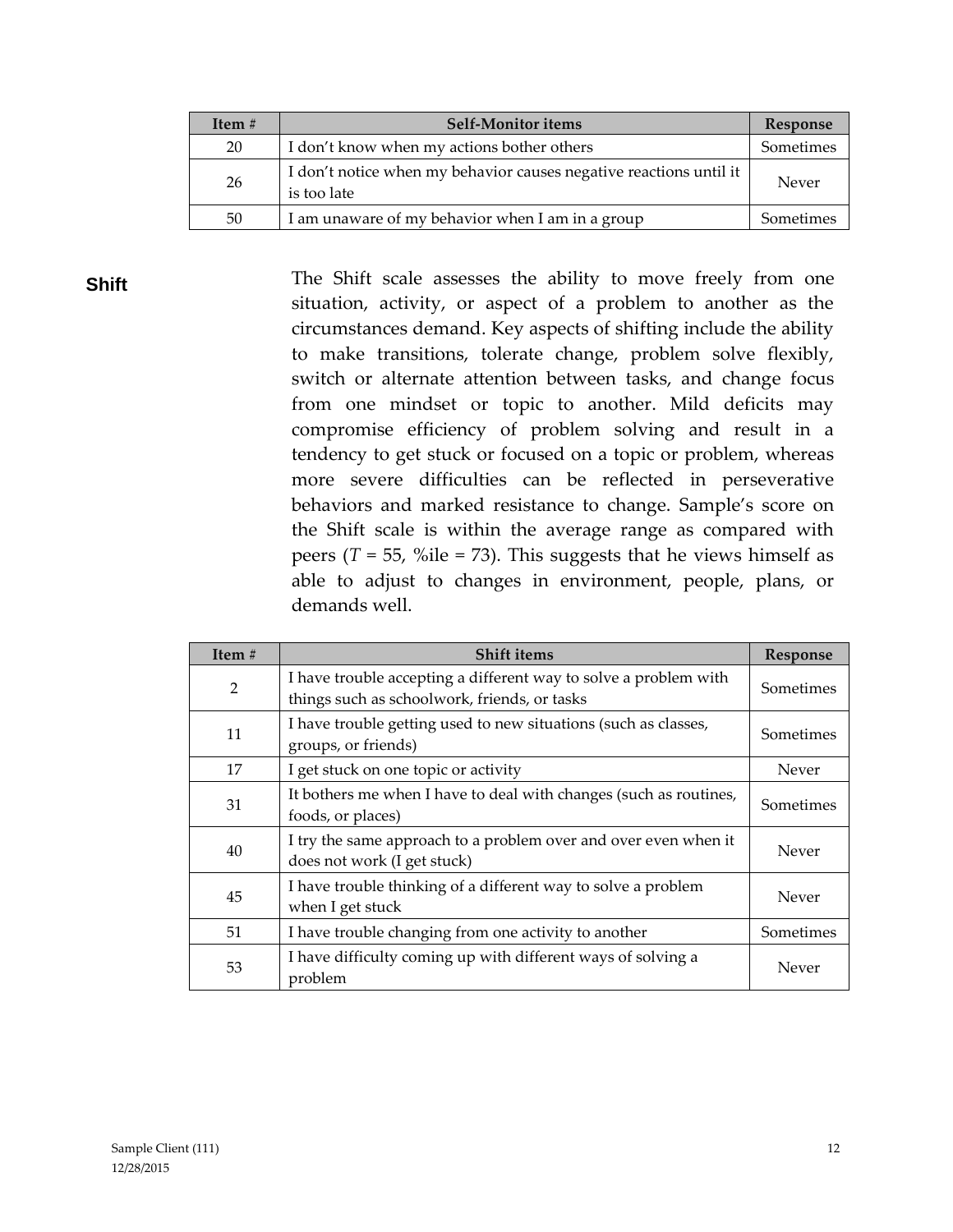### **Emotional Control** The Emotional Control scale measures the impact of executive function problems on emotional expression and assesses an individual's ability to modulate or control his or her emotional responses. Sample's score on the Emotional Control scale falls within the average range compared with peers  $(T = 59, \%$ ile = 85). This suggests that Sample experiences himself as having appropriate ability to modulate or regulate emotions overall. Sample generally described himself as reacting to events appropriately: without outbursts, sudden or frequent mood changes, or excessive periods of emotional upset.

| Item $#$ | <b>Emotional Control items</b>                     | Response  |
|----------|----------------------------------------------------|-----------|
| 6        | I have angry outbursts                             | Never     |
| 14       | I have outbursts for little reason                 | Never     |
| 22       | I get upset over small events                      | Sometimes |
| 27       | I overreact                                        | Sometimes |
| 34       | I am easily overwhelmed                            | Sometimes |
| 43       | My eyes fill with tears quickly over little things | Sometimes |

**Task Completion** The Task Completion scale reflects the ability to finish or complete tasks appropriately and/or in a timely manner, emphasizing difficulties with the production of work or performance output. Although "task completion" is not commonly considered an executive function, it represents the outcome of other executive difficulties including working memory, planning, organization, and inhibitory control. Sample's score on the Task Completion scale is mildly elevated compared with peers  $(T = 64, %$ ile = 91). This suggests that Sample may have difficulties finishing homework or other projects in a timely fashion. Examination of other scales may reveal potential sources of difficulty completing tasks, including struggles with working memory, planning, and organization or with the ability to inhibit task-irrelevant actions.

| Item # | <b>Task Completion items</b>                          | <b>Response</b> |
|--------|-------------------------------------------------------|-----------------|
| 23     | I have good ideas but do not get the job done (I lack | Sometimes       |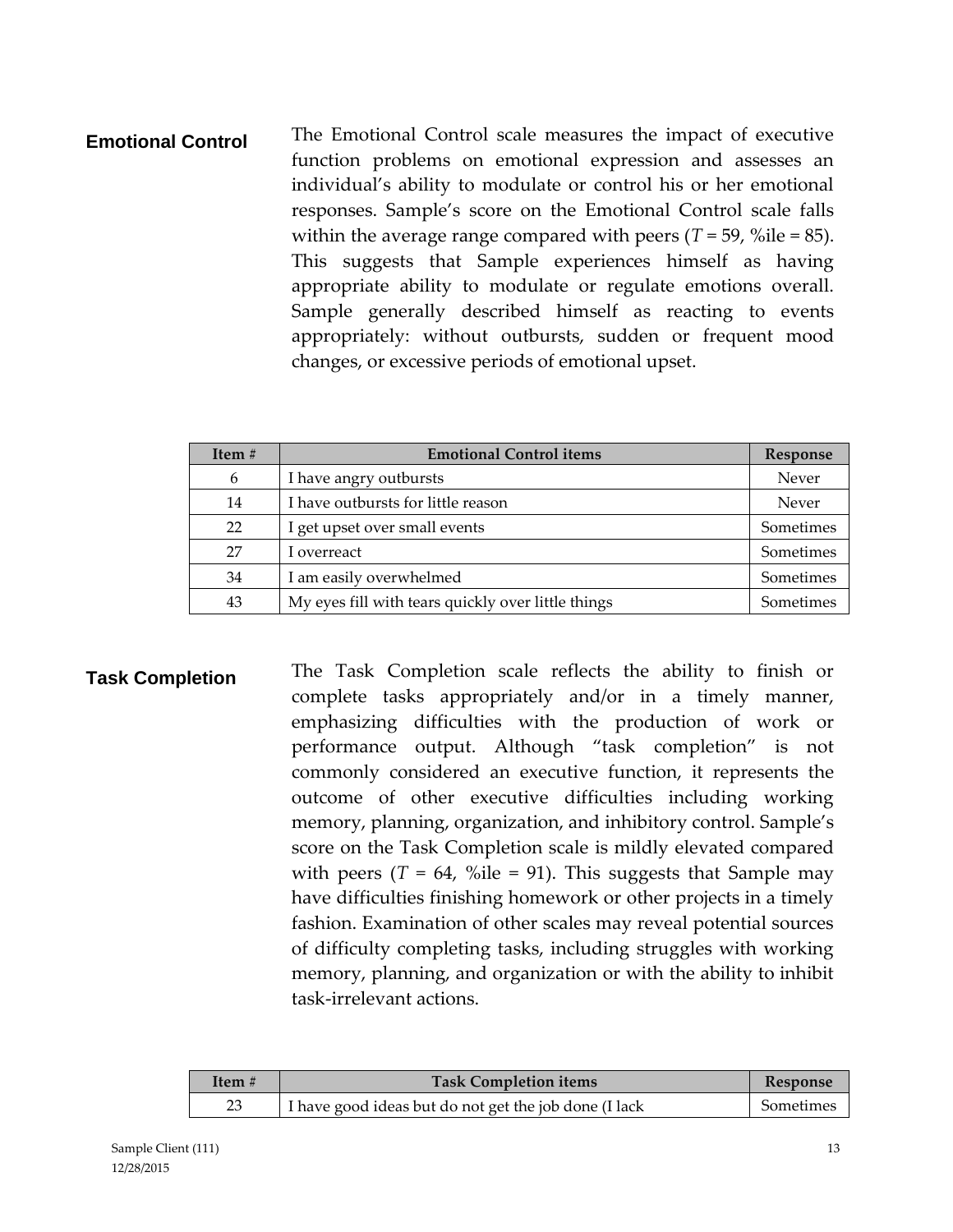| Item $#$ | <b>Task Completion items</b>                                                     | Response  |
|----------|----------------------------------------------------------------------------------|-----------|
|          | follow-through)                                                                  |           |
| 25       | I have trouble finishing tasks (such as chores or homework)                      | Sometimes |
| 33       | I am slower than others when completing my work                                  | Sometimes |
| 38       | I have difficulty finishing a task on my own                                     | Sometimes |
| 42       | It takes me longer to complete my work                                           | Sometimes |
| 44       | I have problems completing my work                                               | Sometimes |
| 55       | I have problems finishing long-term projects (such as papers or<br>book reports) | Sometimes |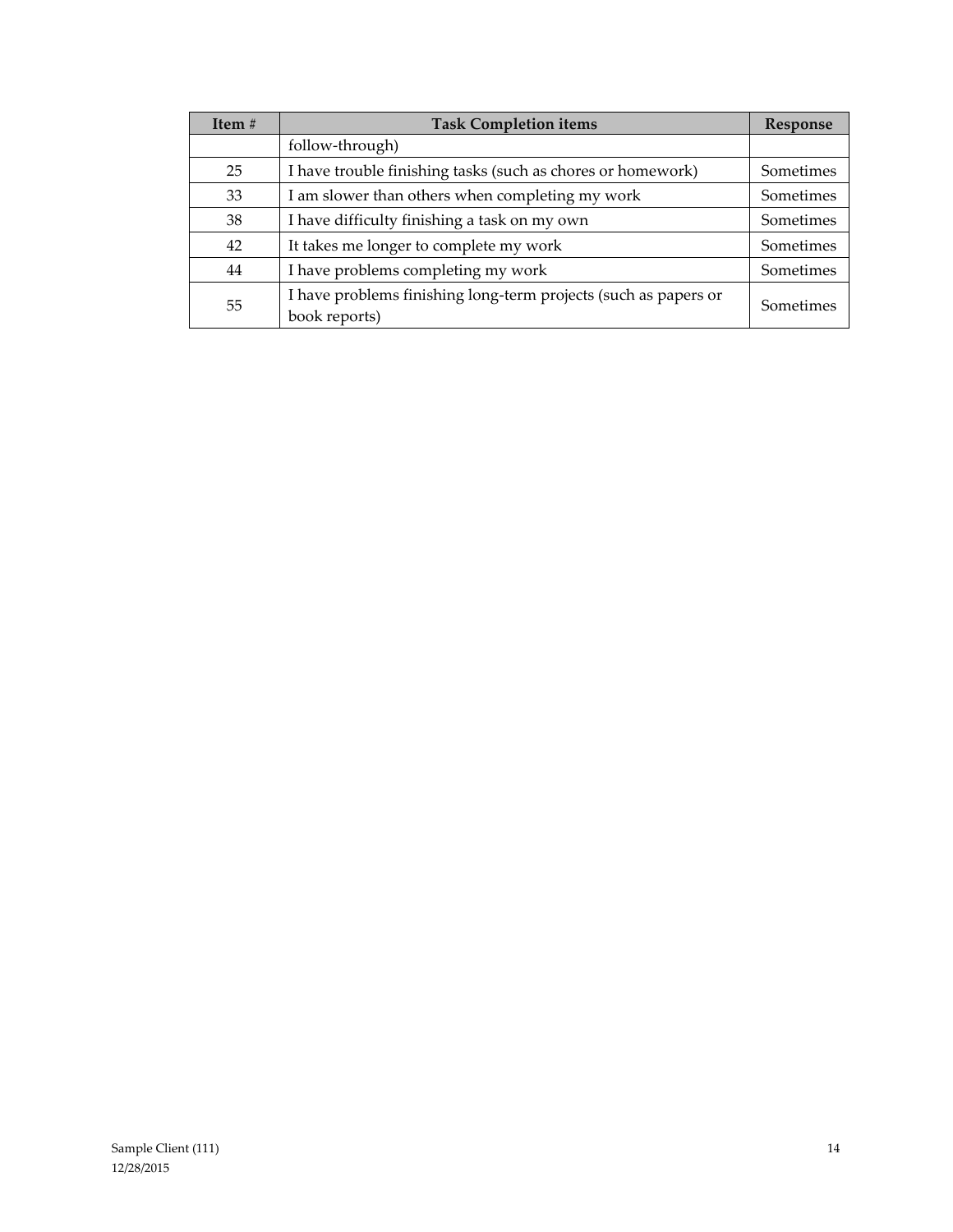### **Working Memory** The Working Memory scale measures the capacity to hold information in mind for the purpose of completing a task, encoding information, or generating goals, plans, and sequential steps to achieving goals. Working memory is essential to carrying out multistep activities, completing mental manipulations such as mental arithmetic, and following complex instructions. Sample's score on the Working Memory scale is potentially clinically elevated compared with peers  $(T = 66, %$ ile = 94). This suggests that Sample experiences substantial difficulty holding an appropriate amount of information in mind or in active memory for further processing, encoding, and/or mental manipulation. Further, Sample's score suggests difficulties sustaining working memory, which has a negative impact on his ability to remain attentive and focused for appropriate lengths of time. Caregivers or teachers often describe children or adolescents with fragile or limited working memory as having trouble remembering things (e.g., phone numbers or instructions) even for a few seconds, losing track of what they are doing as they work, or forgetting what they are supposed to retrieve when sent on an errand. Such individuals may miss information that exceeds their working memory capacity such as instructions for an assignment. Clinical evaluators may observe that Sample cannot remember the rules governing a specific task (even as they work on that task), rehearses information repeatedly, loses track of what responses he has already given on a task that requires multiple answers, and struggles with mental manipulation tasks (e.g., repeating digits in reverse order) or solving arithmetic problems that are orally presented without writing down figures.

Appropriate working memory is necessary to sustaining performance and attention. Parents of children and adolescents with difficulties in this domain often report that they cannot stick to an activity for an age-appropriate amount of time and frequently switch or fail to complete tasks. Although working memory and the ability to sustain it have been conceptualized as distinct entities, behavioral outcomes of these two domains are often difficult to distinguish.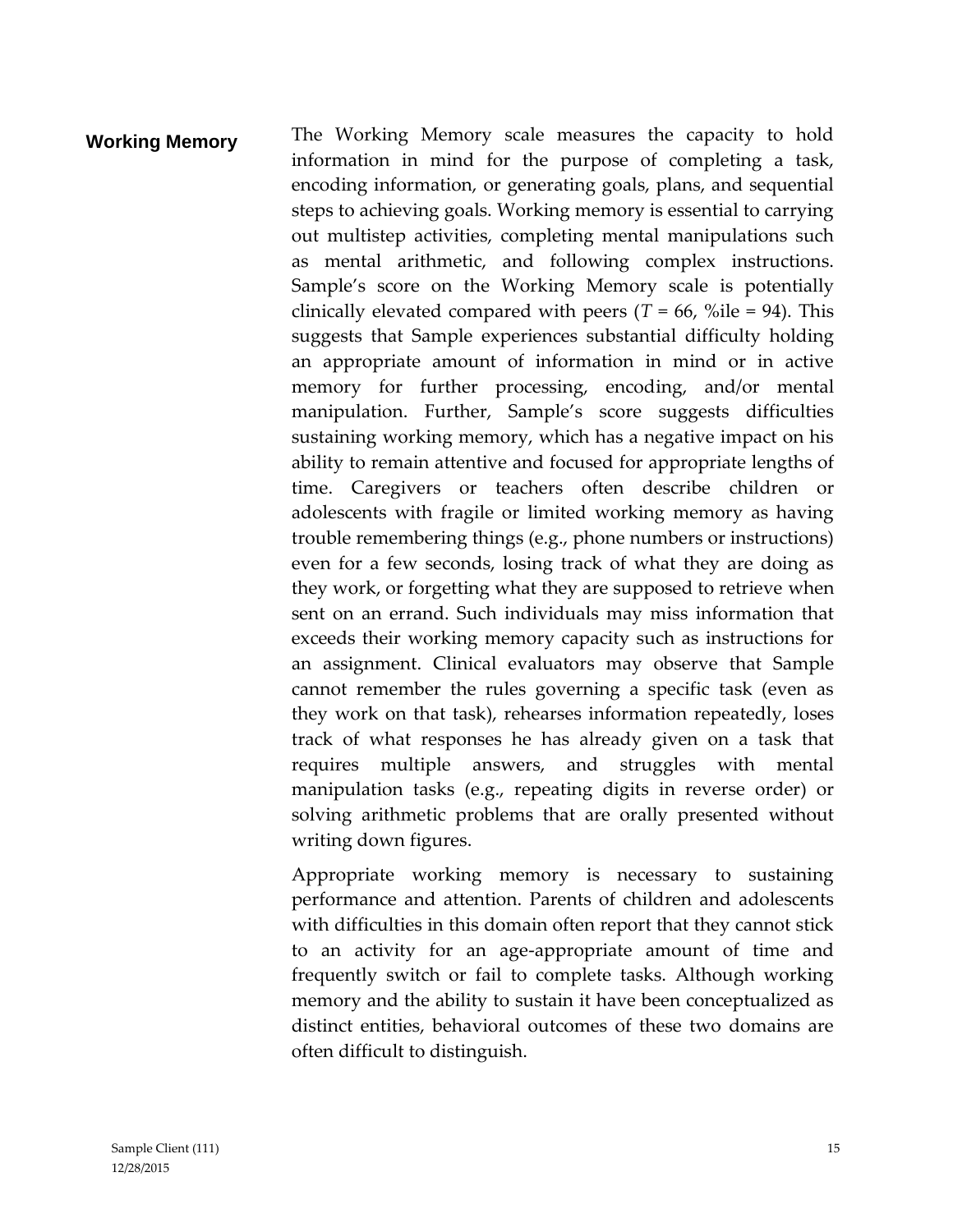| Item $#$ | <b>Working Memory items</b>                                                                        | Response  |
|----------|----------------------------------------------------------------------------------------------------|-----------|
| 3        | When I am given three things to do, I remember only the first or<br>last                           | Often     |
| 12       | I have a short attention span                                                                      | Sometimes |
| 19       | I have trouble with jobs or tasks that have more than one step                                     | Sometimes |
| 28       | I have trouble remembering things, even for a few minutes (such<br>as directions or phone numbers) | Sometimes |
| 29       | I make careless errors                                                                             | Often     |
| 32       | I forget to hand in my homework, even when it's completed                                          | Sometimes |
| 41       | I forget instructions easily                                                                       | Never     |
| 46       | I am absentminded (forgetful)                                                                      | Never     |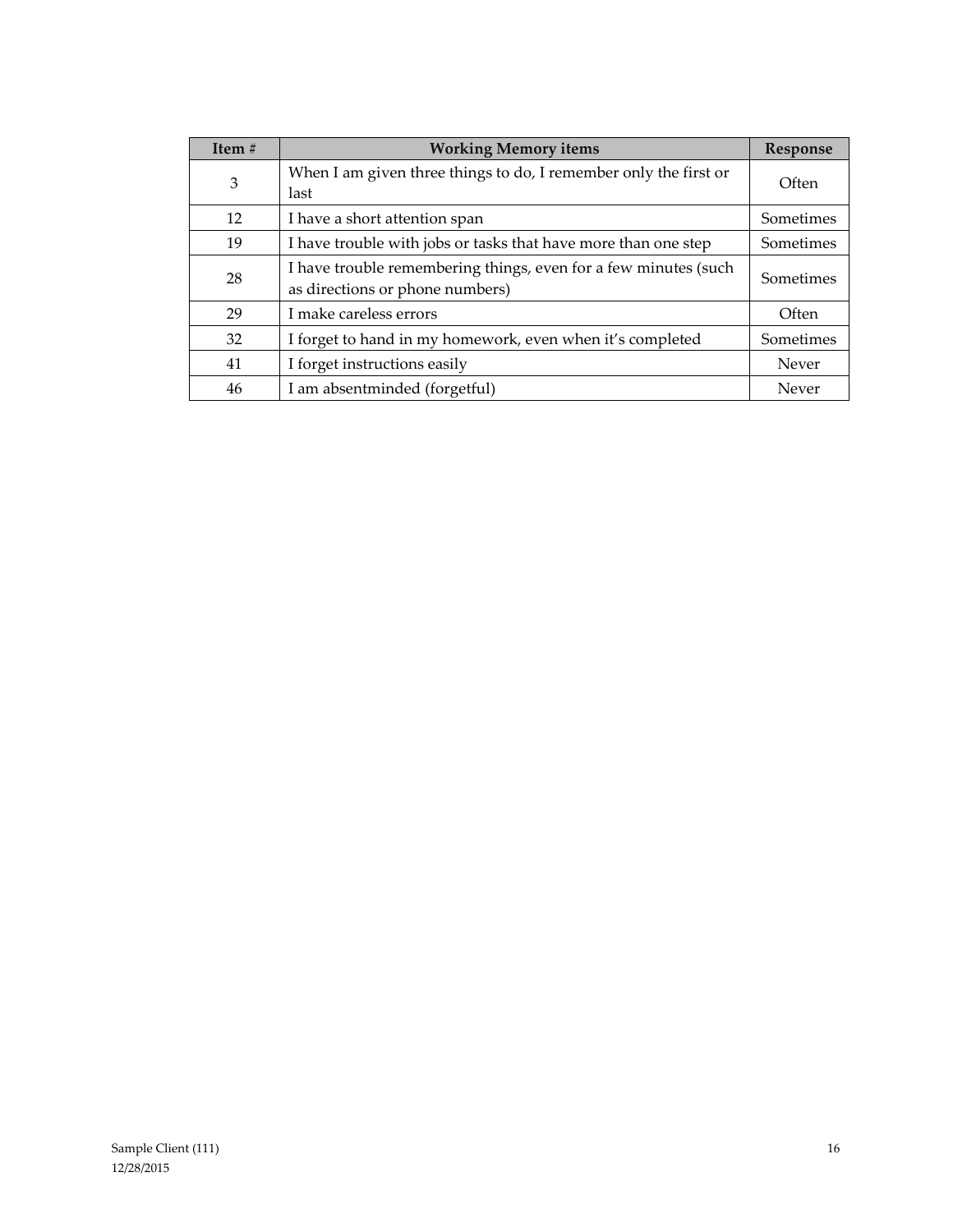**Plan/Organize** The Plan/Organize scale measures perceived ability to manage current and future-oriented task demands. The scale has two components: Plan and Organize. The Plan component captures the ability to anticipate future events, to set goals, and to develop appropriate sequential steps ahead of time to carry out a task or activity. The Organize component refers to the ability to bring order to information and to appreciate main ideas or key concepts when learning or communicating information. Sample's score on the Plan/Organize scale is mildly elevated as compared with peers  $(T = 64, %$ ile = 92). This suggests that Sample may have some difficulty with planning and organizing information, which has a negative impact on his approach to problem solving.

> Planning involves developing a goal or end state and then strategically determining the most effective method or steps to attain that goal. Evaluators can observe planning when a student is given a problem requiring multiple steps (e.g., assembling a puzzle or completing a maze). Sample may underestimate the time required to complete tasks or the level of difficulty inherent in a task. He may often wait until the last minute to begin a long-term project or assignment for school, and he may have trouble carrying out the actions needed to reach his goals.

> Organization involves the ability to bring order to oral and written expression and to understand the main points expressed in presentations or written material. Organization also has a clerical component that is demonstrated, for example, in the ability to efficiently scan a visual array or to keep track of a homework assignment. Sample may approach tasks in a haphazard fashion, getting caught up in the details and missing the big picture. He may have good ideas that he fails to express on tests and written assignments. He may often feel overwhelmed by large amounts of information and may have difficulty retrieving material spontaneously or in response to open-ended questions. He may, however, exhibit better performance with recognition (multiple-choice) questions.

| Item # | Plan/Organize items | <b>Kesponse</b> |
|--------|---------------------|-----------------|
|        | My work is sloppy   | Sometimes       |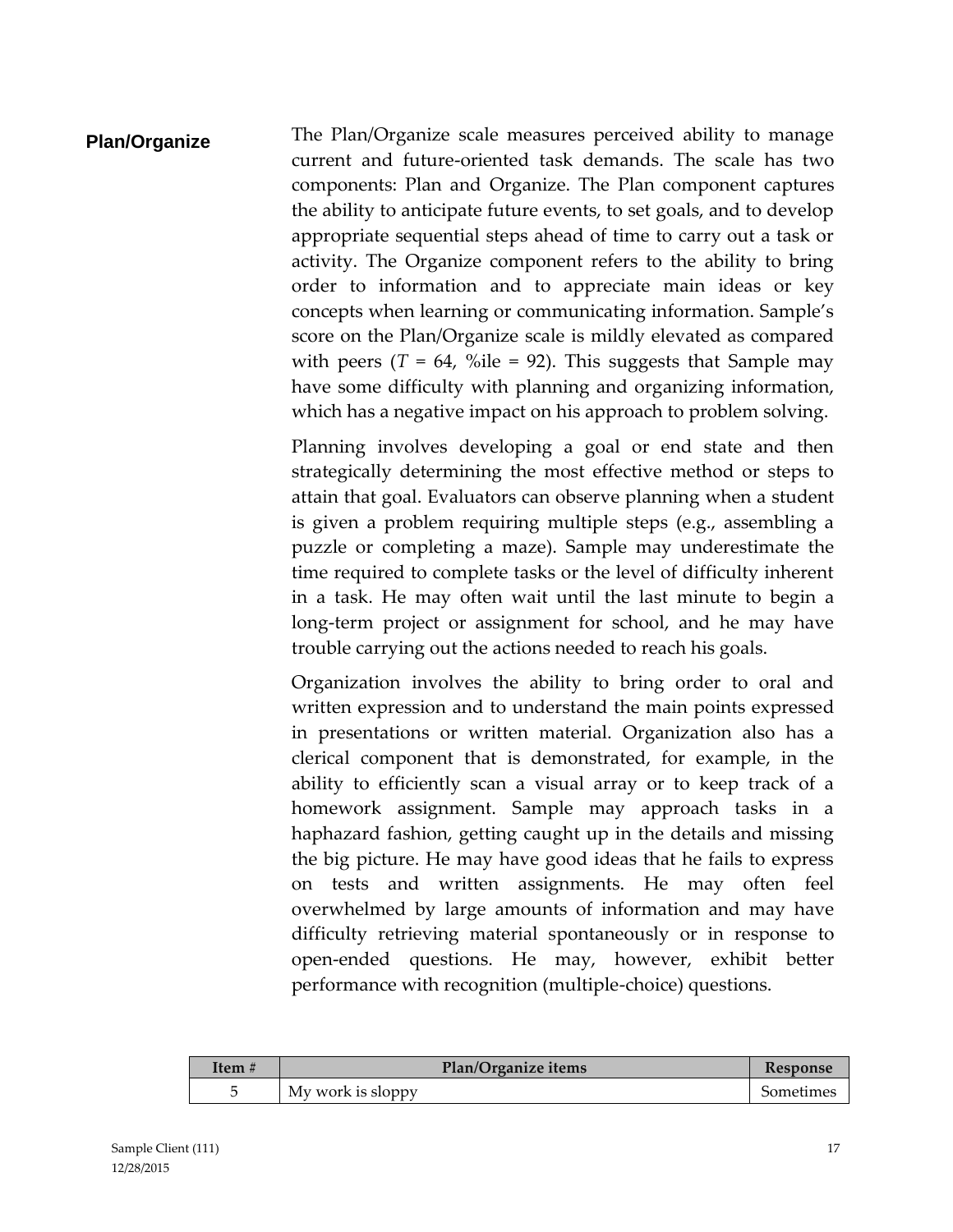| Item# | Plan/Organize items                                                                                                                                  | Response  |
|-------|------------------------------------------------------------------------------------------------------------------------------------------------------|-----------|
| 7     | I don't plan ahead for school assignments                                                                                                            | Sometimes |
| 8     | I have difficulty finding my things (such as clothes, glasses,<br>shoes, books, or pencils)                                                          | Often     |
| 9     | I have problems getting started on my own                                                                                                            | Often     |
| 15    | I get caught up in details and miss the main idea                                                                                                    | Sometimes |
| 21    | I have problems organizing my written work                                                                                                           | Sometimes |
| 35    | I don't plan ahead for future activities                                                                                                             | Sometimes |
| 37    | I don't think ahead about possible problems                                                                                                          | Never     |
| 47    | I have trouble prioritizing (ordering) my activities                                                                                                 | Sometimes |
| 52    | I have trouble carrying out the things that are needed to reach a<br>goal (such as saving money for special items or studying to get<br>good grades) | Sometimes |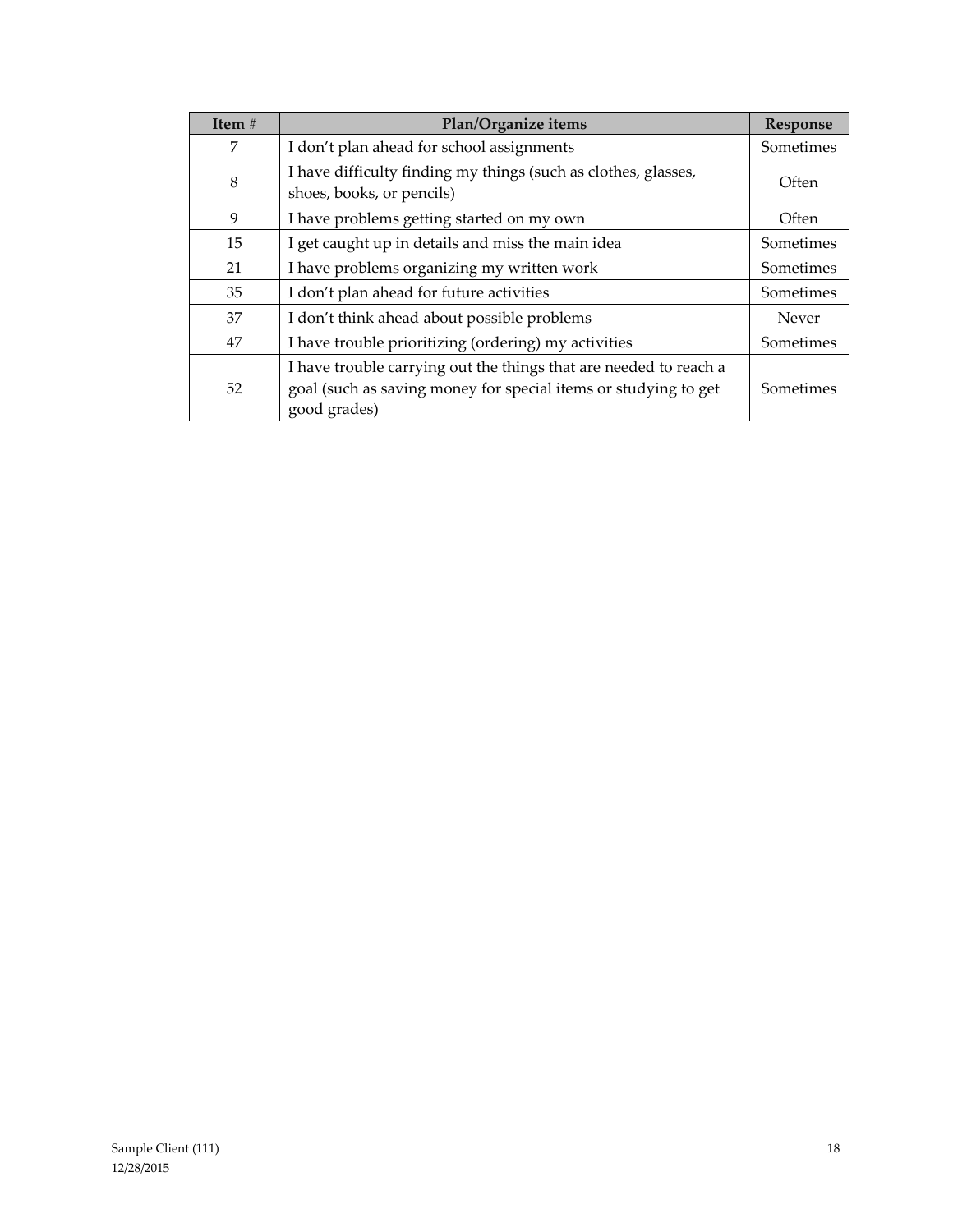## **Summary Indexes and Global Executive Composite**

**Behavior Regulation, Emotion Regulation, and Cognitive Regulation Indexes**

The Behavior Regulation Index (BRI) captures the adolescent's ability to regulate and monitor behavior effectively. It is composed of the Inhibit and Self-Monitor scales. Appropriate behavior regulation is likely to be a precursor to appropriate cognitive regulation. It enables the cognitive regulatory processes to successfully guide active, systematic problem solving and more generally supports appropriate self-regulation.

The Emotion Regulation Index (ERI) represents an adolescent's ability to regulate emotional responses and to shift set or adjust to changes in environment, people, plans, or demands. It is composed of the Shift and Emotional Control scales. Appropriate emotion regulation and flexibility are precursors to effective cognitive regulation.

The Cognitive Regulation Index (CRI) reflects an adolescent's ability to control and manage cognitive processes and to problem solve effectively. It is composed of the Task Completion, Working Memory, and Plan/Organize scales and relates directly to the ability to actively problem solve in a variety of contexts and to complete tasks such as schoolwork.

Examination of the indexes reveals that the CRI is potentially clinically elevated ( $T = 66$ , %ile = 93), but the BRI ( $T = 54$ , %ile = 73) and ERI ( $T = 57$ , %ile = 78) are within the average range. This suggests broadly intact inhibitory control, emotional modulation, ability to shift set, and ability to self-monitor behavior but also indicates difficulties with one or more aspects of working memory, planning, organizing, or completing work.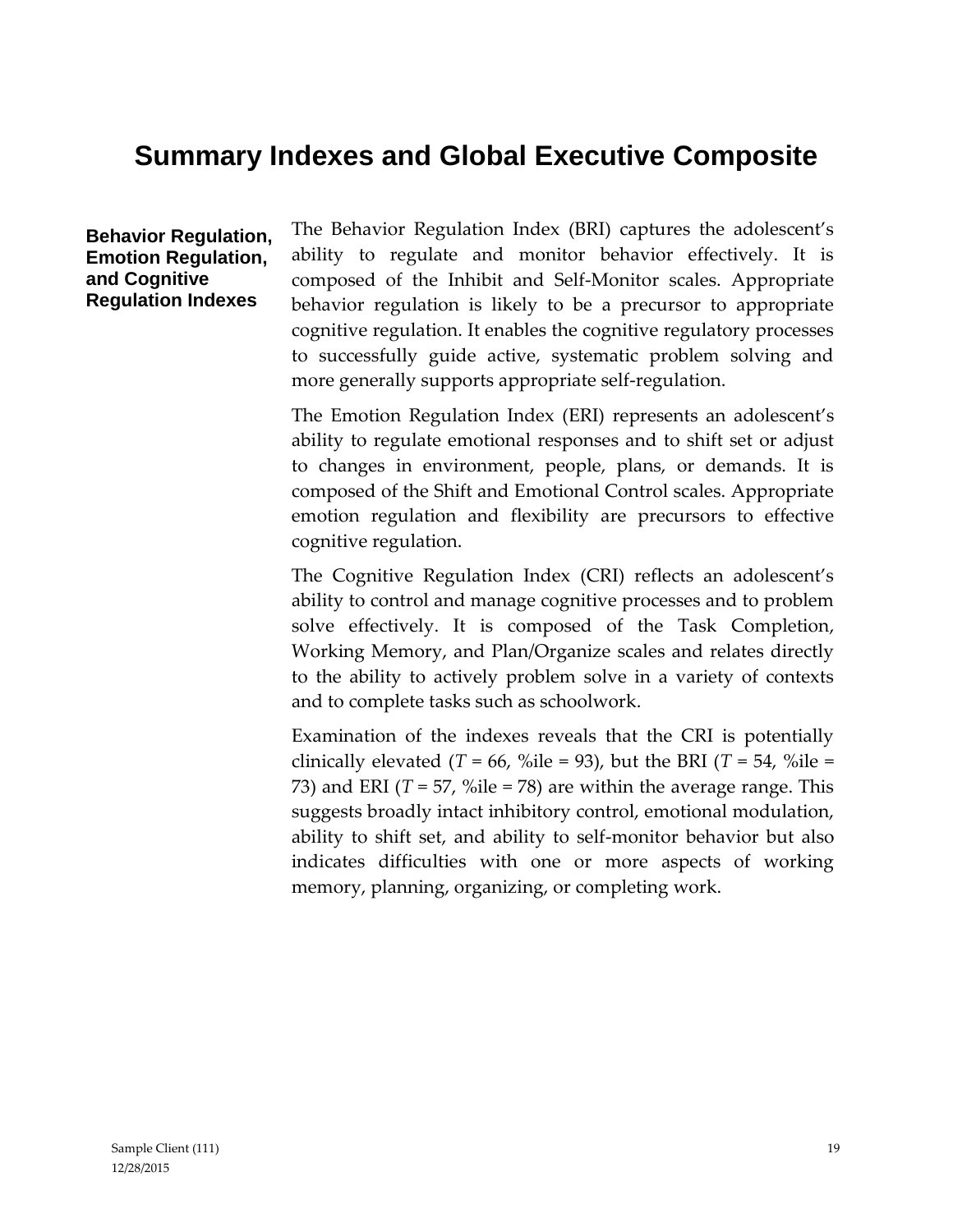#### **Global Executive Composite**

The Global Executive Composite (GEC) is an overarching summary score that incorporates all of the BRIEF2 Self-Report clinical scales. Although review of the BRI, ERI, CRI, and individual scale scores is strongly recommended for all BRIEF2 Self-Report Form profiles, the GEC can sometimes be useful as a summary measure. In this case, at least two summary indexes are substantially different, with *T* scores separated by 12 points or greater. Differences of this magnitude occurred less than 10% of the time in the normative sample. Thus, the GEC may not adequately reflect the overall profile. With this in mind, Sample's *T* score of 62 (%ile = 84) on the GEC is mildly elevated compared with the scores of his peers, suggesting some difficulty in one or more areas of executive function.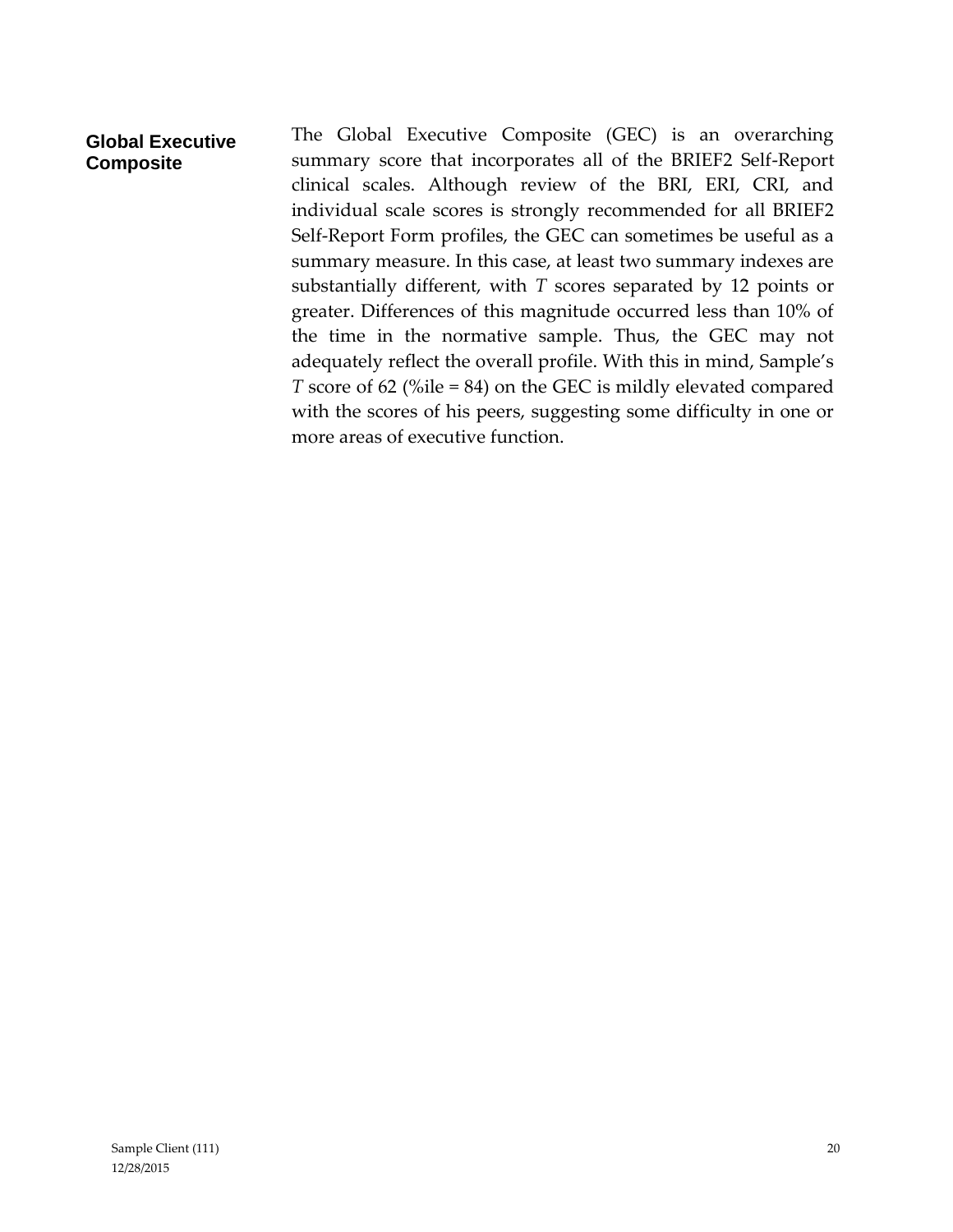## **Executive Function Interventions**

Ratings of Sample's everyday functioning revealed some areas of concern. Recommendations for interventions and accommodations are offered according to the identified concerns. While the efficacy of each intervention has not been empirically demonstrated, the majority are common interventions that are likely familiar to the intervention team. These recommendations are general and are intended here as suggestions or ideas that may be tailored to suit Sample's needs. As with any intervention, clinical judgment is paramount.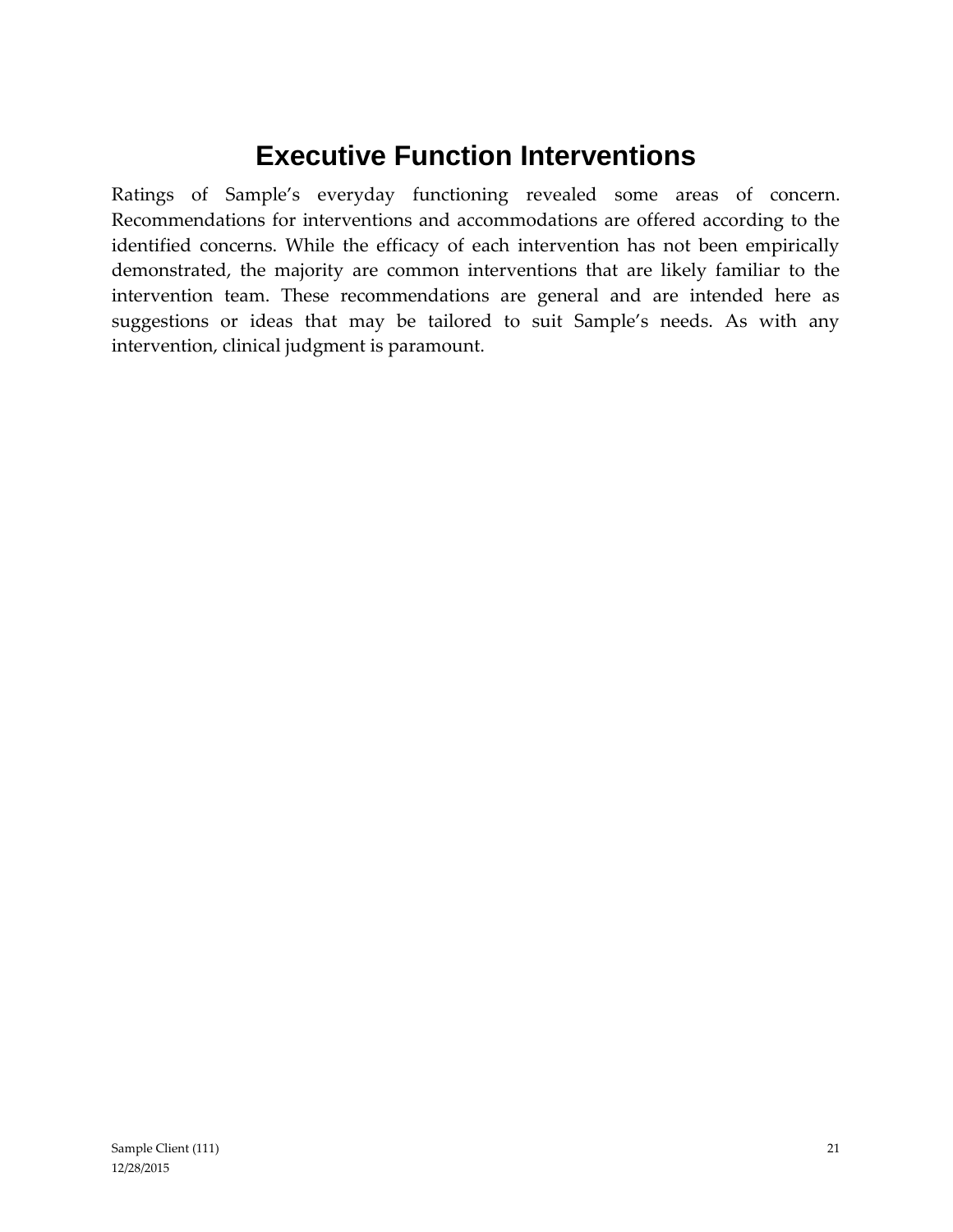**Task Completion** While the ability to complete tasks is not an executive function per se, it is one of the most common complaints among adolescents with executive function difficulties. Problems with planning, organizing, initiating, or sustaining working memory often interfere with getting schoolwork done, and task completion can be seen as an outcome of executive function difficulties.

#### **External Structuring, Accommodations, and Modifications**

Rule in or out basic skills deficits as cause for poor task completion: If a student is unable to complete tasks in school or to complete school-related tasks at home, it is important to ensure that the necessary cognitive and learning processes are intact. If the adolescent presents with difficulty completing tasks in the context of aversion to or difficulty with basic academic skills such as reading, writing, or calculating, it may be important to ensure that these basic skills are intact and that no learning or cognitive difficulties are present. Otherwise, these issues likely need to be addressed first or at least alongside the executive processes.

For many students who routinely do not complete tasks, the underlying self-regulatory functions may be responsible for, or at least contribute to, the difficulty. Problems with planning their assignments in general or specific tasks can make the tasks seem overwhelming. Organizational difficulties can interfere with efficient use of time and effective approaches to assignments. It is important to examine other areas of executive difficulty and to provide supports and accommodations if problems with organization or planning interfere with Sample's ability to keep pace with task demands.

Assess executive function strengths and weaknesses that could contribute to poor task completion: Students with intact cognitive and learning abilities who have difficulty completing tasks such as schoolwork may be experiencing problems in one or more of the underlying executive functions necessary to plan, organize, and sustain output. It is important to identify the relative weaknesses in executive functions for Sample and to implement supports, interventions, or accommodations to address these weaknesses.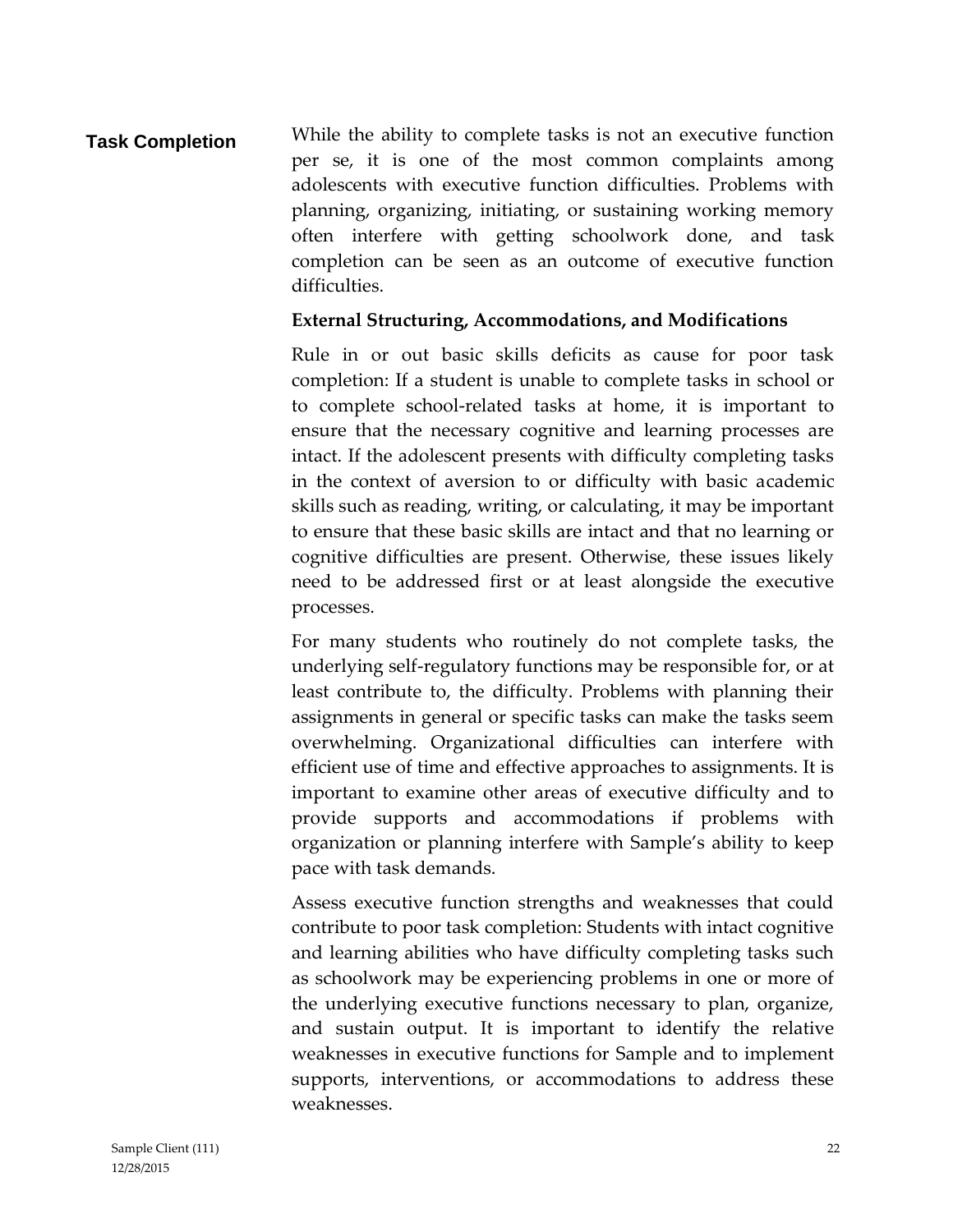Provide supervised, structured study period: A study period that is supervised by a designated teacher, special education teacher, or academic coach can provide a structured setting in which clear goals are set. Many adolescents who struggle to complete their schoolwork at home can benefit from such a supervised study period. The level of supervision and support required varies with each student, from assistance in defining and prioritizing assignments to cues to initiate or begin work to assistance remaining focused, organizing an approach to a task, or organizing thoughts for writing.

#### **Student-Focused Interventions**

Establish consistent daily study routine with executive function supports: Some adolescents can benefit from a set study or homework period at home. This can be established as a daily routine within the home for the student. Keeping the environment consistent, reasonably quiet, and free of distractions is important. Parental supervision can also be helpful to review tasks, help prioritize, set goals, and monitor completion of each task.

Apply success-oriented approach to task completion: Returning to success levels for each task can be a helpful starting point for students with difficulties completing work. This often means simplifying or shortening the task such that the student does not feel overwhelmed and can experience success. Once a starting level is determined, the length and complexity of tasks can be increased in stepwise fashion, with external supports provided as needed until the student feels competent and demonstrates success at each level of difficulty.

Establish supportive home–school communication: Home–school communication is often an important aide to help students stay on track with assignments. Some students fall behind in their work and then feel overwhelmed with what is required of them to catch up with expectations. Establishing regular communication about the nature of assignments and their due dates between the home and school environments can help avoid this situation and keep the student on track.

Provide explicit rewards for task completion: Some adolescents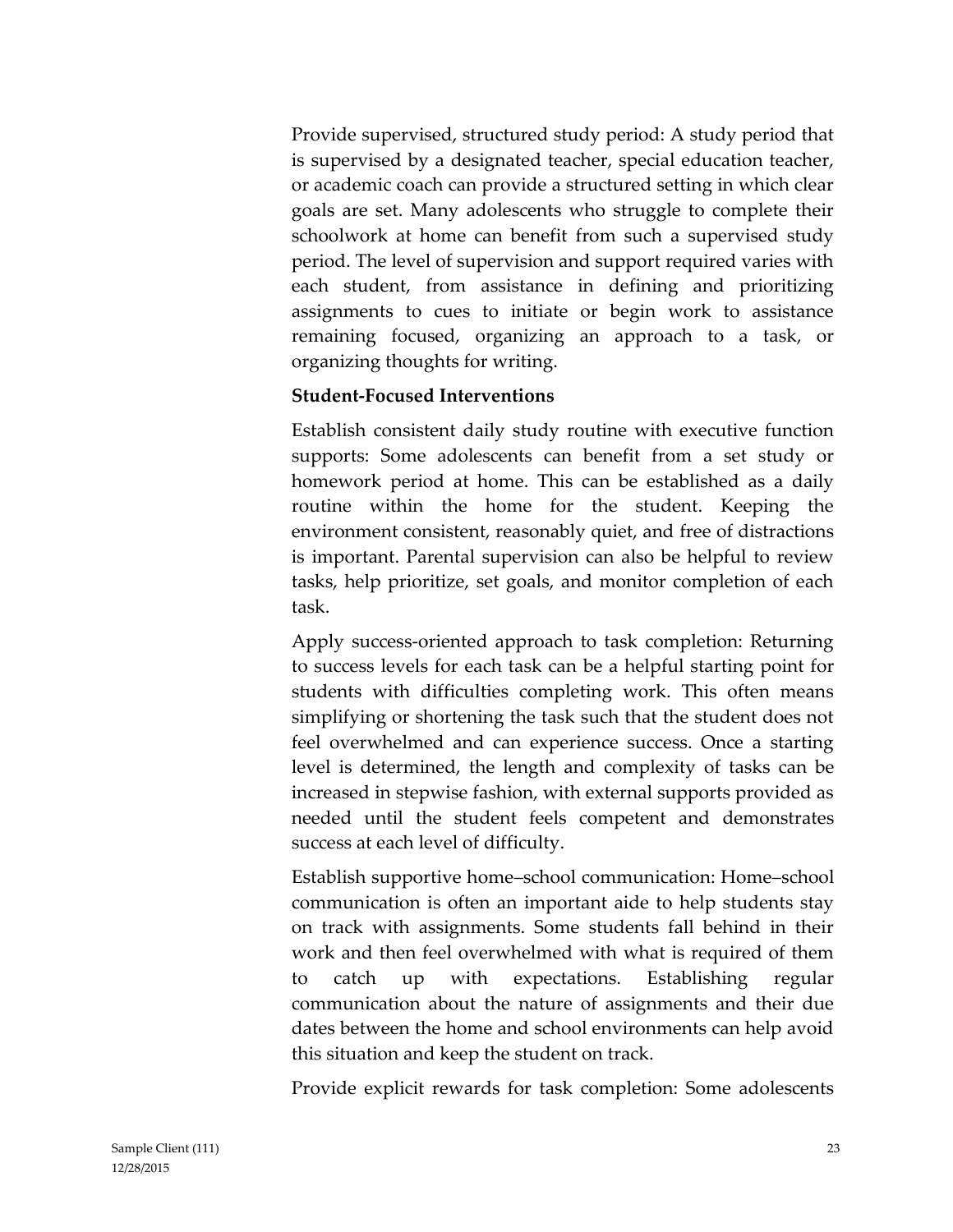benefit from clear rewards associated with completing tasks such as homework or other household activities. Particularly for students who do not find schoolwork or chores inherently rewarding, implementing a simple behavior plan can help develop better work habits, which leads to completed assignments. Rewards are best when they occur naturally, such as providing time for the adolescent to engage in a favorite activity. Consultation with a behavioral specialist can be helpful in designing such a plan.

Provide extra time for task completion: Some students need extra time to complete their work, including in-class assignments, tests, and homework. Some students perform best when they can work on tests or independent projects in a supervised but more isolated setting, such as a resource room.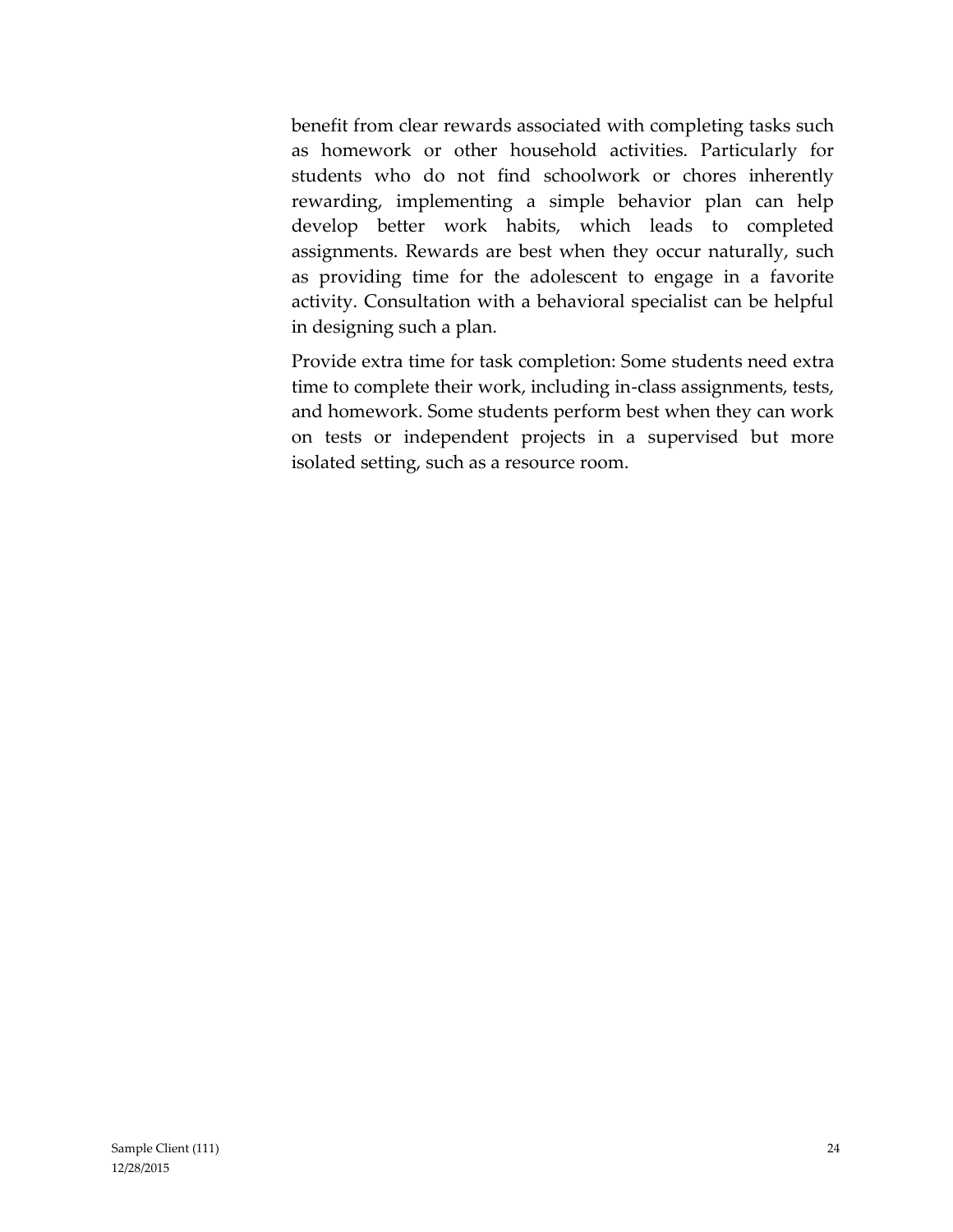### **Working Memory** Working memory is the capacity to hold information in mind, typically enabling one to think about problems, to focus on a goal, to carry out multistep activities, to complete multistep problems, or to follow complex instructions. Students with working memory difficulties may have problems remembering things even for a few seconds. They may lose track of what they are doing, forget what they went to get, or struggle with mental problem solving. Many students with problems sustaining working memory are viewed as inattentive and as having poor concentration.

#### **External Structuring, Accommodations, and Modifications**

Preteach the big picture to provide meaningful context: Preteaching the general framework of new information and guiding attention to listen for important points can be an essential tool for circumventing working memory difficulties when they interfere with the ability to capture new material. Sample might meet with a resource teacher or aide at the outset of each day and preview the gist of what will be learned that day. Information may need to be preorganized for Sample to reduce demands for working memory and to make encoding more efficient at the outset.

Establish direct eye contact with student: Establishing eye contact with Sample prior to giving essential instructions or new material will help ensure that he is ready to listen carefully. Adolescents with working memory difficulties often need to be alerted when essential material or instructions are being presented.

Manage rate of information flow: The rate of presentation for new material may need to be altered for Sample. He may need additional processing time or time to rehearse the information.

Manage quantity of information flow: An adolescent with working memory difficulties often needs tasks or information broken down into smaller steps or chunks. New information or instructions may need to be kept brief and to the point or repeated in concise fashion for Sample. Lengthy tasks, particularly those that Sample experiences as tedious or monotonous, should be avoided or interspersed with more frequent breaks or other, more engaging tasks. Sample might be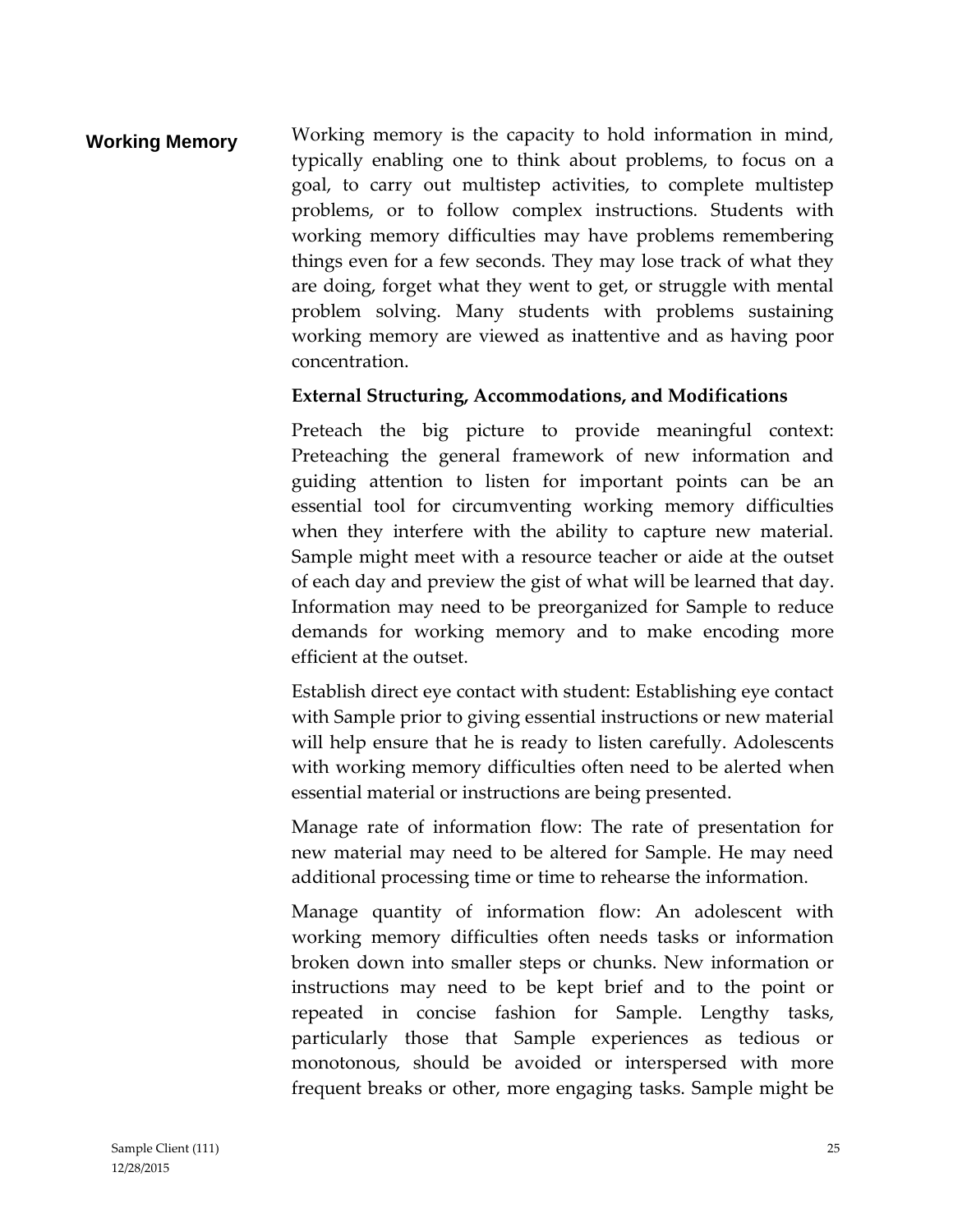rewarded with a more stimulating activity such as computer instruction time for completing the more tedious task.

Write it Down: One way to reduce the burden on working memory is to provide the student with a hard copy of essential information such as facts, main ideas, or a list of steps for problem solving or an assignment. Providing an outline or set of notes at the start of class can alleviate working memory demands and allow the student to listen actively rather than trying to listen, hold information, and write it down in real time.

Reduce Distractions: Given the negative impact of competing information on working memory, it is important to reduce distractions in the environment that can tax or disrupt sustained working memory.

Provide refresh period: Changing tasks more frequently can alleviate some of the drain on sustained working memory for an adolescent such as Sample, whose focus is likely to fade more quickly than his peers. Changing from one task to the next sooner can help restore his focus for a brief period of time. Tasks can be rotated, such that he might work for 10 minutes on math problems and 10 minutes on reading and then return to another 10 minutes of math.

Provide attention breaks: An adolescent with difficulties sustaining working memory often needs frequent short breaks. Breaks typically need only be 1 or 2 minutes in duration. Observing when Sample's ability to focus begins to wane will help determine the optimal time for a break. Attentional breaks are best taken with a motor activity or a relaxing activity. Sample might walk to the pencil sharpener, run a short errand, get a drink, or simply bring his work to show his teacher or his parent. Teacher check-ins can be an efficacious method of providing a break with motor activity and can also serve as an opportunity for reinforcement. Sample might be asked to complete only a few problems of a set or a few lines of a paragraph before bringing his work to his teacher or his parent for review. This provides a built-in break that Sample can anticipate, forces a stepwise approach to the task, includes motor activity, and provides an opportunity for reinforcement for work completed.

Provide preferential seating: Sample may need increased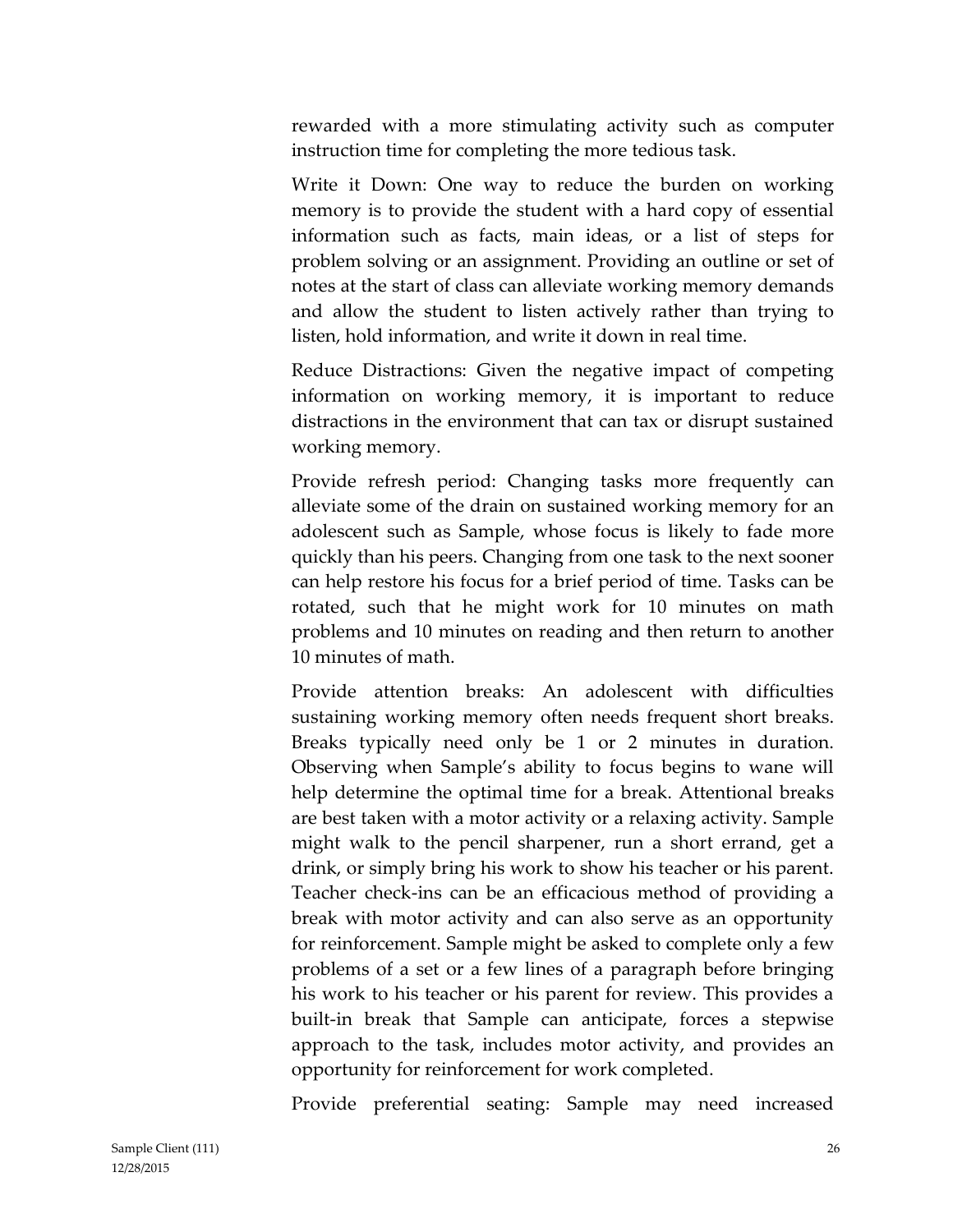supervision. Preferential seating can be an important accommodation for adolescents with limited ability to sustain working memory. Placing his seat near the teacher provides greater opportunity to observe when he is adequately focused and when he is fatiguing, and redirection or breaks can be more easily implemented.

Use cueing strategies for retrieval: Often adolescents with working memory deficits also exhibit word and information retrieval difficulties. They frequently experience the tip-of-the-tongue phenomenon, or may produce the wrong details within the correct concept. Sample may need additional time to retrieve details when answering a question. Cues may be necessary to help him focus on the correct bit of information or word. It is often helpful to avoid open-ended questions and to rely more on recognition testing which does not require retrieval.

If Sample answers an open-ended question such as a fill-in-the-blank or short-answer question incorrectly, it will be important to follow-up with increasing levels of questions to determine whether he knows the information. Offering cues for the missed response and then following up with recognition format questions will clarify if Sample missed the answer due to retrieval difficulty or whether he needs to relearn the material.

Optimize daytime schedule: It may be important to observe Sample to determine whether he has greater difficulty at certain times of the day. Some adolescents with difficulties sustaining working memory do better in the morning than in the afternoon as they begin to fatigue. It may be helpful to schedule more demanding tasks in the morning.

Present information in multiple modalities: Adolescents with working memory difficulties often benefit from multimodal presentation of information. Verbal instruction can be accompanied by visual cues, demonstration, and guidance to increase the likelihood that new material will be learned. Hands-on instruction also can be a helpful learning method for adolescents with difficulties sustaining working memory as it places less demand on working memory.

#### **Student-Focused Interventions**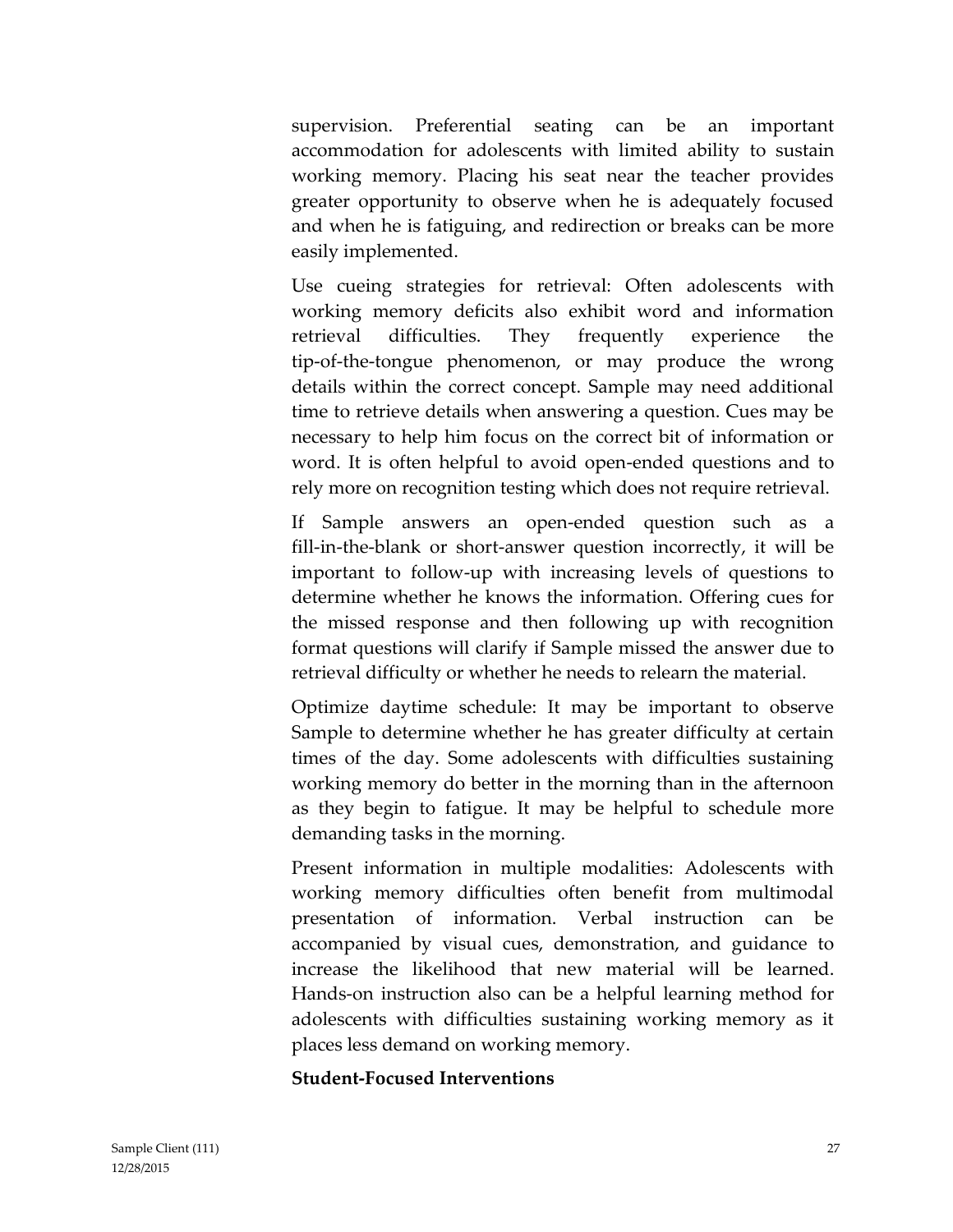Use verbal mediation: Adolescents with difficulties sustaining working memory often show problems remaining focused on a task or activity, particularly for schoolwork or homework assignments. Many demonstrate a natural tendency to use self-talk or verbal mediation to guide their own problem solving and to direct their attention. Such verbal mediation strategies might be encouraged or taught directly. Initially, Sample might verbalize aloud with supervision as he works through a task. Eventually, talking aloud can be minimized such that Sample relies on subvocalization or only a whisper to direct his focus.

Provide external memory supports: Adolescents with working memory deficits often demonstrate difficulties keeping track of more than one or two steps at a time. Providing a written checklist of steps required to complete a task can serve as an external memory support and can alleviate some of the burden on working memory.

Repeat new information: It is often necessary to repeat instructions or new information for adolescents with working memory deficits so that they may increase the amount of information captured.

Teach strategies for new learning and memory processing: Sample can learn how to actively listen, such as stopping what he is doing at the time, focus his attention, ask questions, restate the information or question, or take notes.

Mnemonic devices (i.e., memory strategies) are important tools to help adolescents such as this learn, and later recall, basic skills and facts. Teaching Sample to chunk information may be useful in helping him increase the amount that he can learn or capture at one time. It may be necessary for Sample's teachers or his parents to help him learn how to approach new information as sets or groups of details rather than as a single series to facilitate chunking.

Rehearsal is often a helpful method of increasing the amount of information encoded into memory. Sample might need to practice a series of steps for solving a problem, memorizing a list of key facts, or completing an everyday activity to accommodate his more limited working memory at the outset. Spaced practice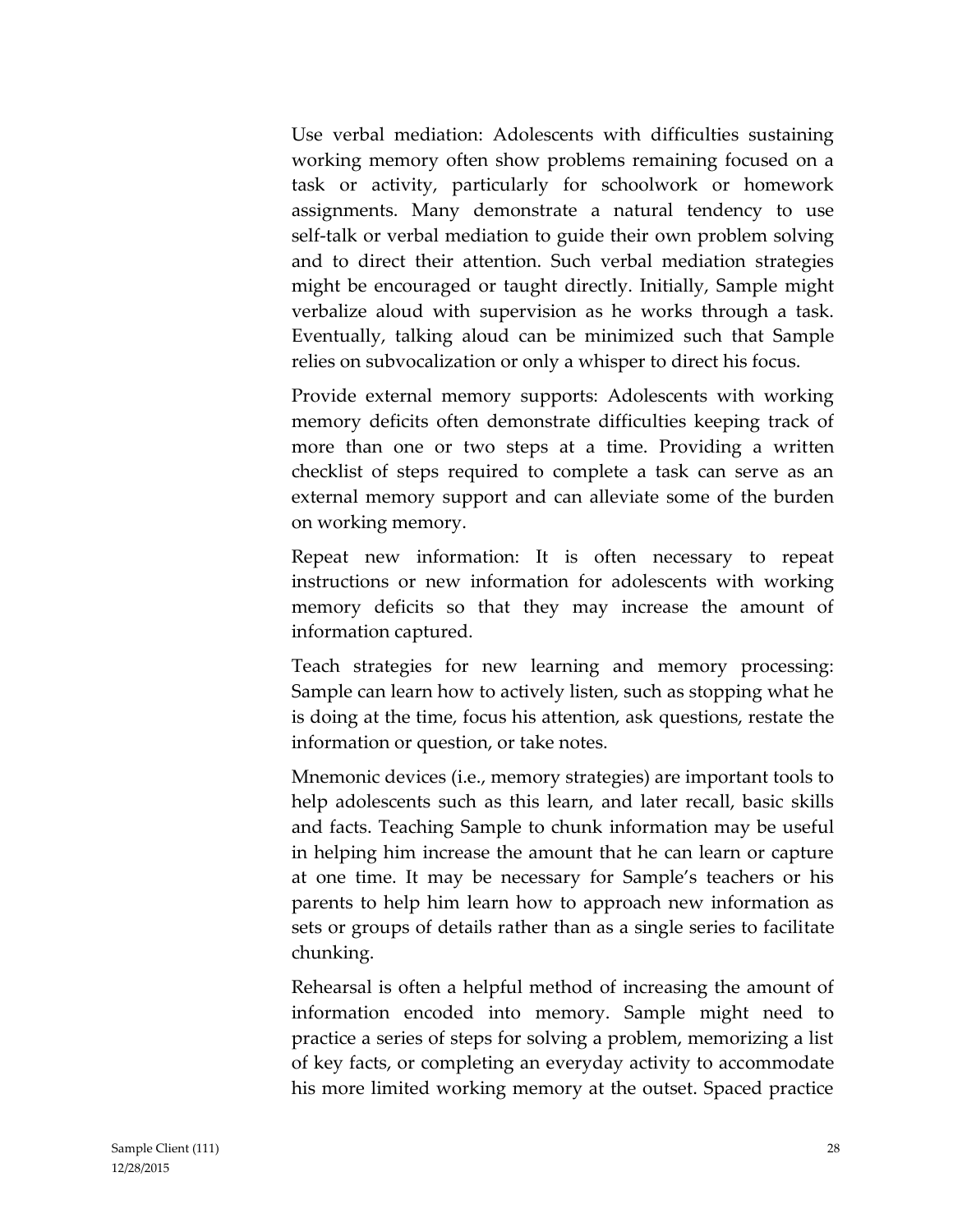is more effective than massed practice. That is, Sample would benefit more from practicing new skills or information in short sessions over the course of the day rather than in one long session. He might rehearse, for example, a set of key facts for a few minutes two or three times during the school day and then again at home both at night and in the morning.

Have Sample repeat or paraphrase what he has heard or understood to check for accuracy and to provide an opportunity for rehearsal. Ultimately, teaching self-initiated comprehension-checking strategies (e.g., the adolescent asking for repetition of instructions) helps to promote independent management of working memory weaknesses.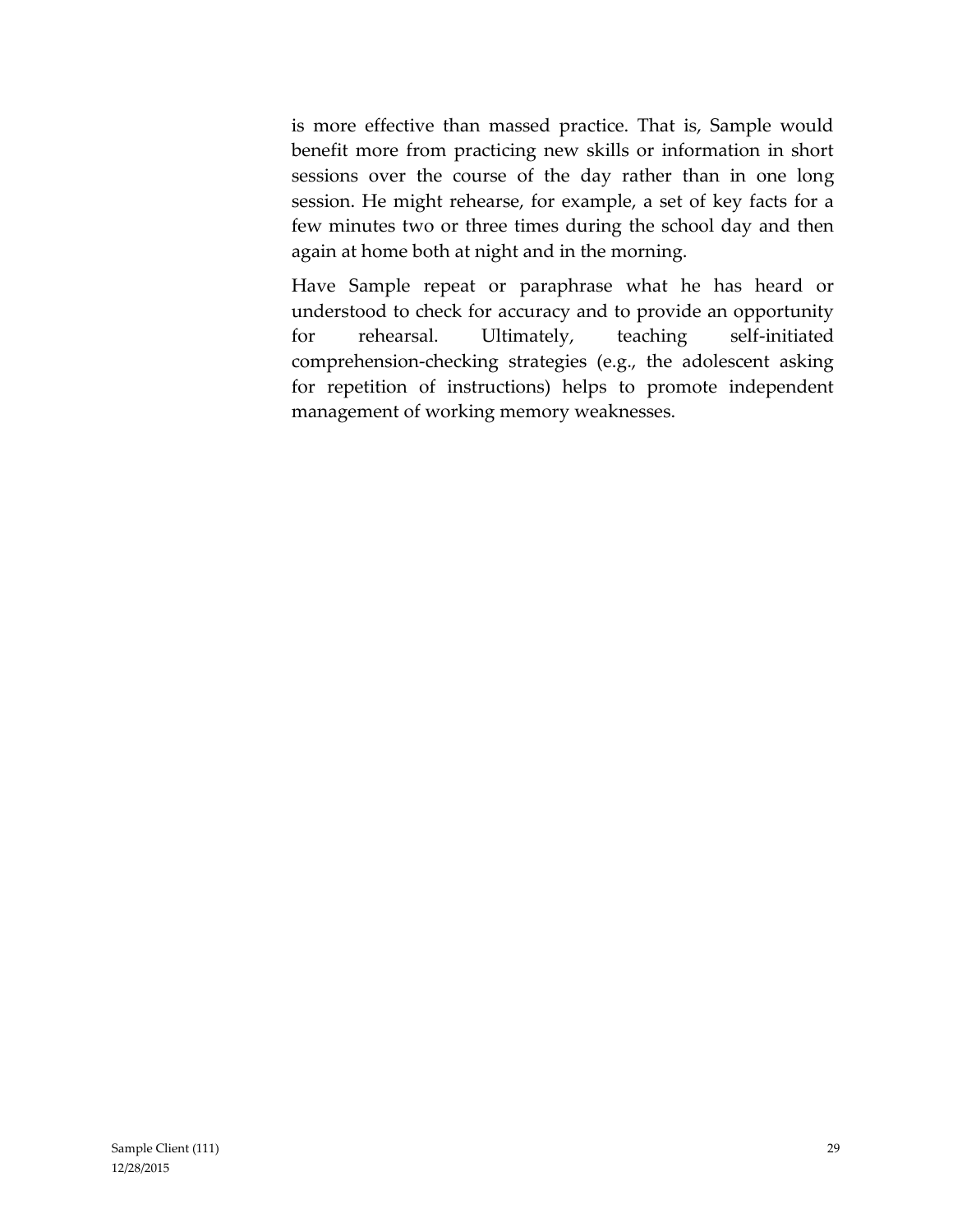**Planning** Planning encompasses the ability to anticipate future events, set goals, and develop appropriate steps ahead of time to carry out a task or activity. It requires imagining a goal or end state, strategically determining the most effective approach, and sequencing a series of steps to attain the goal. Students with planning difficulties may not start assignments in a timely fashion or may start projects without thinking through the materials or steps needed.

#### **External Structuring, Accommodations, and Modifications**

Provide examples of planning: It is often helpful to provide examples of how students might plan differently to complete the same task. In this way, Sample can see options for alternative methods. Adolescents with difficulties planning may benefit from having a binder or cookbook of steps for common routines or assignments. They might have a section for approaches to specific types of math problems, writing assignments, or reading materials and can reference the plans as needed.

Model planning: Parent modeling is an important means of teaching good planning skills. Sample's parents can discuss plans for the day at the breakfast table or verbalize their thinking about how to approach a series of errands. The use of the adolescent's planning guide for the parent's multistep activities may serve as a good model. Developing an overall plan for the day, week, month, and year with a calendar can also serve as a useful exercise.

#### **Student-Focused Interventions**

Practice goal setting: Involve Sample maximally in setting a goal for the activity or task. Encourage him to generate a prediction regarding how well he expects to do in completing the task or activity. Structure planning and organization efforts around the stated goal.

Involve student actively in development of plans: Active, maximal involvement of the adolescent in the development of plans is important. The use of a planning guide may be necessary to reduce the organizational and working memory demands of this multistep process.

Verbalize planning strategies: Have Sample verbalize a plan of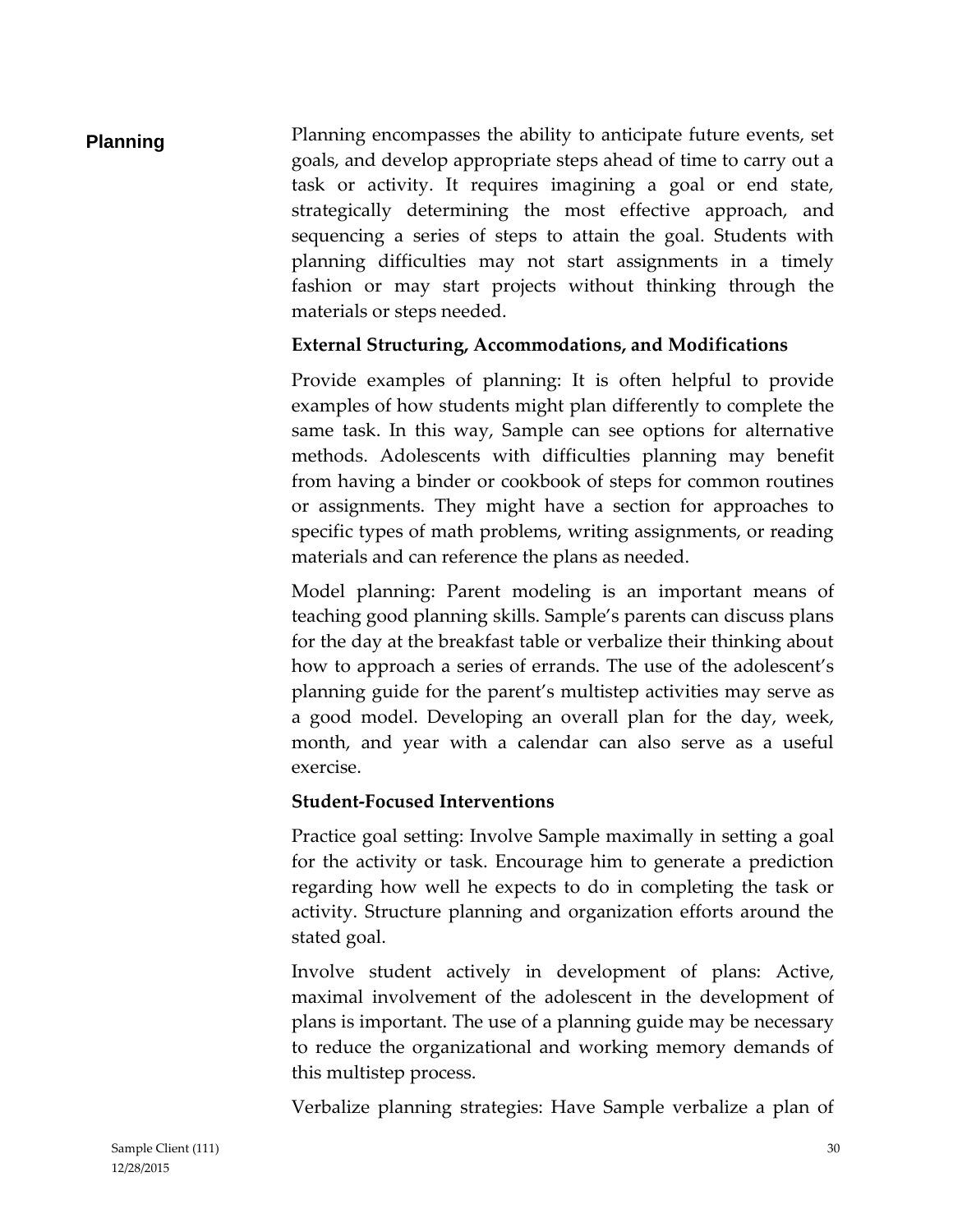approach at the outset for any given task, whether it is an everyday chore or routine or an academic activity. The plan can be broken down into a series of steps, arranged in sequential order, and written down as a bullet list. The plan can be guided interactively with his parent or his teacher to achieve sufficient detail and to increase the likelihood of success. Sample might be asked to develop more than one plan for a task or activity to increase his awareness of alternative approaches. For example, he might plan to approach a writing assignment by starting with the introductory paragraph, but might also plan to start with a detailed outline and to write paragraphs for the body of the text first and then write an introduction. It may be helpful to begin learning strategic planning by practicing with only a few steps at the outset and then gradually increasing the number of steps and the amount of detail.

Practice planning with familiar, everyday tasks: Strategic planning can be practiced with familiar, everyday tasks. Sample might develop a plan for completing familiar routines such as getting ready for school in a more efficient manner. Developing plans for meaningful, complex activities (e.g., his own birthday party, baking his favorite treat) provides inherent motivation for the adolescent.

Teach use of timelines: Teach Sample to develop timelines for completing assignments, particularly for long-term projects or term papers. Sample may need assistance in budgeting his time to complete each step or phase in larger projects or tasks. Break long-term assignments into sequential steps, with timelines for completion of each step and check-ins with the teacher to ensure that he is keeping pace with expectations.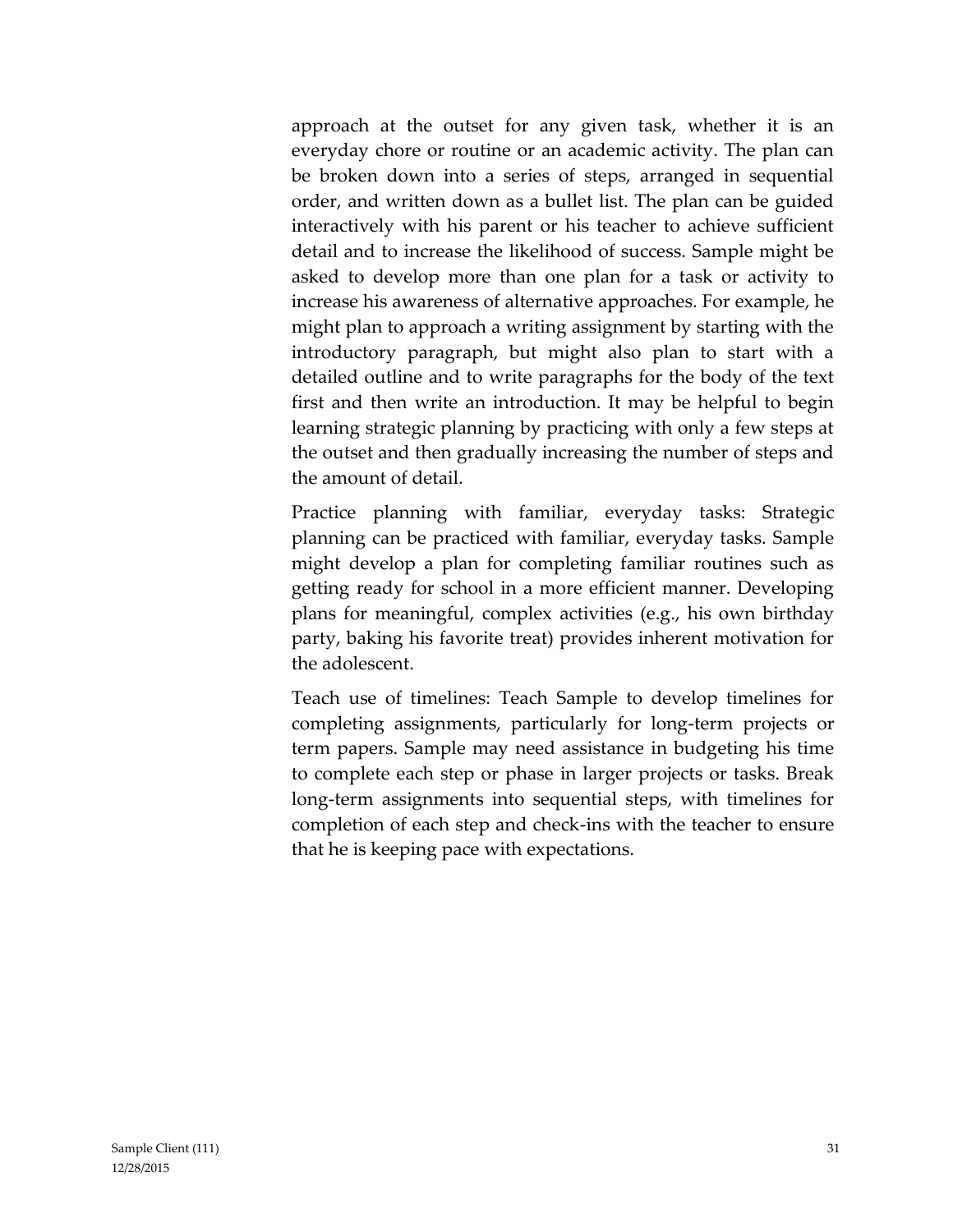### **Organization** Students who have difficulty organizing their thinking, behavior, or work may have difficulty grasping key points or the main idea of new information. They may show problems forming written or spoken communication and may struggle to keep their tasks and schoolwork in order. They may have good ideas but be unsuccessful in expressing them and may feel overwhelmed by large tasks or amounts of information.

#### **External Structuring, Accommodations, and Modifications**

Preorganize new information: Present information in a well-organized manner at the outset. Students with difficulties grasping new concepts or the gist or framework of new material often do best when material is given in a structured fashion. Teachers that offer a higher degree of structure in their courses may be a better fit for Sample.

Provide school-to-home communication: A resource or special education teacher may need to serve as the communication facilitator between home and school to help Sample stay on track with his assignments. Often communication can be accomplished via an assignment or planning notebook, but more direct communication via e-mail or phone can be helpful on a regular basis.

Provide extra books at home: Keeping an extra set of books at home can be a powerful tool for helping an adolescent with organizational difficulties, as it alleviates a need to remember what books to bring back and forth and provides ready access to materials both at school and at home. Rather than relying entirely on having books at home, however, coaching the student in remembering materials, including books, to bring home can help develop better organizational habits.

Breakdown complex tasks into smaller steps: Worksheets or deskwork may seem overwhelming for Sample and he may need additional structure to get started. Worksheets can be separated into smaller problem sets, or divided on the page with a marker and prioritized for approach.

Work on complex tasks one step at a time: Given the particular difficulty managing complex, long-term assignments, students with organizational difficulties often benefit from working on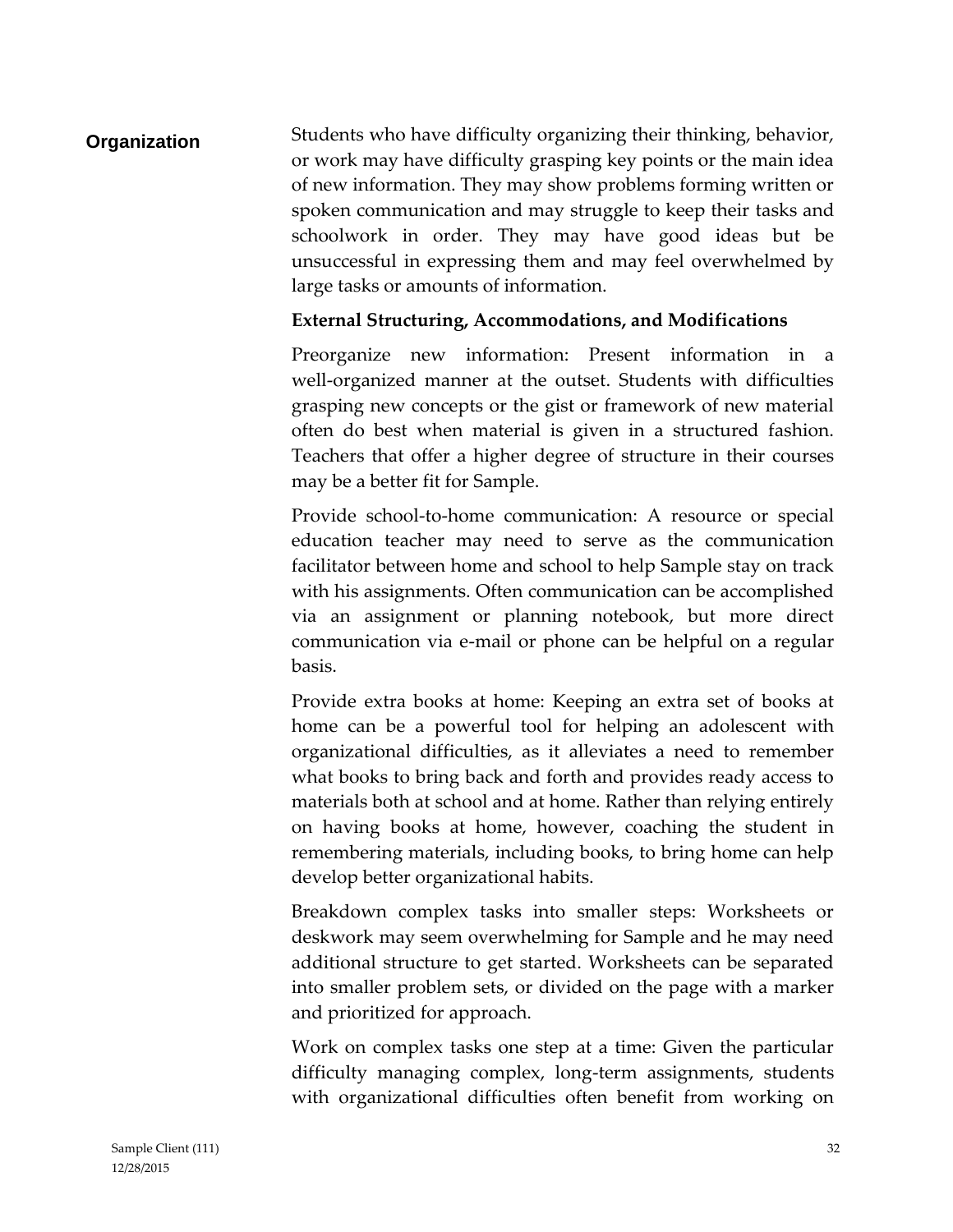only one task, or one step of a larger task, at a time. Tasks may need to be broken down into smaller steps to facilitate organization and planning. Long-term assignments, such as term papers or projects, are often insurmountable for adolescents with organization and planning difficulties. Because such tasks can feel overwhelming, Sample may not begin work until the night before the assignment is due. It may be necessary to break down longer assignments into smaller, sequential steps, and to develop a timeline for completion of each step. At each step, it is important to review what has been accomplished and to plan for the next step.

Provide individualized strategy instruction with study skills classes: Study skills classes are often available in middle and high schools. Adolescents with organizational difficulties should avail themselves of the opportunity to approach planning and organization as an academic subject. It is important that key concepts and methods be communicated with parents and teachers, so that they can be practiced across all environments for consistency. Although study skills classes can provide important information to students about academically relevant organizational strategies, the student may need ongoing assistance with the executive application of these strategies. Thus, individual application of strategies with review, cuing, and generalization should be strongly considered.

Provide organization time at beginning and end of day: Sample may need extra organization time at the outset or the end of the day. He might review his assignment notebook or planner with his parents each morning and perhaps with a designated teacher at the end of the school day.

Provide supervision study supports: A supervised study hall can be an important tool for helping Sample keep pace with his work, particularly as he enters the middle and high school years. Organizational difficulties often do not become apparent or problematic until middle school, when the organizational demands increase and supports decrease. Many schools offer study halls with direct supervision for organization and content. Alternatively, having a study period at the end of the day in a resource room where access to a special education teacher is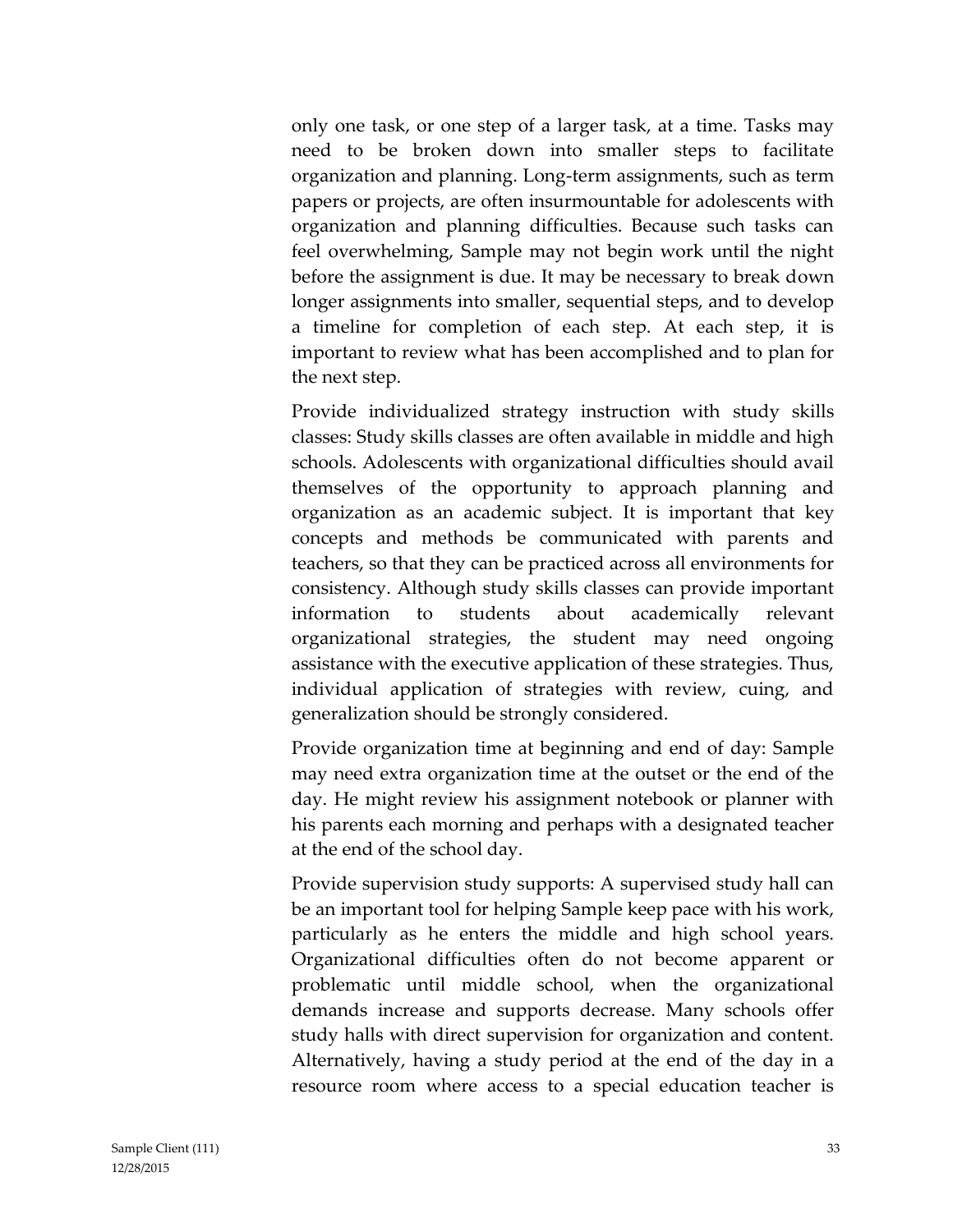readily available can help Sample stay on track more successfully.

Work in small groups with peer models: Adolescents with organizational difficulties can benefit from working in small groups with more organized peers who serve as models.

Provide cross-age tutoring of organizational skills: Cross-age tutoring can be helpful as a means of modeling better organizational strategies for Sample. It is important to choose an older peer tutor carefully, considering the tutor's own organizational skills and the likelihood of he or she being a good fit with Sample.

#### **Student-Focused Interventions**

Teach pretask organizational strategies: Call to Sample's attention the structure of new information at the outset of a lesson or lecture. It may be helpful to provide an outline or list of major points prior to the lesson. Preview the organizational framework of new material to be learned in a bulleted or outline format to increase appreciation of the structure and enhance Sample's ability to learn associated details.

Teach posttask summarizing organizational strategies: Have Sample restate the overall concept and structure of the information or task following a lecture. This will provide an opportunity to ensure accurate understanding and to correct any misunderstanding.

Teach strategies for detecting organizational structure: As Sample becomes more aware of his difficulties grasping organization of new information, he may be able to learn to search for the organizational frameworks inherent in novel material. He might be taught to listen or look for the structure in a strategic manner.

Teach one generalizable organizational system to start: Many teachers prefer different organizational and planning systems. This can be confusing for adolescents with organizational difficulties. It is best for Sample to learn one system that is sufficiently flexible to be used for all or most subjects and can be maintained or expanded as needed over the years. It is essential that the system or the book fit well with the student's style and needs. Sample might enjoy choosing a planner book with which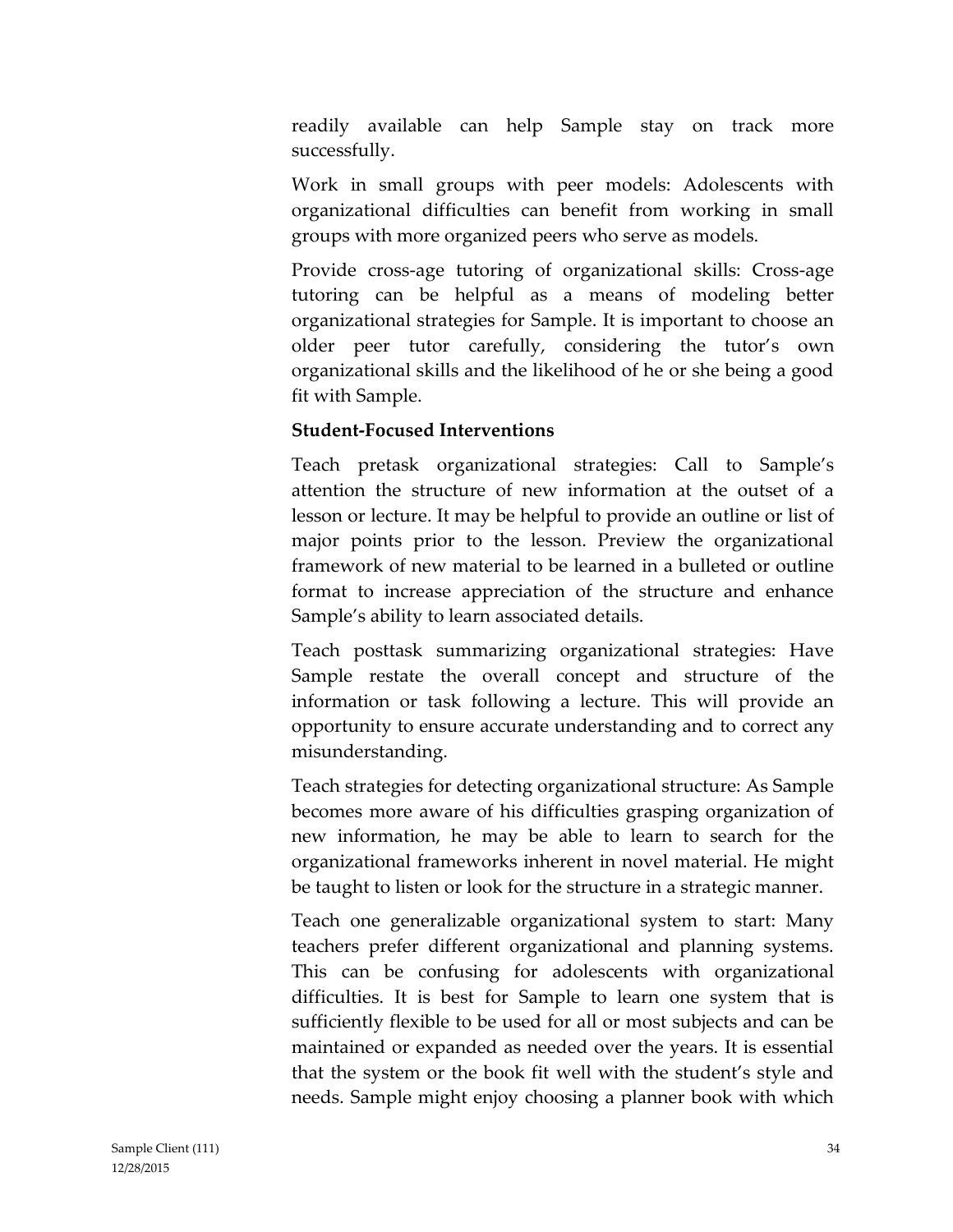he feels comfortable. Size and appearance are important first considerations. Layout of the daily pages (e.g., columns, one page per day, one week at a time) also needs to fit with Sample's preferences and organizational needs.

Teach the use of organizational systems and materials: Students with difficulties keeping track of their assignments may benefit from learning to use an organizational system, schedule book, or daily planner. Use of such a system can help facilitate many aspects of organization and planning, but requires effort on the part of the student, parents, and teachers.

Teach flexible use of organizational strategies: Flexibility is the key to a successful organizational notebook or planner. Ring-bound books that allow addition of pages or features (e.g., sticky note pads) and removal of unnecessary pages are often best. Essential information can be written or typed and placed in a plastic sheet protector at the front of the book for quick access. This might include important phone numbers, locker combination, and overall schedule. There are many options for ways to organize material including by date, by subject, or by priority. Deciding on one method and devising a system, such as separate color-coded tabs for each subject, is important.

Access peers for assistance: Often students with organizational difficulties are inconsistent in completing homework and/or turning in completed work. This may be a problem of remembering assignments or writing them down accurately. It may be helpful to maintain a list of students in each subject with phone numbers that Sample can call if he forgets an assignment.

Tracking work with organizational notebook: An assignment sheet or organizational notebook can serve as an essential tool in helping Sample keep on track with his work. Before leaving each class, Sample might show his teacher what he has written down as an assignment. The teacher can initial the assignment to indicate that it is correct and complete. Sample's parents can then review the assignment with Sample, help him plan an approach, and initial that each assignment has been completed. Should Sample not turn in his work, this communication device can uncover the problem more quickly.

Teach organizational strategies for reading: Specific strategic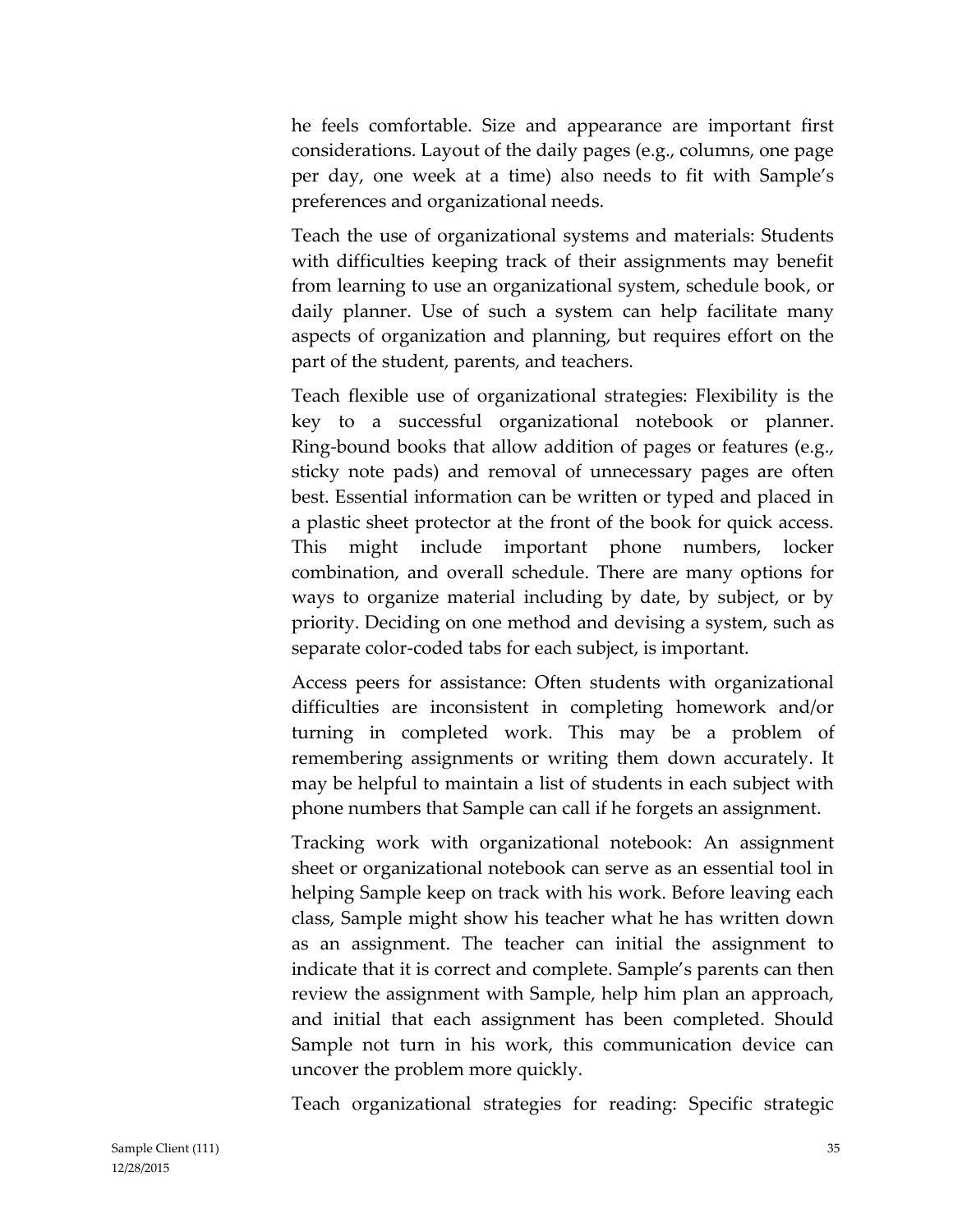approaches for reading can be taught to facilitate Sample's efficiency in learning new material. For example, Sample might learn to first examine the chapter outline or list of headings and then read the chapter summary and focus questions before approaching the body of the text.

Teach organizational strategies for writing: Strategic approaches to structured writing can be helpful for students like Sample who have difficulties organizing their written output. A cookbook of methods for responding to basic types of writing tasks (e.g., short answer, short essay, expository paper) can be developed with Sample. He might need to learn what goes in the first sentence or paragraph, what goes in the second, and so on.

Teach Organizational Strategies for Note Taking: Outlining and note-taking skills can be taught directly in a study skills course or in a resource room. These are essential skills that Sample will need to practice for future academic success.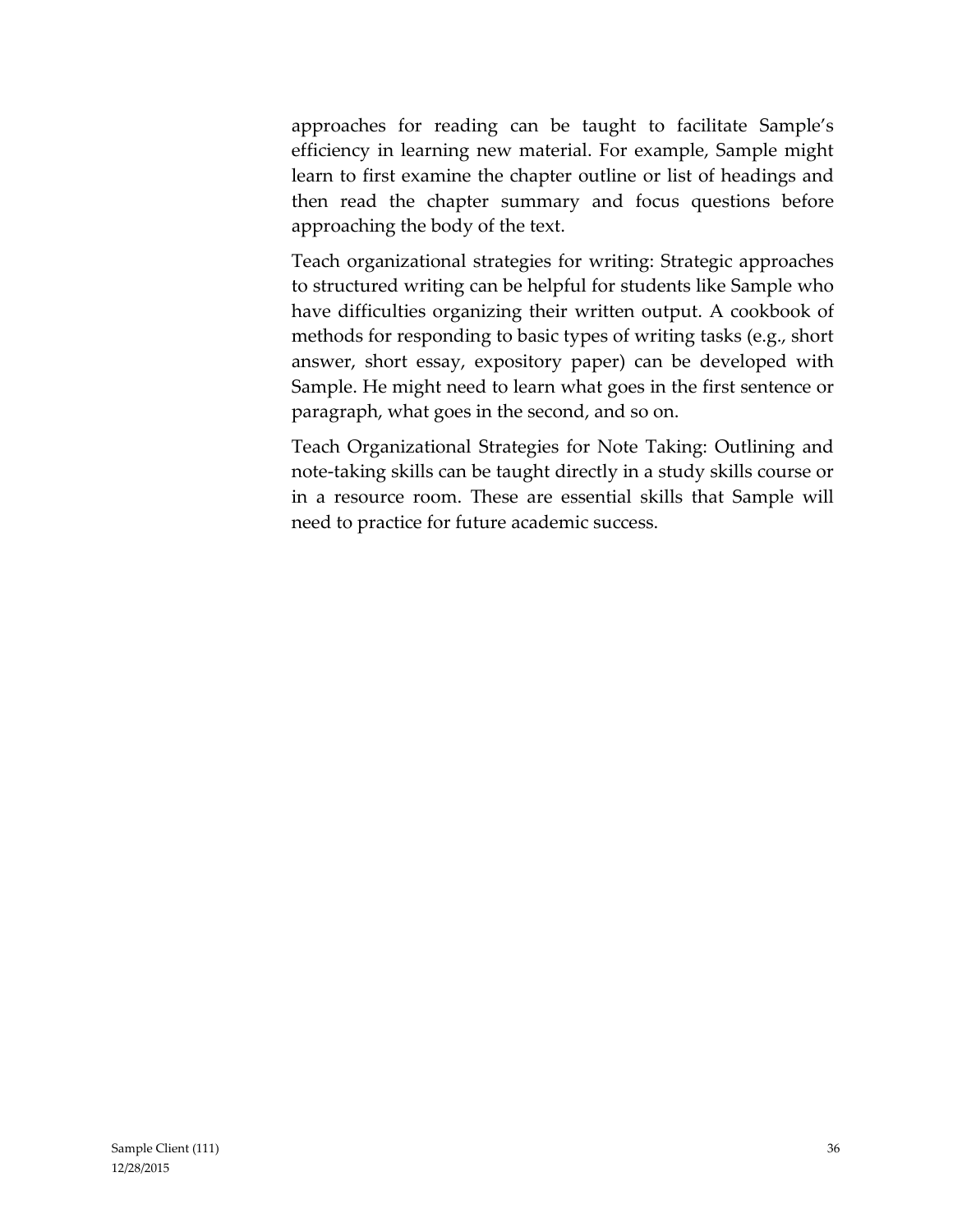## **General Intervention Framework**

#### **Introduction**

Given the unique nature of the executive functions in playing a supervisory or conductor role in terms of guiding and regulating behavior, emotion, and thought, an approach to intervention can be considered globally. The general principles of many intervention models for enhancing executive functions are based largely on the pioneering work of Mark Ylvisaker and colleagues (Ylvisaker, 1998; Ylvisaker & Feeney, 1998; Ylvisaker, Szekeres, & Feeney, 1998), who advocate for positive everyday routines (i.e., make behaviors routines so that they are less demanding of executive functions) in a contextualized (i.e., in the adolescent's real world so that it is meaningful), collaborative (i.e., together with, not for, the student), assessment and treatment approach. These authors relied on a coaching model of intervention now widely regarded as an effective approach.

#### **Goal of Intervention**

The ultimate goal of executive function intervention is to establish regular behavioral and cognitive routines to maximize independent, goal-oriented problem solving. Good outcomes might include demonstrating behavioral or emotional control, initiating activity, engaging in planful and well-organized problem solving, or monitoring one's own social success or problem-solving outcomes.

In structuring an executive function intervention, we advocate the use of everyday executive routines in a meaningful, real-world everyday context as opposed to teaching specific skills out of context. Given the difficulties with working memory seen in many individuals with executive dysfunction, using a written copy of the multistep executive routine is often helpful. The student should become increasingly more active in formulating and carrying out the plans and reviewing his performance, thus promoting internal executive control. The goal of executive function intervention is maximal independence, which necessitates the active involvement of the student in each phase via a coaching model.

#### **Develop Problem-Solving Routines**

A critical feature of any intervention is to establish external environmental conditions that will enable the student to develop and make automatic or habitual, behavioral, and cognitive routines. Making an approach to problem solving a routine reduces the demand on executive functions. For individuals just starting to learn executive control behaviors, for young children, or for individuals with extreme executive dysfunction, the focus of intervention may need to be more externalized or environmental (i.e., to organize and structure the external environment and to organize and provide cuing for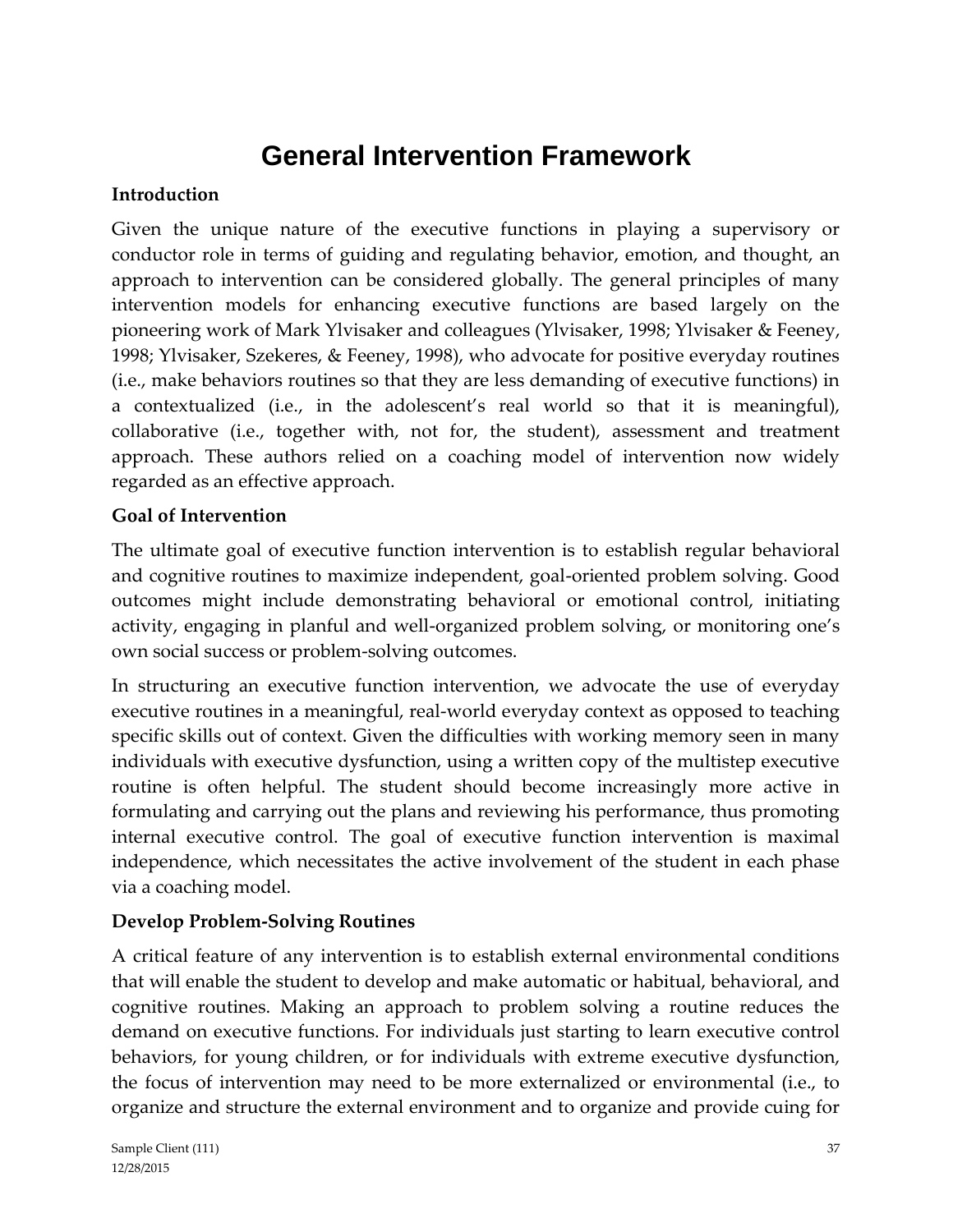behavioral strategies and routines). Many such individuals do not have the internal resources available to initiate behaviors without significant individualized structuring, cuing, and reinforcement. They often need help to know when and how to apply the appropriate problem-solving behavioral routine. Direct rewards and positive incentives are often necessary to motivate the student to attend to and practice new behavioral routines. Once these behavioral routines are established, positive cuing becomes the crucial factor; cuing can then be faded as autonomy increases. Several basic tenets are advocated, including the following:

- Teach explicit, goal-directed, problem-solving processes.
- Implement processes within positive, meaningful everyday routines.
- Provide real-world relevance and meaning.
- Involve everyday people (parents, teachers, and peers) as models and coaches.
- $\bullet$  Include the student in the design of the intervention as much as possible.

For example, a student who does not show independent organization of writing might be taught a structured approach to developing a piece of writing that is within his grasp. Each day, he could be coached by teachers, aides, or parents to use this method to complete a homework assignment more successfully and efficiently, providing relevance and value that becomes self-reinforcing.

#### **Provide Structure and Support**

Many students with executive function difficulties do not yet possess the internalized routines needed for well-regulated problem solving. Therefore, intervention often begins from an external support position with active modeling, coaching, and guidance by important everyday people, which gradually transitions into an internal process as the direct coaching and cuing is faded. The general intervention process includes the following:

- Externally model multistep problem-solving (i.e., executive) routines.
- Externally guide with the development of everyday executive routines.
- Practice using executive routines in everyday situations.
- Fade external support and cue internal generation and use of executive routines.
- Coach for generalization to new situations or new coaches.
- Provide feedback throughout the process.

#### **Intervene Across Activities**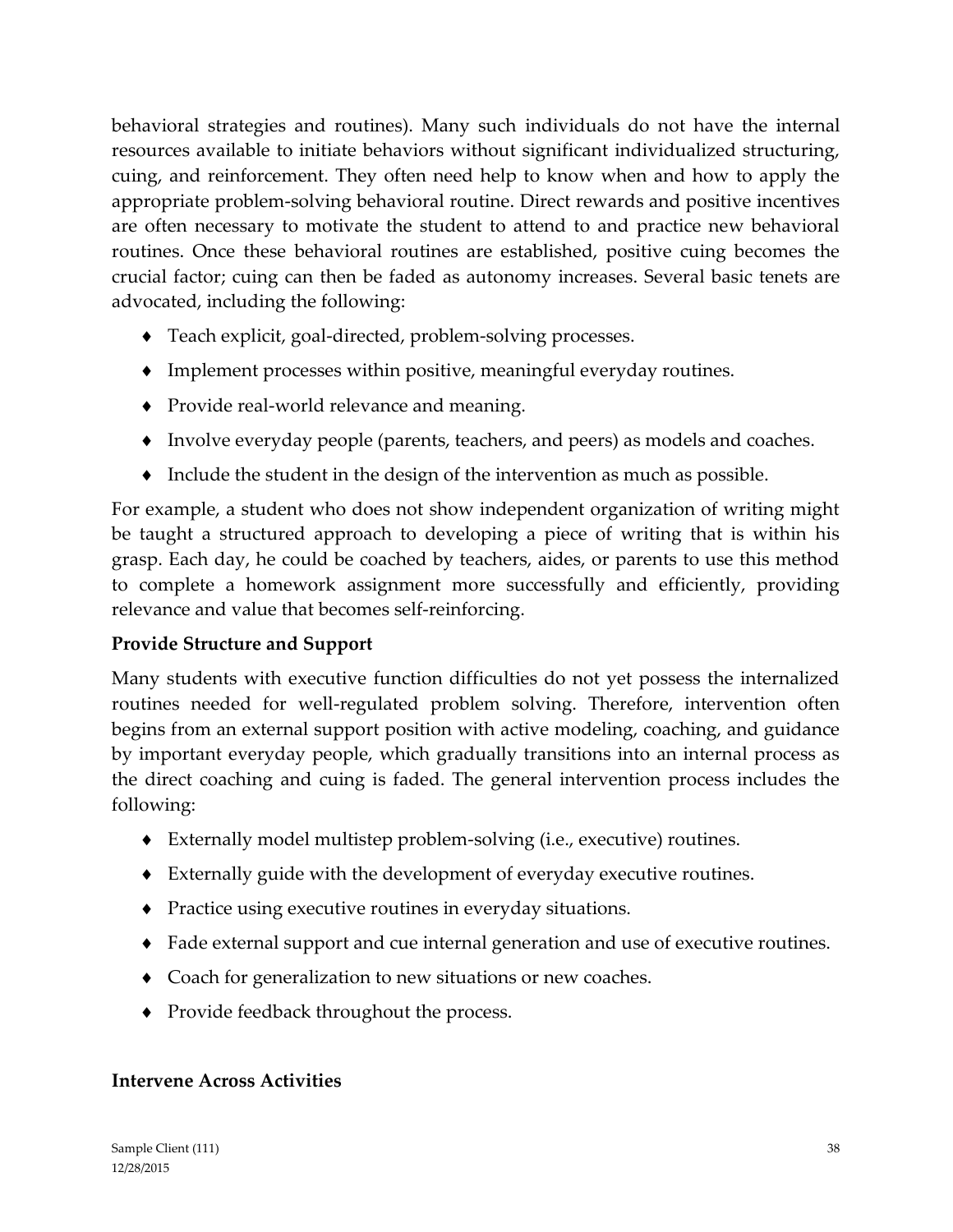It is possible to have an executive system focus in any and all activities, including classroom, therapy activities, social and recreational, and daily home-living activities. Furthermore, this may take little time or effort once parents and school personnel develop coaching habits. For example, any activity can include:

- ◆ Goal setting: What do I need to accomplish?
- Self-awareness of strengths and weaknesses: How easy or difficult is this task or goal?
- Organization and planning: What materials do we need? Who will do what? In what order do we need to do these things? How long will it take?
- Flexibility and strategy use: When or if a problem arises, what other ways should I think about reaching the goal? Should I ask for assistance?
- Monitoring: How did I do?
- Summarizing: What worked and what didn't work? What was easy and what was difficult, and what will I do next time?

#### **Example of an Executive Function Intervention System**

The use of a general executive problem-solving routine that promotes (1) systematic goal definition, (2) planning, (3) action, (4) self-monitoring and evaluating, and (5) flexible, strategic adjustment of plans and actions may serve as a general framework or vehicle within which specific executive function intervention methods and strategies can be incorporated. The goal-plan-do-review (GPDR) method is one such system (Ylvisaker, Szkeres, et al., 1998). Several goal-oriented problem-solving methods may also serve as models (e.g., Braga et al., 2012; Chan & Font, 2011; Kenworthy et al., Levine et al., 2000; Marlowe, 2001; Wade, Wolfe, Brown, & Pestian, 2005; Wade, Wolfe, & Pestian, 2004). The complexity of the problem-solving routine should be adapted to the competency of the student. The GPDR system is presented in Figure 1.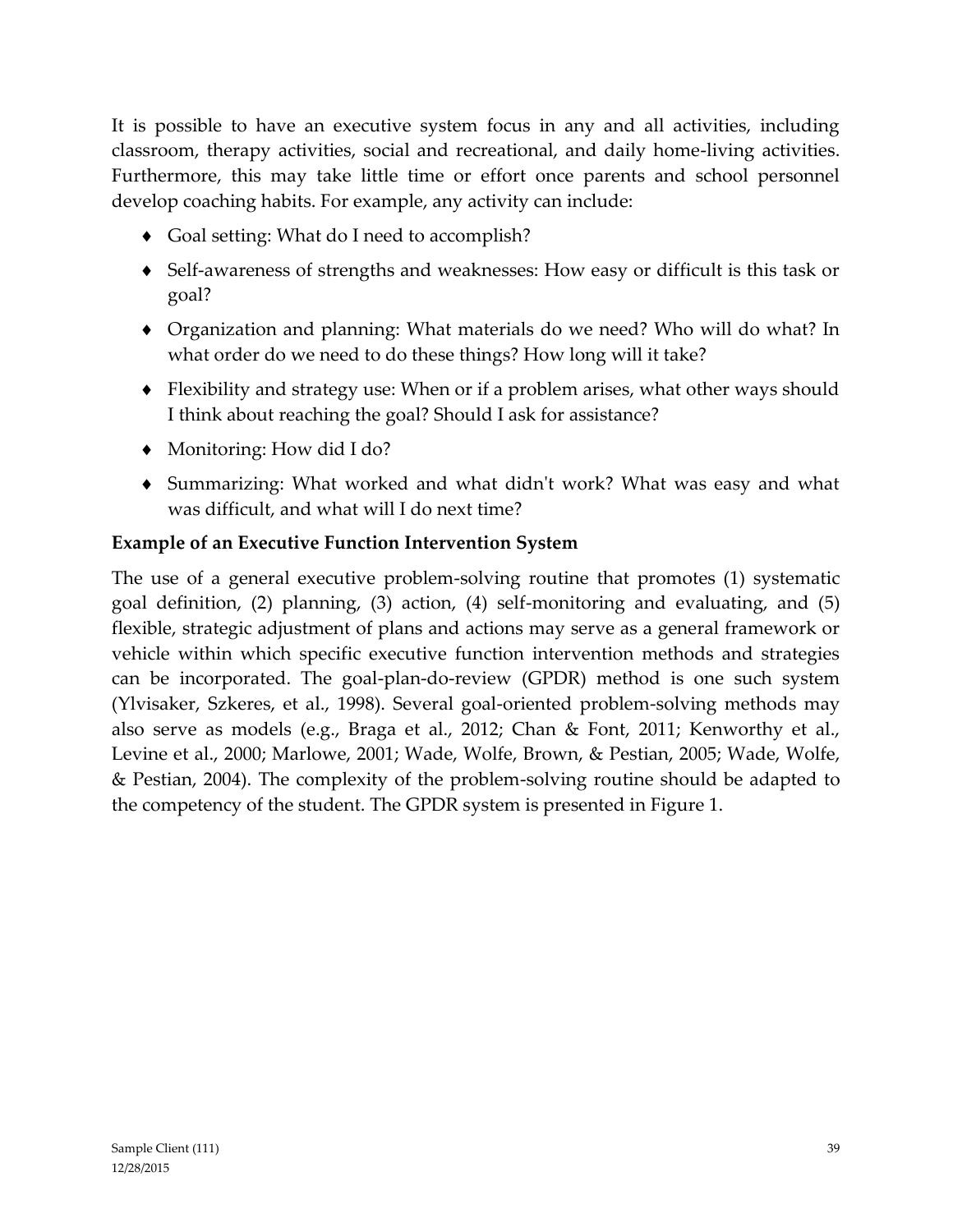#### **GOAL**

What do I want to accomplish?

#### **PLAN**

#### How am I going to accomplish my goal?

| MATERIALS/EQUIPMENT | STEPS/ASSIGNMENTS |
|---------------------|-------------------|
|                     |                   |
|                     |                   |
|                     |                   |

#### **PREDICTION**

How well will I do? How much will I get done?

| Self-Rating 1 2 3 4 5 6 7 8 9 10  |  |  |  |  |  |
|-----------------------------------|--|--|--|--|--|
| Other Rating 1 2 3 4 5 6 7 8 9 10 |  |  |  |  |  |

#### **DO**

#### **REVIEW**

|                             | How did I do? |                     |  |  |  |  |         |                   |   |           |
|-----------------------------|---------------|---------------------|--|--|--|--|---------|-------------------|---|-----------|
| Self-Rating 1 2 3 4 5 6 7 8 |               |                     |  |  |  |  |         |                   | 9 | <b>10</b> |
| <b>Other Rating</b>         |               | $1 \quad 2 \quad 3$ |  |  |  |  | 4 5 6 7 | 8                 | 9 | 10        |
| What worked?                |               |                     |  |  |  |  |         | What didn't work? |   |           |
| 1.                          |               |                     |  |  |  |  | 1.      |                   |   |           |
| 2.                          |               |                     |  |  |  |  | 2.      |                   |   |           |
| 3.                          |               |                     |  |  |  |  | 3.      |                   |   |           |

#### What will I try differently next time?

*Note*: From "Cognitive Rehabilitation: Executive Functions," by M. Ylvisaker, S. Szekeres, and T. Feeney, in *Traumatic Brain Injury Rehabilitation: Children and Adolescents* (2nd ed., p. 244), by M. Ylvisaker (Ed.), 1998, Boston: Butterworth-Heinemann. Copyright ©1998 by Butterworth-Heinemann. Adapted with permission.

*Figure 1*. Goal-plan-do-review problem-solving system.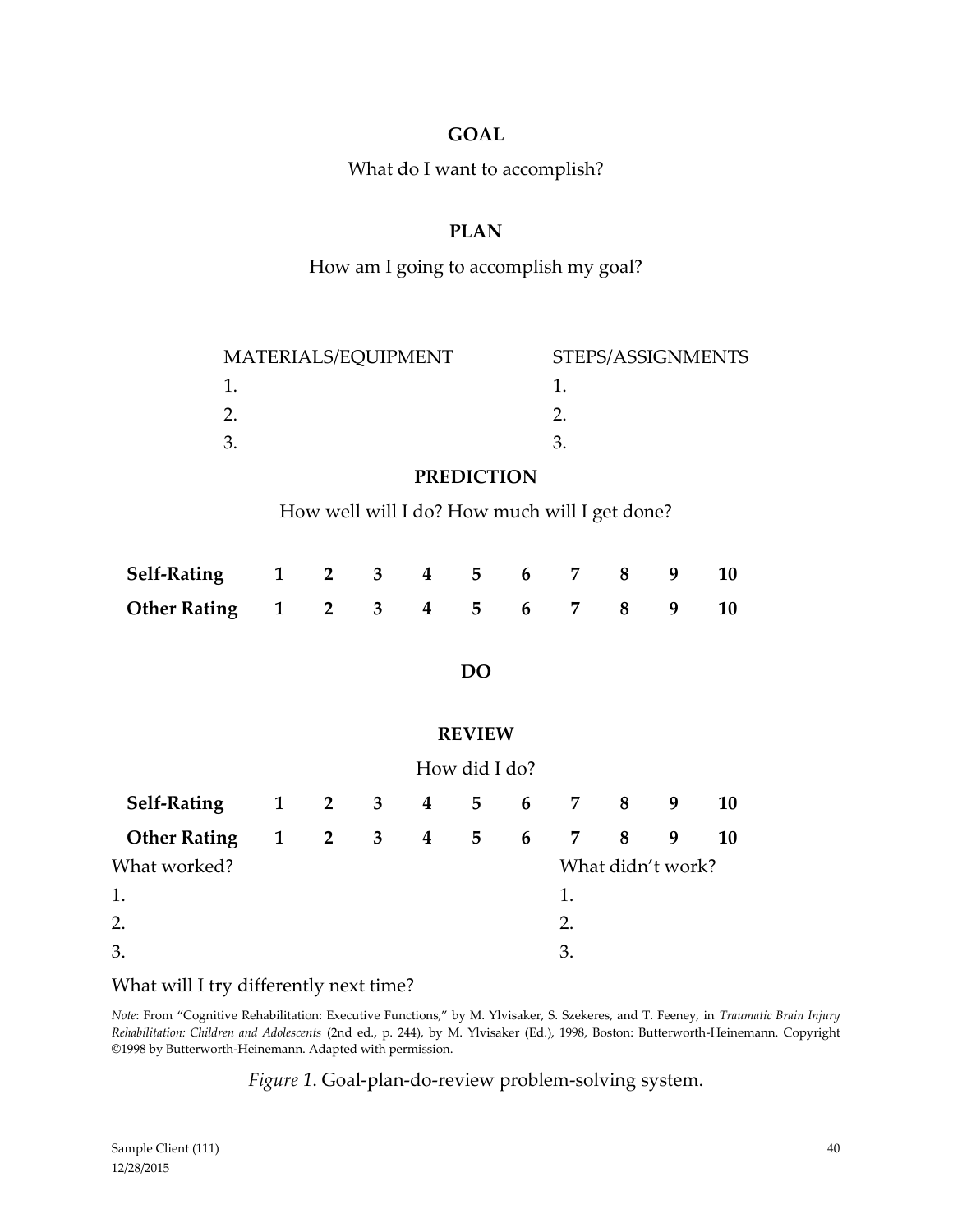## **Application of Executive Function Interventions to the IEP/504 Process**

For educational purposes, the goals for promoting executive system functioning are interrelated with all of the academic subjects and social/communication situations if they meet the following conditions (as most will): (a) novel learning or processing tasks, (b) necessitating goal-oriented performance, (c) requiring a delayed response, and (d) involving multiple steps over a period of time. Therefore, for the student with executive/organizational deficits, the executive/organizational strategies are important to link directly with each academic content area (reading, writing, math, science, etc.).

One's executive/organizational skills are increasingly in demand as the curriculum in the higher grades becomes more complex. The relationship between these two factors is direct (i.e., greater complexity of learning necessitates greater use of efficient executive skills). The curriculum in the later elementary grades and into middle/high school requires the student to derive information from increasingly complex text, reproduce this information in appropriately organized written form, and do so in an increasingly independent manner. Thus, tasks for which students may have difficulty are those that (a) are long-term (requiring planning), (b) require organization of a great many pieces of detailed information (e.g., a specific multistep task), and (c) are to be completed in a certain time frame (requiring time management).

It is important to incorporate active educational interventions into the translation of executive function interventions within the context of the Individualized Education Plan or the 504 Plan. A set of sample IEP/504 Plan goals and objectives are provided below. Importantly, rather than specific academic curriculum "content," these goals focus on the development of a learning and/or problem-solving "process" designed to enhance the efficient learning and memory of academic information. Implementation of the methods to achieve these unique, nontraditional "learning process" goals will likely require additional training and guidance of school personnel. The emphasis of support should be on teaching, modeling, and cuing an approach to self-management of learning through active planning, organization, and monitoring of work.

Thus, the overarching, long-term goal for the student could be stated as follows: "The student will independently employ a systematic learning/problem-solving method (e.g., Goal-Plan-Do-Review [GPDR] system) for tasks that involve multiple steps and/or require long-term planning." Domain-specific goals and objectives can then be articulated. For students who are younger or who have more severe executive dysfunction, the objectives might be prefaced with: "With directed assistance, Sample will . . .."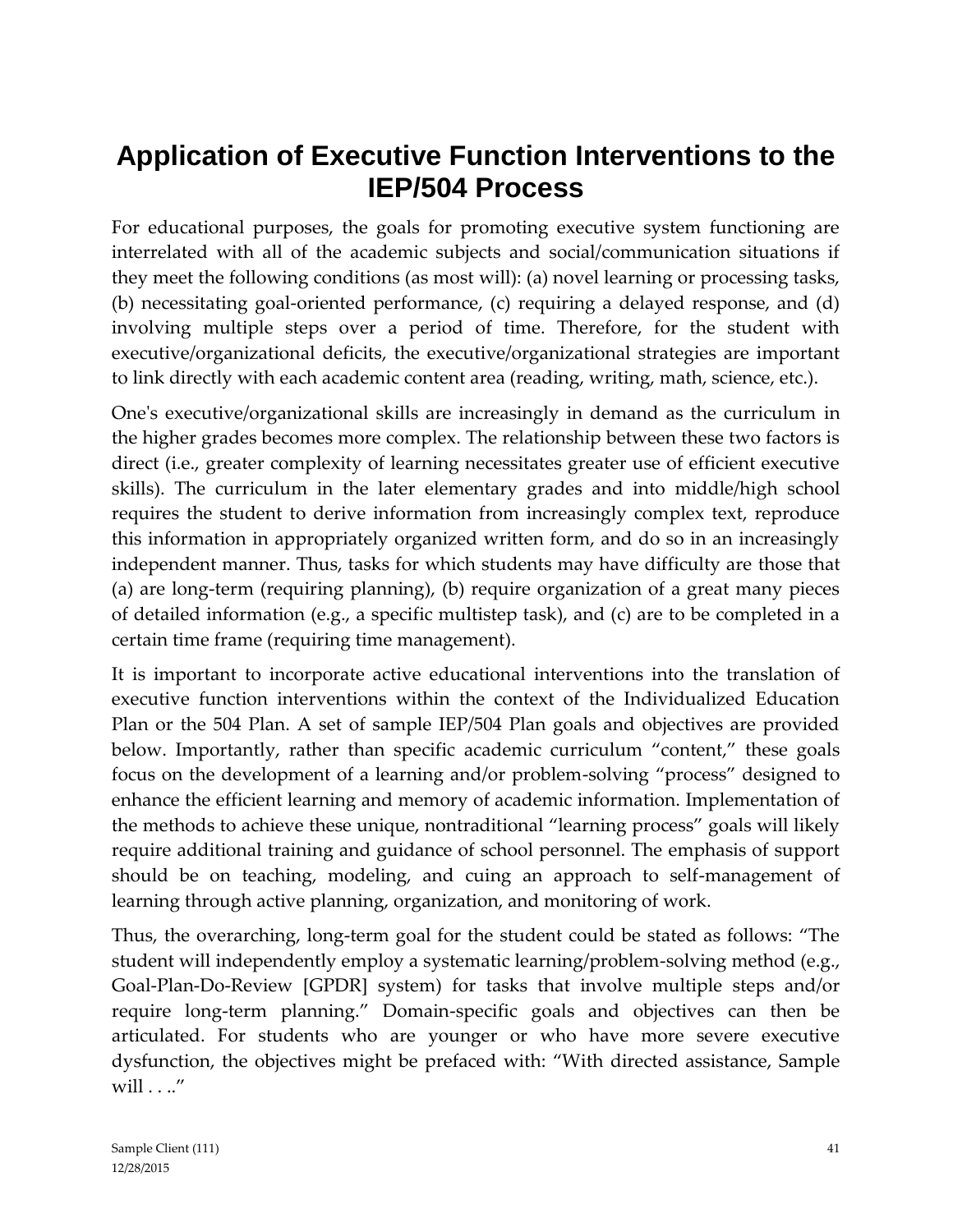| <b>Goal Setting</b> | (1) Sample will participate with teachers in setting instructional<br>goals. For example, "I want to be able to read this book; write<br>this paragraph."                                                                                                                                         |
|---------------------|---------------------------------------------------------------------------------------------------------------------------------------------------------------------------------------------------------------------------------------------------------------------------------------------------|
|                     | (2) Sample will accurately predict how effectively he will<br>accomplish a task. For example, he will accurately predict<br>whether or not he will be able to complete a task; predict his<br>grade on tests; predict how many problems he will be able to<br>complete in a specific time period. |
| <b>Planning</b>     | (1) Given a routine (e.g., complete a sheet of math problems,<br>clean his room), Sample will indicate what steps or items are<br>needed and the order in which events will proceed.                                                                                                              |
|                     | (2) Given a selection of three actions necessary for an<br>instructional session, Sample will indicate their order, create a<br>plan on paper, and follow the plan.                                                                                                                               |
|                     | (3) Given a task that he correctly identifies as difficult for him,<br>Sample will create a plan for accomplishing the task.                                                                                                                                                                      |
|                     | (4) Having failed to achieve a predicted grade on a test, Sample<br>will create a plan for improving performance for the next test.                                                                                                                                                               |
| Organizing          | (1) Sample will follow or create a system for organizing personal<br>items in his locker.                                                                                                                                                                                                         |
|                     | (2) Sample will select and use a system to organize his<br>assignments and other schoolwork.                                                                                                                                                                                                      |
|                     | (3) Given a complex task, Sample will organize the task on paper,<br>including the materials needed, the steps to accomplish the task,<br>and a time frame for completion.                                                                                                                        |
|                     | (4) Sample will prepare an organized outline before proceeding<br>with writing projects.                                                                                                                                                                                                          |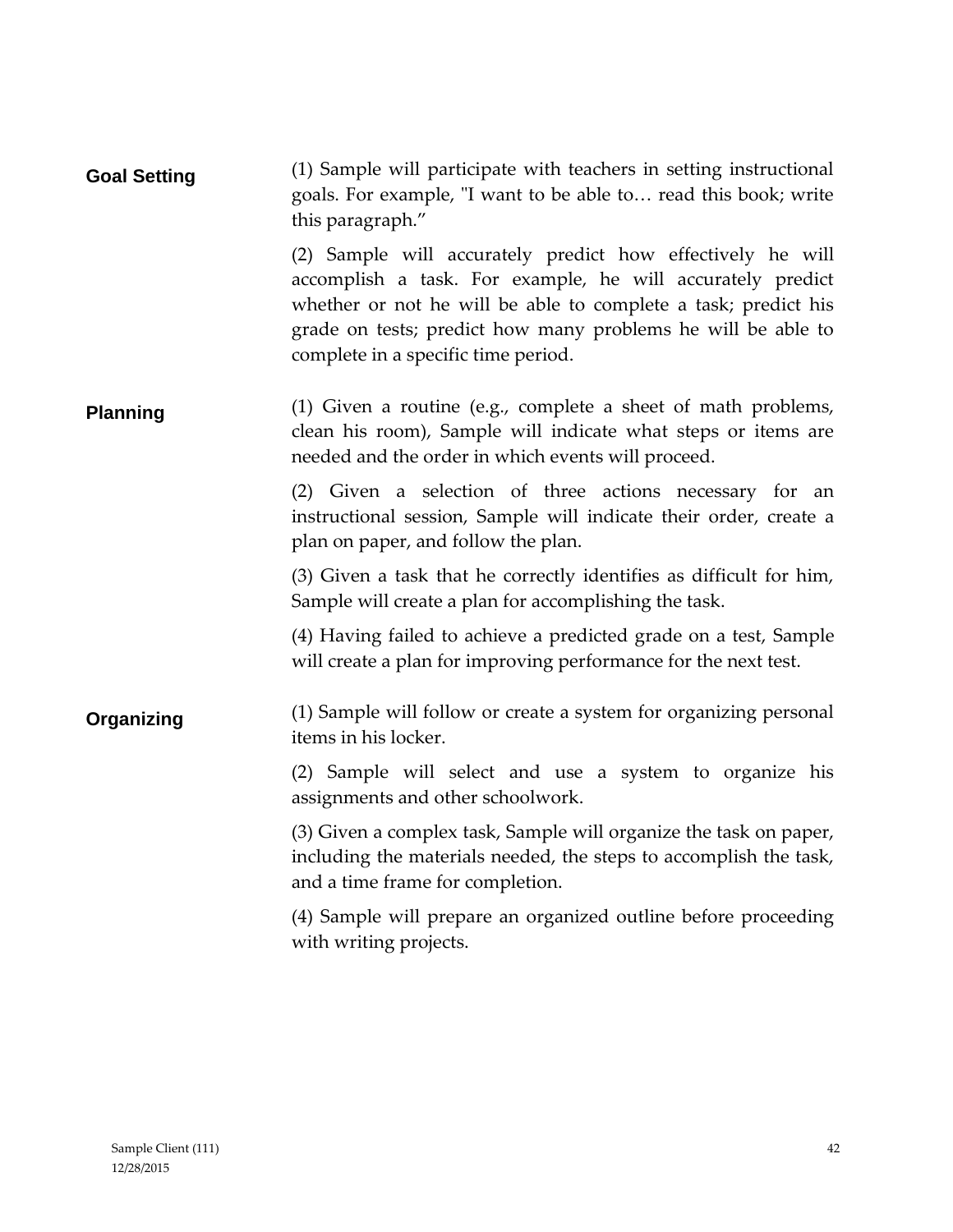| Self-Monitoring,<br><b>Self-Evaluating</b> | (1) Sample will keep a journal in which he records his plans and<br>predictions for success and also records his actual level of<br>performance and its relation to his predictions. |  |  |  |  |  |
|--------------------------------------------|--------------------------------------------------------------------------------------------------------------------------------------------------------------------------------------|--|--|--|--|--|
|                                            | (2) Sample will identify errors in his work without teacher<br>assistance.                                                                                                           |  |  |  |  |  |
|                                            | (3) Sample's rating of his performance on a 10-point scale will be<br>within 1 point of the teacher's rating.                                                                        |  |  |  |  |  |
| <b>Self-Awareness</b>                      | (1) Sample will accurately identify tasks that are easy and<br>difficult for him.                                                                                                    |  |  |  |  |  |
|                                            | (2) Sample will accurately identify his strengths and weaknesses.                                                                                                                    |  |  |  |  |  |
|                                            | (3) Sample will explain why some tasks are easy or difficult for<br>him.                                                                                                             |  |  |  |  |  |
| <b>Self-Initiating</b>                     | (1) When Sample does not know what to do, he will ask the<br>teacher.                                                                                                                |  |  |  |  |  |
|                                            | (2) With regular or minimal prompting from the teacher,<br>accictant or paront Sample will begin his accioned tasks initiate                                                         |  |  |  |  |  |

assistant, or parent, Sample will begin his assigned tasks, initiate work on his plan, and so forth.

## **References**

Braga, L. W., Rossi, L., Moretto, A. L. L., da Silva, J. M., & Cole, M. (2012). Empowering preadolescents with ABI through metacognition: Preliminary results of a randomized clinical trial. *NeuroRehabilitation, 30*, 205-212.

Chan, D. Y. K., & Fong, K. N. K. (2011). The effects of problem-solving skills training based on metacognitive principles for children with acquired brain injury attending mainstream schools: A controlled clinical trial. *Disability & Rehabilitation, 33*, 2023-2032.

Kenworthy, L., Anthony, L. G., Alexander, K. C., Werner, M. A., Cannon, L., & Greenman, L. (2014). *Solving executive functioning challenges: Simple ways to get kids with autism unstuck and on target.* Baltimore, MD: Brookes Publishing.

Levine, B., Robertson, I. H., Clare, L., Carter, G., Hong, J., Wilson, B. A., … & Struss, D. T. (2000). Rehabilitation of executive functioning: An experimental-clinical validation of goal management training. *Journal of the International Neuropsychological Society, 6*, 299-312.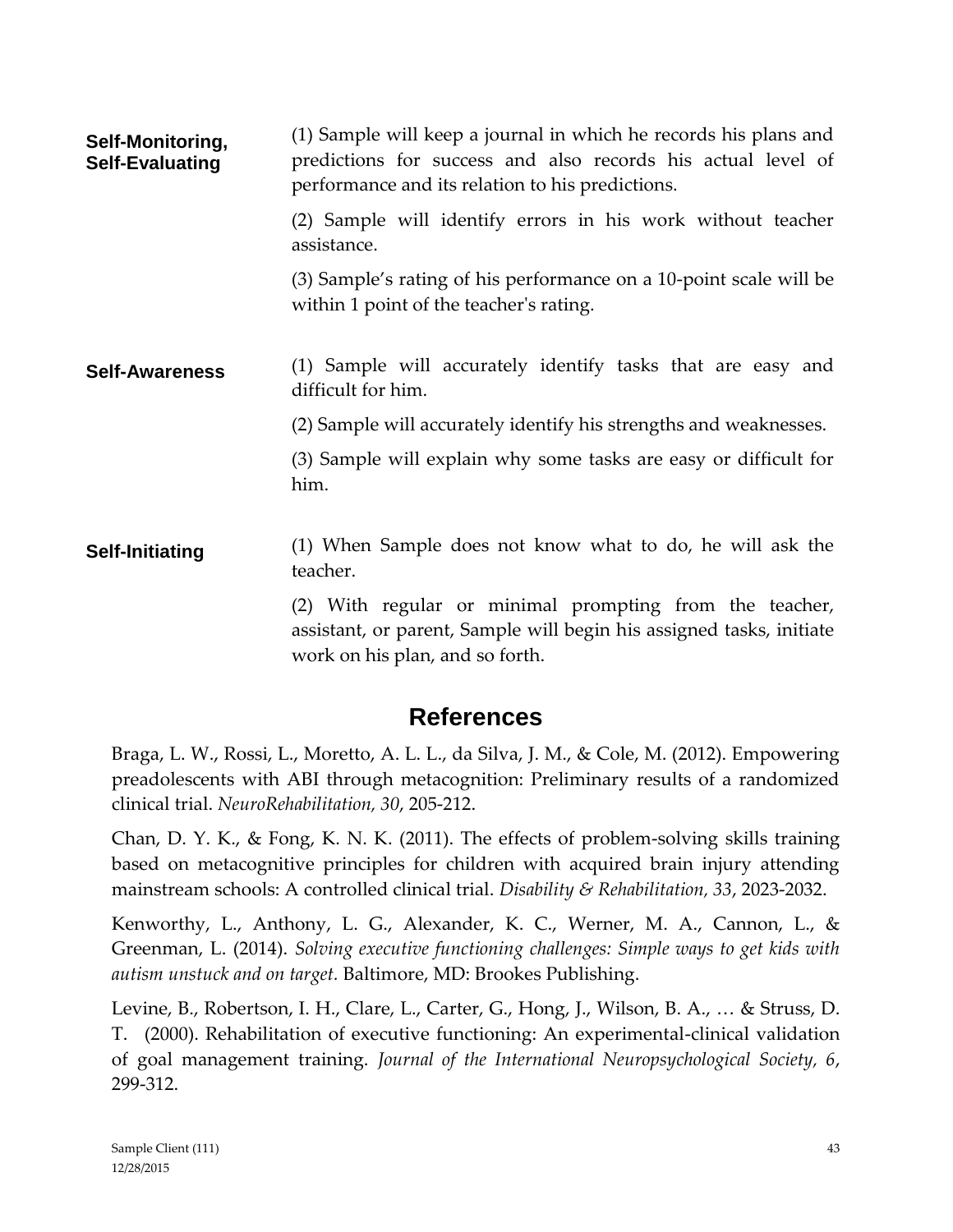Marlowe, W. B. (2001). An intervention for children with disorders of executive functions. *Developmental Neuropsychology, 18*, 445-454.

Wade, S. L., Wolfe, C. R., Brown, T. M., & Pestian, J. P. (2005). Can a web-based family problem-solving intervention work for children with traumatic brain injury?. *Rehabilitation Psychology, 50*, 337-345.

Wade, S. L., Wolfe, C. R., & Pestian, J. P. (2004). A web-based family problem-solving intervention for families of children with traumatic brain injury. *Behavior Research Methods, Instruments, & Computers, 36*, 261-269.

Ylvisaker, M. (Ed.). (1998). *Traumatic brain injury rehabilitation: Children and adolescents* (2nd ed.). Boston, MA: Butterworth-Heinemann.

Ylvisaker, M., & Feeney, T. (1998). *Collaborative brain injury intervention: Positive everyday routines*. San Diego, CA: Singular Publishing Group.

Ylvisaker, M., Szekeres, S., & Feeney, T. (1998). Cognitive rehabilitation: Executive functions. In M. Ylvisaker (Ed.), *Traumatic brain injury rehabilitation: Children and adolescents* (2nd ed., pp. 221-269). Boston, MA: Butterworth-Heinemann.